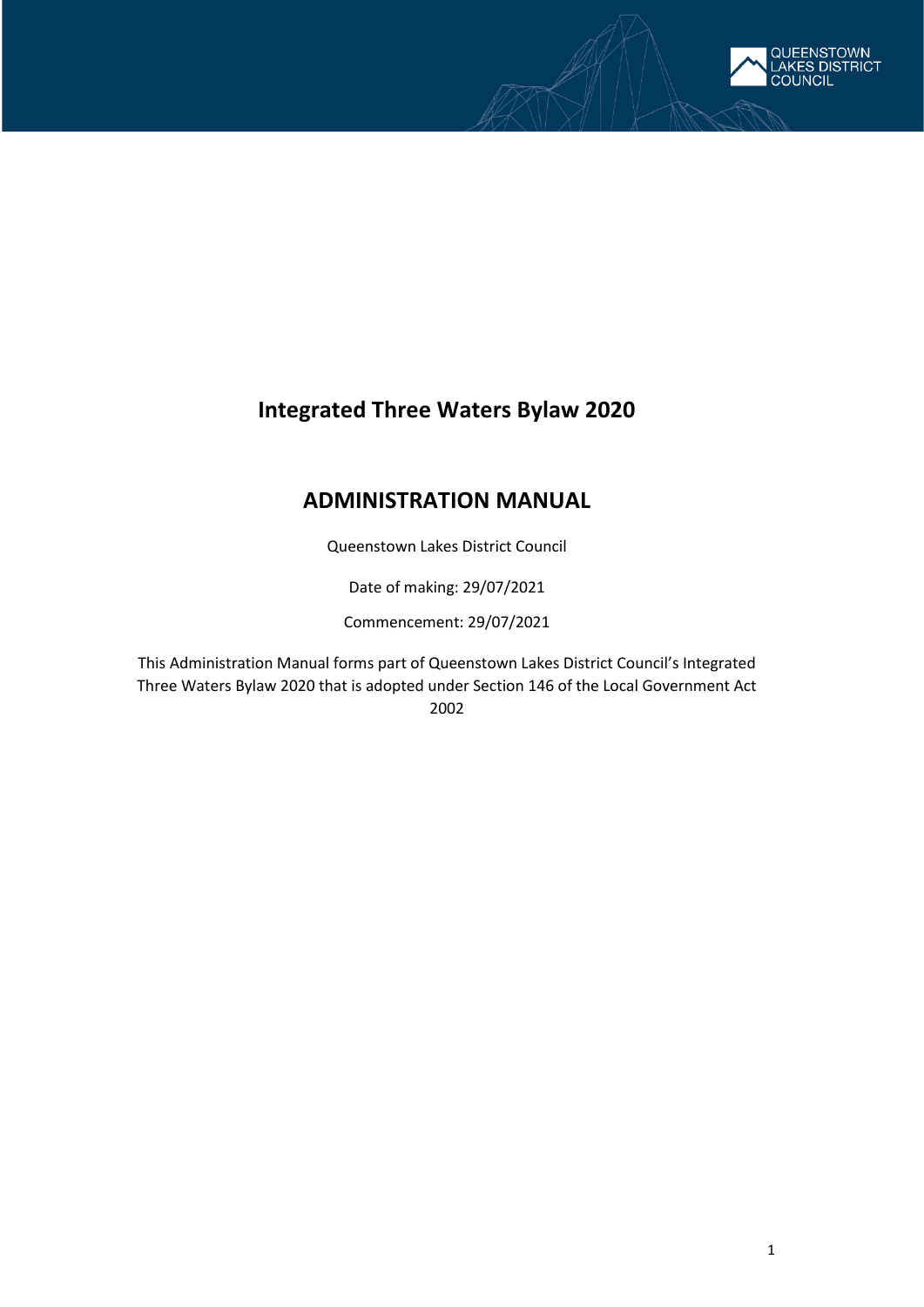

# **Document control**

| <b>Version No.</b> | <b>Reason for Amendment</b>                     | Date amended |
|--------------------|-------------------------------------------------|--------------|
| 1.0                | No amendment - DRAFT                            |              |
| 2.0                | for<br>changes<br>Updates and<br>implementation | 29/07/2021   |
|                    |                                                 |              |
|                    |                                                 |              |

## **Authorisation**

| <b>Version No.</b> | <b>Prepared by</b> | <b>Reviewed by</b> | <b>Authorised by</b> | Date authorised |
|--------------------|--------------------|--------------------|----------------------|-----------------|
| 1.0                | Janine Cole        | Simon Mason        | Council              | 10/12/2020      |
| 2.0                | Rebecca McLeod     | Jen McGirr         | Council              | 29/07/2021      |
|                    |                    |                    |                      |                 |
|                    |                    |                    |                      |                 |
|                    |                    |                    |                      |                 |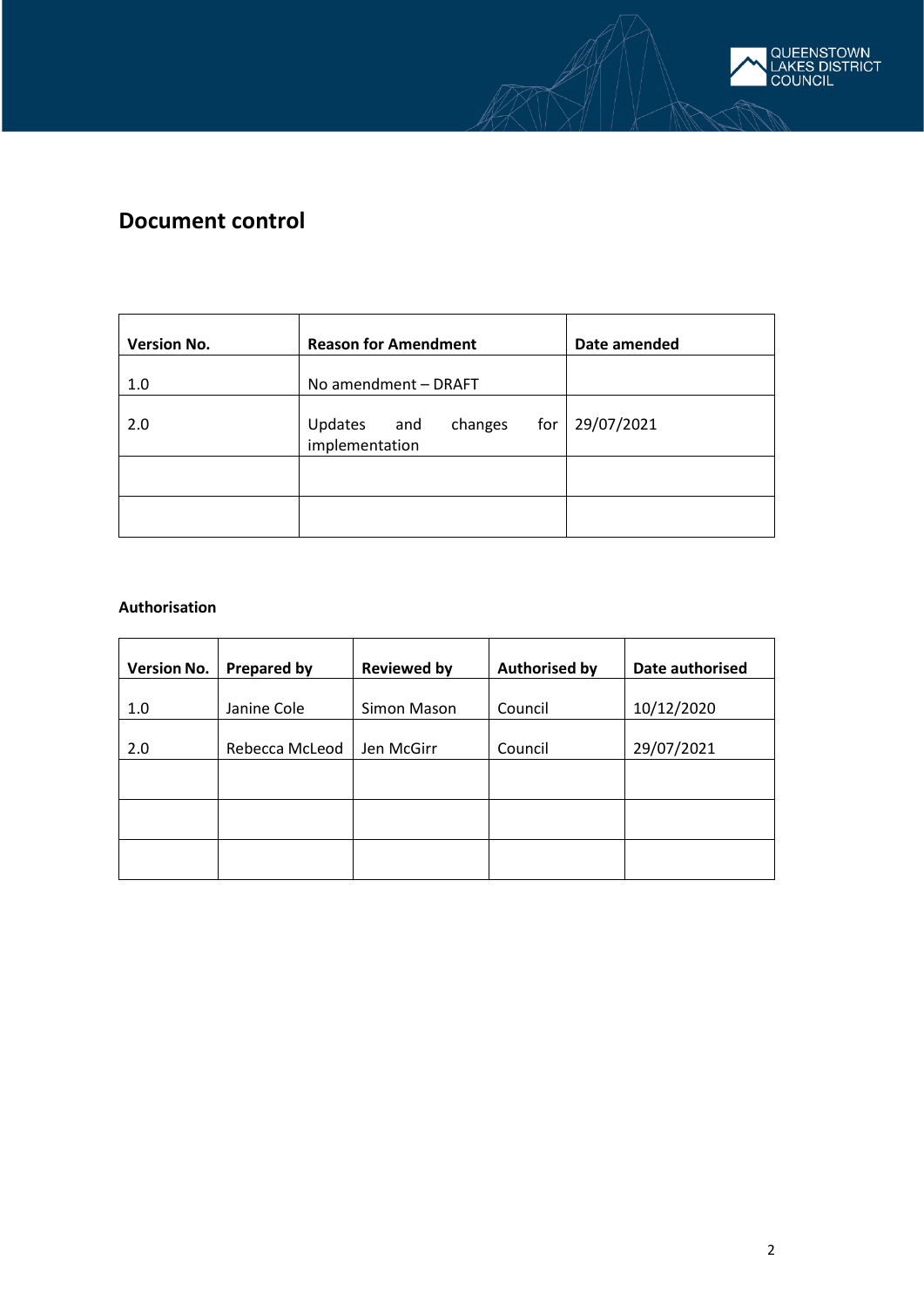

| A1.               |                                                                        |
|-------------------|------------------------------------------------------------------------|
| A2.               |                                                                        |
| A3.               | Applicable Acts, Regulations, Codes and Standards, and Council Codes   |
|                   |                                                                        |
| A4.               |                                                                        |
| A5.               |                                                                        |
| A6.               |                                                                        |
|                   |                                                                        |
| B1.               |                                                                        |
|                   |                                                                        |
| C1.               |                                                                        |
| C2.               |                                                                        |
|                   |                                                                        |
| D1.               | Discharge of Wastewater to the Wastewater Network20                    |
|                   |                                                                        |
| E1.               |                                                                        |
| E <sub>2</sub> .  | Information Requirements for Trade Waste Consent Applications23        |
| E3.               |                                                                        |
| E4.               |                                                                        |
| E5.               |                                                                        |
| E6.               | Conditions of Trade Waste Consent - Mass, Volume, Rate, Concentration, |
|                   |                                                                        |
| E7.               |                                                                        |
| E8.               | Discharges via Grease Traps, Oil and Grit Interceptors 27              |
| E9.               |                                                                        |
| E10.              | Trade Waste from Food Premises (Not Commercial)27                      |
| F <sub>11</sub> . |                                                                        |
| E12.              |                                                                        |
| E13.              | Trade Waste Pre-treatment Requirements and Guidelines 29               |
| E14.              | Cleaner Production, Pollution Prevention and Waste Minimisation        |
|                   |                                                                        |

| Schedule $A -$ | <b>Permitted Discharge Characteristics</b>  |
|----------------|---------------------------------------------|
| Schedule B-    | <b>Prohibited Discharge Characteristics</b> |

| QUEENSTOWN<br>| LAKES DISTRICT<br>| COUNCIL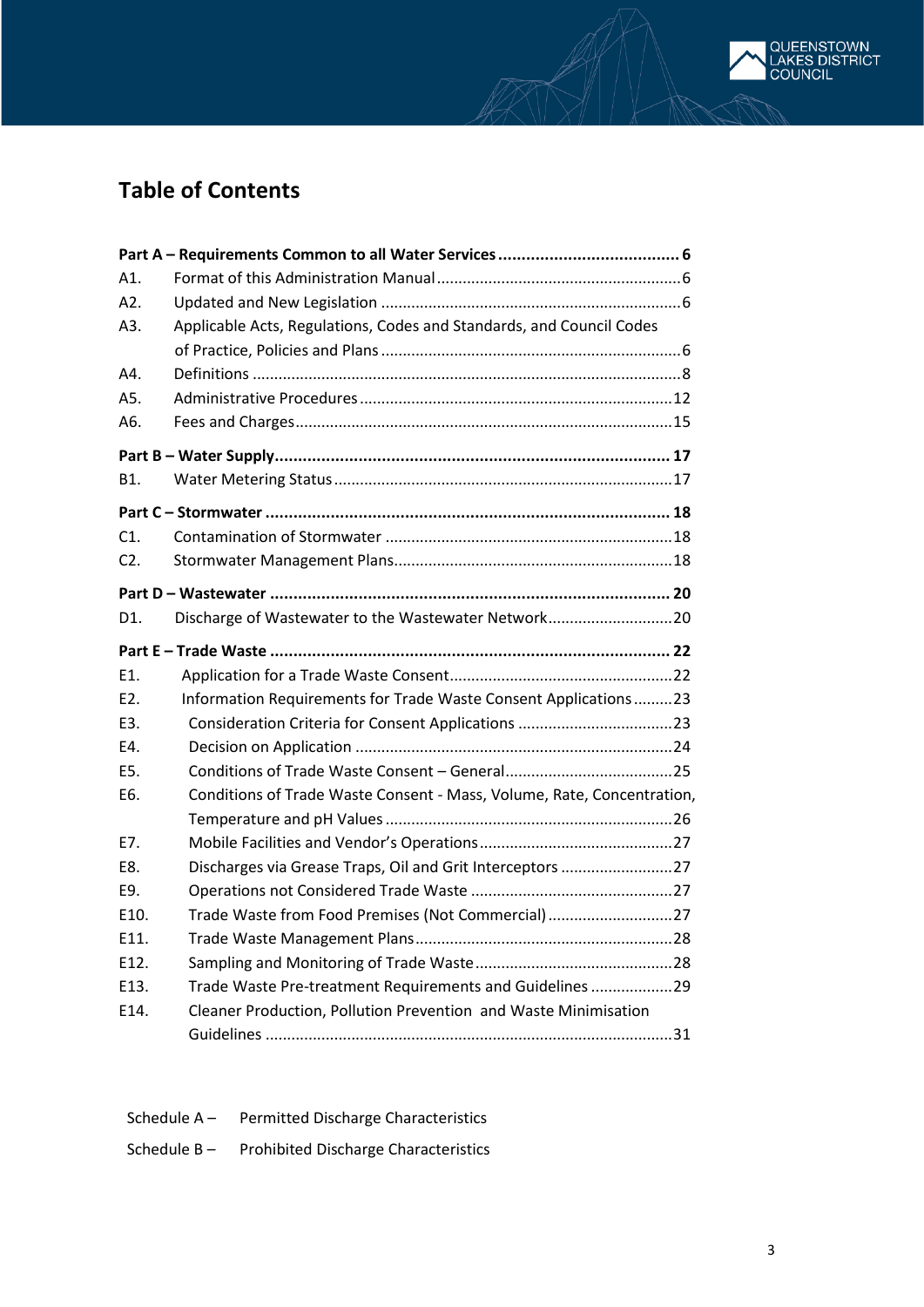

Schedule C – Stormwater Discharge Acceptance Characteristics from Otago Regional Plan: Water Schedule  $D -$  Fees and Charges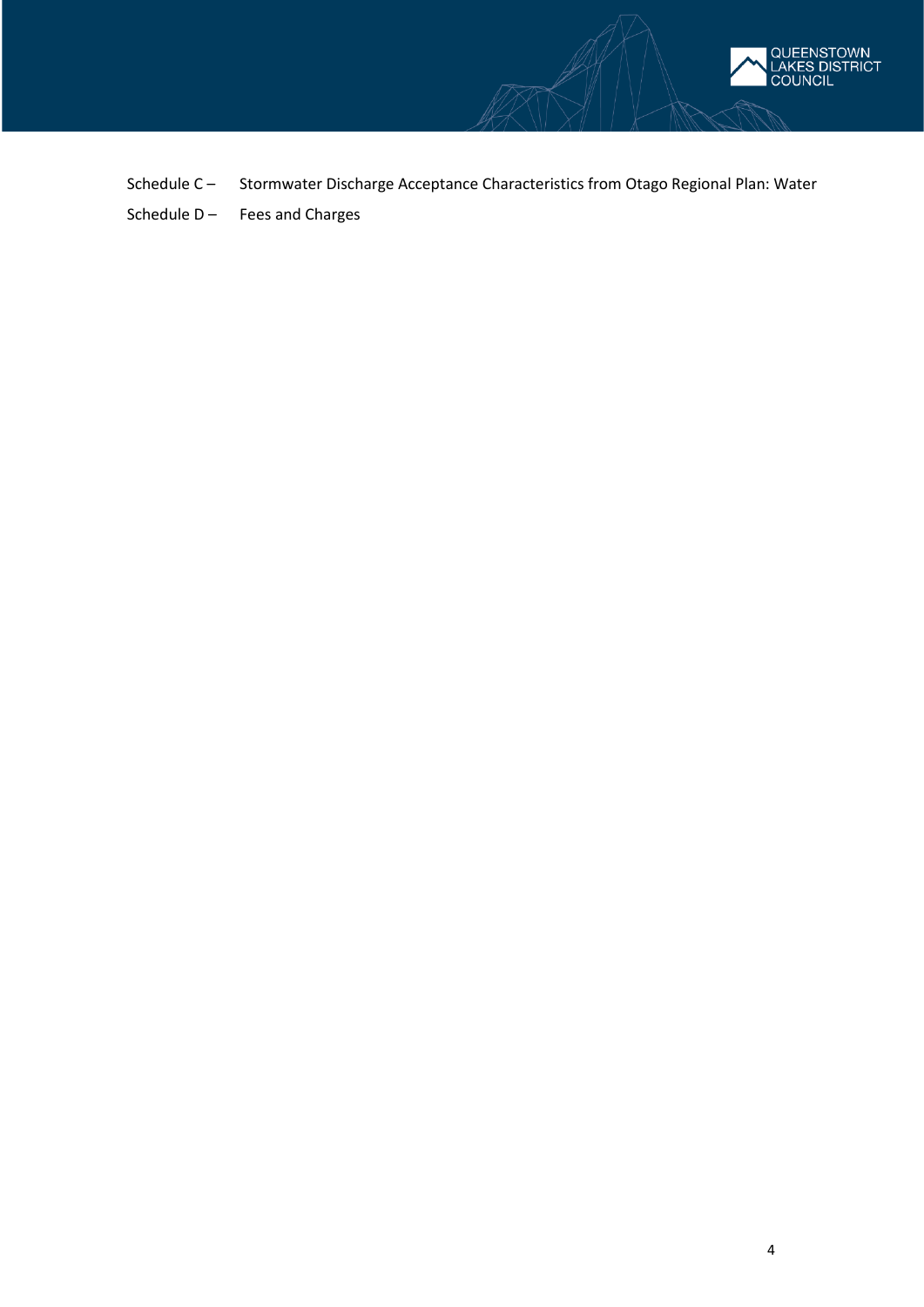# **Introduction**

### **Purpose**

The purpose of this Administration Manual is to provide material complementary to the Integrated Three Waters Bylaw 2020, which includes Water Supply, Stormwater, Wastewater and Trade Waste. This Administration Manual brings together those matters which may otherwise be included in the Bylaw, but which are of a technical or administrative nature, or operational matters that are more likely to be amended before the Bylaw is reviewed. These aspects also include guidelines, which are intended for that purpose – to provide guidance only, with respect to matters covered within the Bylaw.

In taking this approach, it will simplify the administration of the Bylaw, allow for administrative and technical processes to be kept up to date, and assist in the interpretation of the Bylaw.

The Administration Manual is made under the Bylaw, and will assist the implementation and operation of the Bylaw. The Administration Manual is a public document, and will be made available on the Council's website alongside the Bylaw. Hard copies of both can be provided on request, and will be available to review at public libraries.

The Administration Manual will be updated from time to time, as necessary, to ensure that it is kept up to date and reflects current practice. Amendments to this document will be authorised either by an Order of Council or the Council's Chief Executive or Officer's delegated authority.

**FNSTOWN FS DISTRICT** 

OUNCIL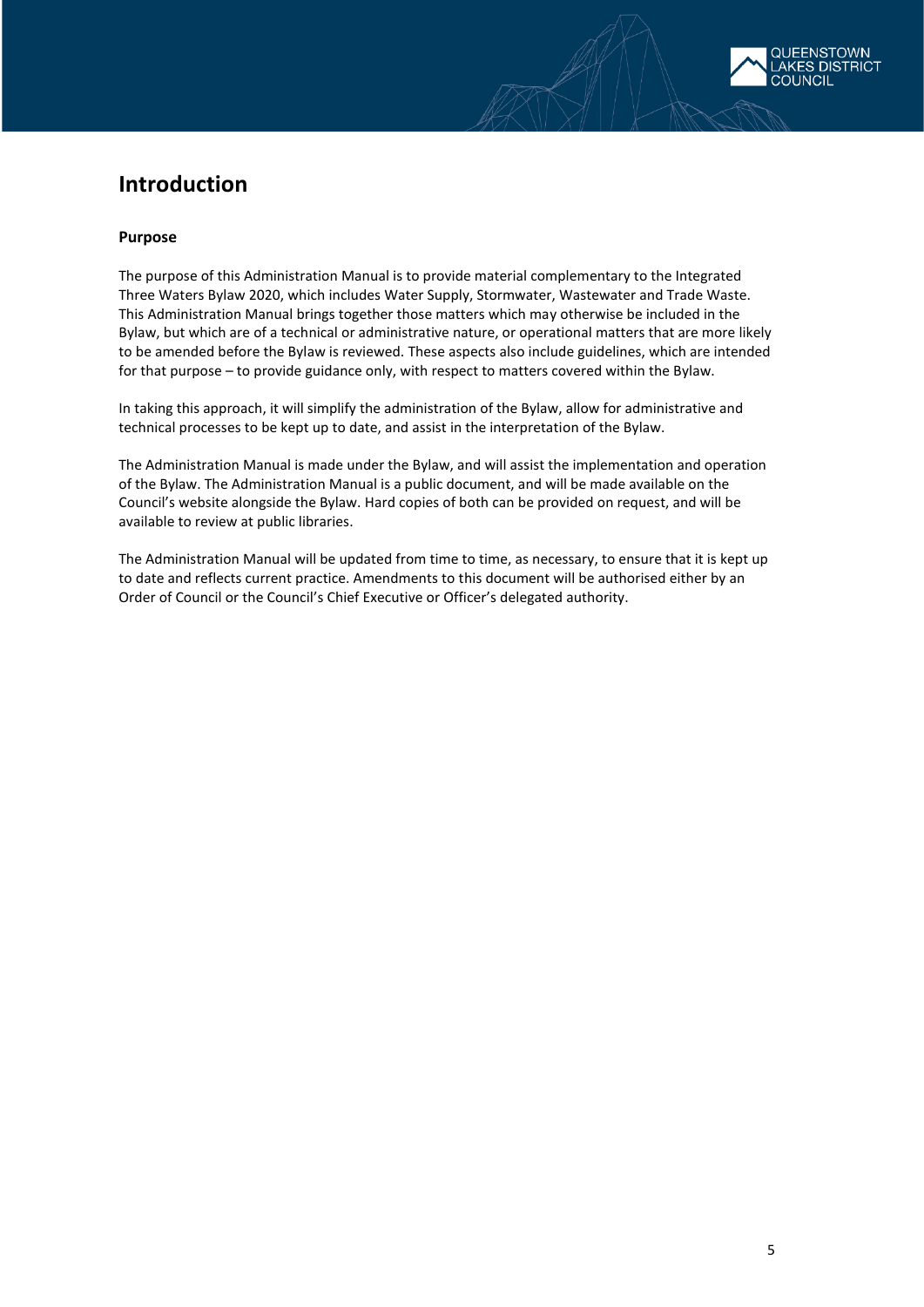

# <span id="page-5-0"></span>**Part A – Requirements Common to all Water Services**

#### <span id="page-5-1"></span>**A1. Format of this Administration Manual**

There are five parts and a number of Schedules to this Administration Manual. These follow the format of the Bylaw:

**Part A** Requirements Common to All Water Services

**Part B** Water Supply

**Part C** Stormwater

**Part D** Wastewater

**Part E** Trade Waste – which is discharged into the Wastewater Network

#### <span id="page-5-2"></span>**Schedules A to D**

### **A2. Updated and New Legislation**

Updated and new legislation will be included in Clause A3 and upon the Bylaw being reviewed any new legislation that gives further or changed authority for the Bylaw will then be included in the Bylaw.

### <span id="page-5-3"></span>**A3. Applicable Acts, Regulations, Codes and Standards, and Council Codes of Practice, Policies and Plans**

The Bylaw is made under the authority of the Local Government Act 2002. The following lists a range of other legislation, Regulations, Codes of Practices and Standards, and Council documents that are also applicable to the Bylaw.

- a) Statutory Acts and Regulations, and updated/new legislation as may be enacted from time to time:
	- i. Resource Management Act 1991, and relevant National Policy Statements and National Environmental Standards
	- ii. Health Act 1956
	- iii. Building Act 2004
	- iv. Building Regulations 1992 Schedule 1 (New Zealand Building Code)
	- v. Fire Service Act 1975
	- vi. Fire and Emergency Act 2017
	- vii. Local Government (Rating) Act 2002
	- viii. Health (Drinking Water) Amendment Act 2007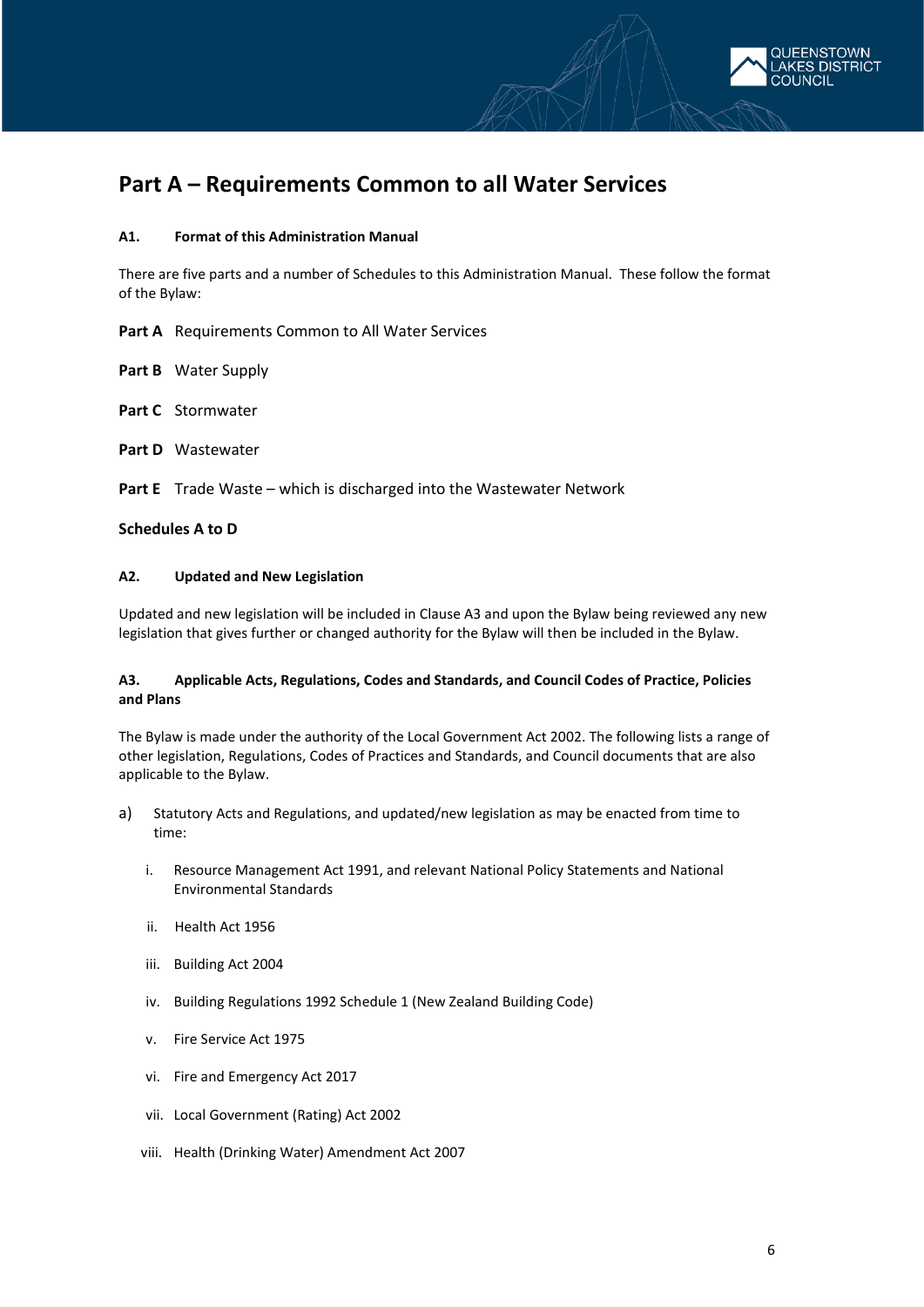

- ix. Hazardous Substances and New Organisms Act 1996
- x. Litter Act 1979
- xi. Health and Safety at Work Act 2015
- xii. Health and Safety in Employment Regulations 1995
- xiii. Health and Safety at Work (General Risk and Workplace Management) Regulations 2016
- xiv. Health and Safety at Work (Mining Operations and Quarrying Operations) Regulations 2016
- xv. Lake Wanaka Preservation Act 1973
- xvi. Water Conservation (Kawarau) Order 1997
- b) Relevant Codes and Standards:
	- i. Drinking Water Standards for New Zealand 2005 (revised 2018)
	- ii. Management and Handling of Used Oil HSNOCOP63. November 2013
	- iii. Environmental Guidelines for Discharges from Petroleum Industry Sites in New Zealand, in New Zealand Ministry for the Environment December 1998
	- iv. SNZ PAS 4509:2008 New Zealand Fire Service Firefighting Water Supplies Code of Practice
	- v. Water NZ Boundary Backflow Prevention for Drinking Water Supplies Code of Practice June 2013
	- vi. NZWWA Water Meter Code of Practice 2003.
- c) Queenstown Lakes District Council: operative issues of Plans ,Codes of Practice, procedures, and guidelines:
	- i. District Plan
	- ii. Land Development and Subdivision Code of Practice
	- iii. Water Supply Boundary Backflow Policy
	- iv. Approval Procedure for Access to the Three Water Networks for Investigations
	- v. Procedure for Approved Contractors to commission Physical Connections to the Three Water **Networks**
	- vi. Water Restrictions Procedure (to manage peak demand)
	- vii. Procedures to rectify wastage of water and excessive use of water
	- viii. Water Demand management procedures
	- ix. Guidelines for Environmental Management Plans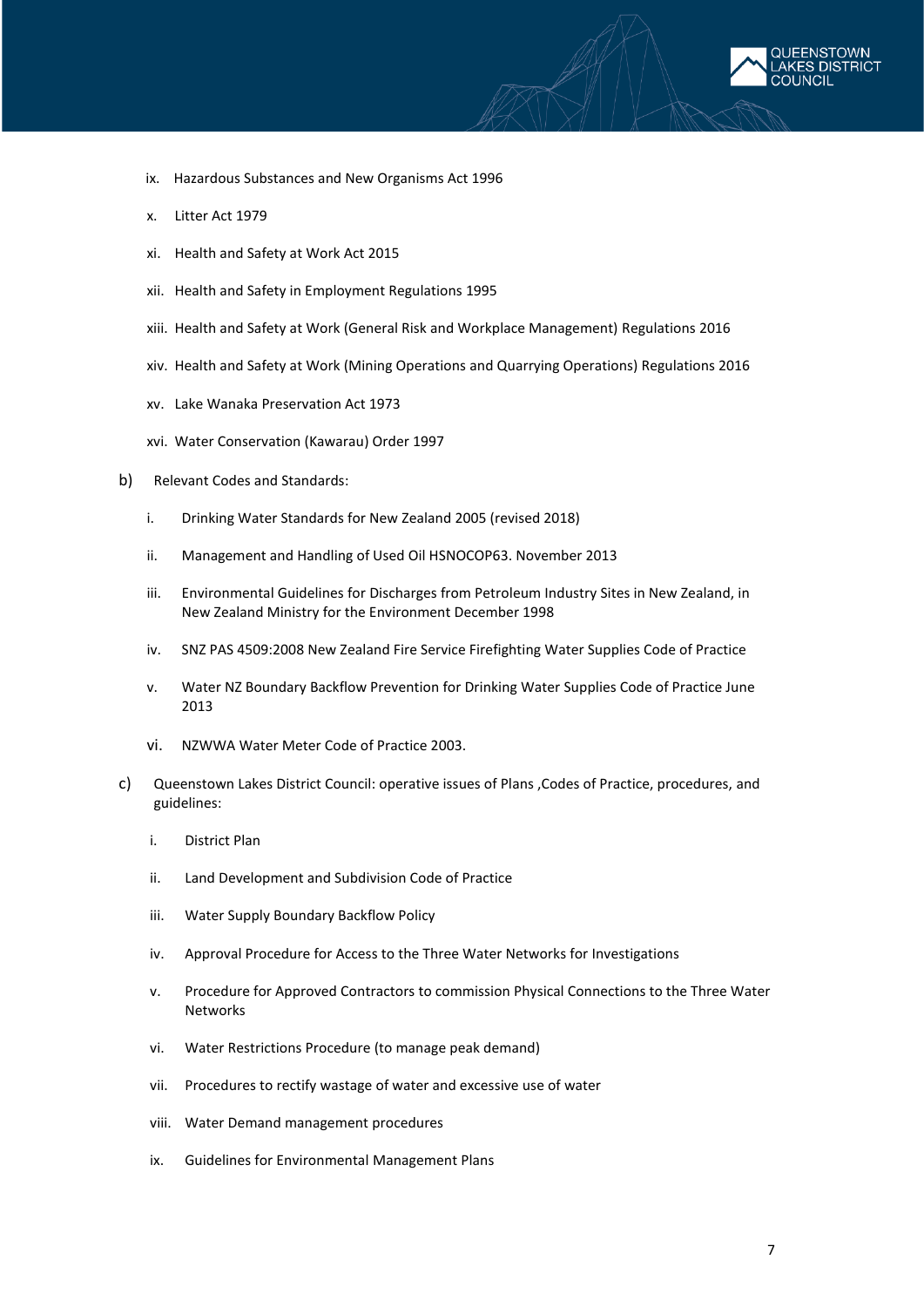

x. Environmental Best Management Practices

#### <span id="page-7-0"></span>**A4. Definitions**

In this Administration Manual unless the context otherwise requires:

**Acceptable Discharge** means Wastewater and Stormwater with physical and chemical characteristics which comply with the requirements of the Council.

**Administration Manual** means the Administration Manual for this Bylaw as approved by Council and as amended from time to time by Council or delegated authority of the Council.

**Approved or Approval** means approved in writing by Council, either by resolution of Council or by any authorised officer of Council or other Person authorised to give such approval on behalf of Council.

**Approval Notice** means an approval given by Council and signed by an Authorised Officer authorising a Person to Discharge Permitted Trade Waste to the Wastewater Network.

**Authorised Officer** means an employee, agent or contractor of Council, appointed by Council as an enforcement officer under section 171 of the Local Government Act 2002

**Backflow** means the unplanned reversal of flow of water or mixtures of water and contaminants into the water supply system. There are two types of backflow: back pressure and back siphonage.

**Biosolids** means Sewage Sludge derived from a Wastewater treatment plant that has been treated and/or stabilised to the extent that it is able to be safely and beneficially applied to land. The term biosolids is used generically to include products containing biosolids (e.g. composts).

**BOD5** means the five-day carbonaceous biochemical oxygen demand which is a measure of the strength of Sewage/Wastewater.

**Building** means any building within the meaning of Sections 8 and 9 of the Building Act 2004. A building also includes any mobile or temporary structures with permanent or temporary connections to the Council's water services.

**Characteristics** means any of the physical, biological or chemical characteristics of a Wastewater, Trade Waste or Stormwater discharge referred to in this Bylaw.

**Chemical Oxygen Demand** means total Chemical Oxygen Demand as determined by established standard methods of testing,

**Cleaner Production** means the implementation of operations, methods and processes appropriate to the goal of reducing or eliminating the quantity and toxicity of wastes. This is required to minimise and manage discharges to the Council's Water Services by:

- i. using energy and resources efficiently, avoiding or reducing the amount of waste produced;
- ii. producing environmentally sound products and services.
- iii. application of relevant innovative solutions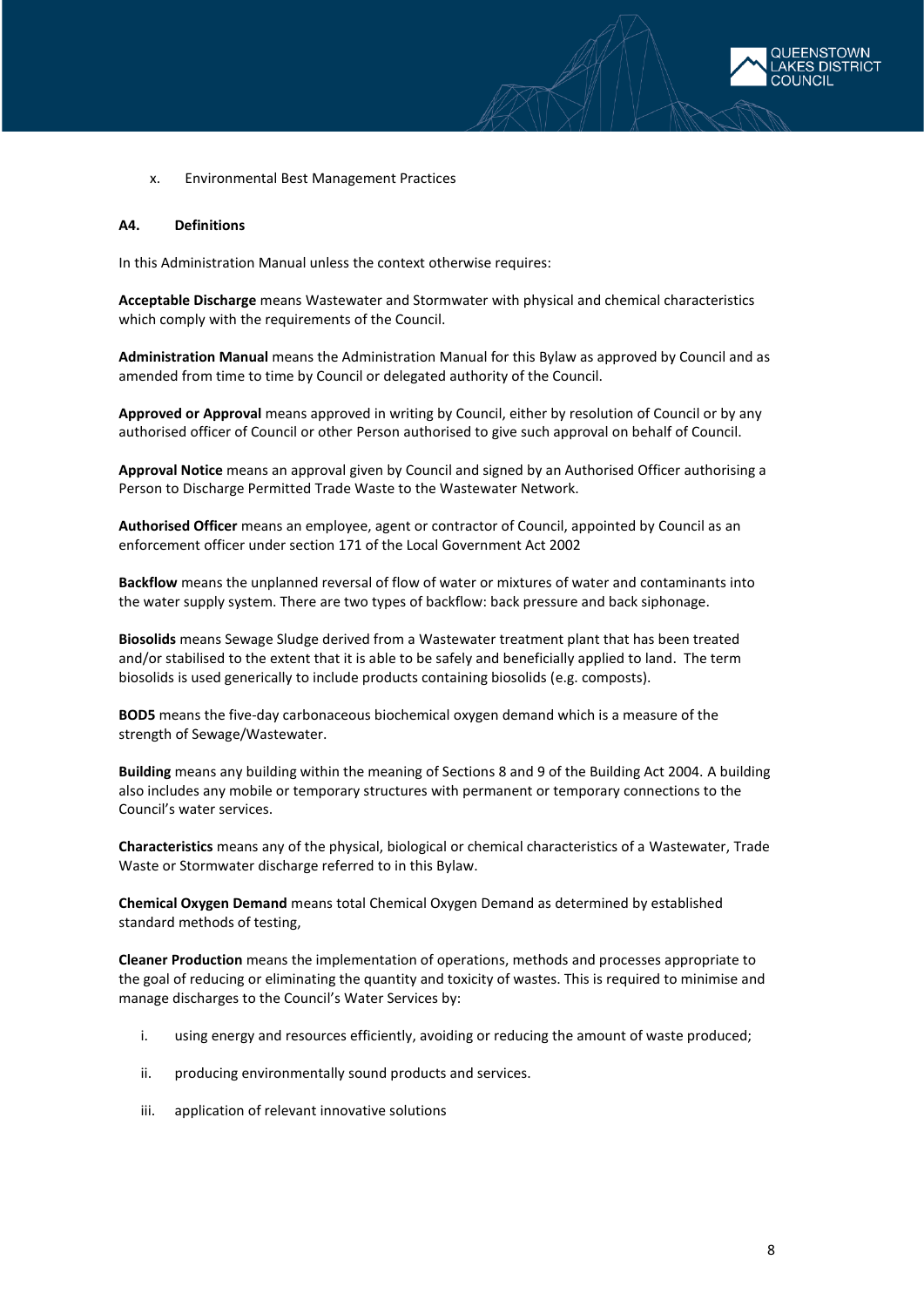

**Condensing Water or Cooling Water** means any water used in any Trade or industry or commercial process or operation in such a manner that it does not take up matter into solution or suspension.

**Conditional Trade Waste** means Trade Waste that does not comply with one or more of the physical and chemical characteristics set out in Schedule A of the Administration Manual and/or has a maximum volume of Trade Waste of more than 2000L/day, but which does not have any characteristics of Prohibited Trade Waste. Conditional Trade Waste Consents includes consents for Temporary Discharges.

**Contaminant** has the same meaning as defined in Section 2 of the Resource Management Act 1991

**Contingency management procedures** means those procedures developed and used to avoid, remedy, or mitigate the actual and/or potential adverse effects on the environment from an unexpected or unscheduled event resulting in Discharge, or potential Discharge of contaminants of concern onto land or into the Stormwater and Wastewater systems or into receiving bodies such as wetlands, streams, rivers and lakes.

**Consent** means a consent in writing, given by the Council authorising an Occupier of Trade Premises to Discharge Trade Waste to the Wastewater Services.

**Consent holder** means the Occupier who has obtained a Consent to Discharge or direct the manner of Discharge of Trade Waste and where appropriate Stormwater Discharges from any Premises to the Wastewater or Stormwater Network and includes any Person who does any act on behalf or with the express or implied consent of the consent holder (whether for reward or not) and any licensee of the consent holder.

**Controlled Trade Waste** means a Trade Waste that complies with all the physical and chemical characteristics set out in Schedule A of the Administration Manual, after pre-treatment, and has a maximum volume of Trade Waste of no more than 2,000L/day.

**Council** means Queenstown Lakes District Council, or any officer or agent authorised to execute the authority of the Council.

**Customer** means a Person who uses, or has obtained the right to use, or direct the manner of use of the Water Services provided by the Council.

**Demand management procedures** are procedures for implementing demand management measures in each of Council's Water Supply Areas.

**Domestic Wastewater** means either Wastewater that is typical of that discharged from Premises that are used solely for residential activities or Wastewater of the same character discharged from other Premises and includes the drainage from domestic swimming pools and spas.

**Discharge** includes emit, deposit, and allow to escape on a continuous, intermittent or temporary basis.

**Disconnection** means the physical cutting and/or sealing of any of water service from a premise.

**District** means the District of the Council.

**Fees and Charges** means the list of items, terms and prices for services associated with the Council's provision of Water Services as adopted by the Council in accordance with the Local Government Act 2002 and the Local Government (Rating) Act 2002 and as set out in this Bylaw and the Administration Manual.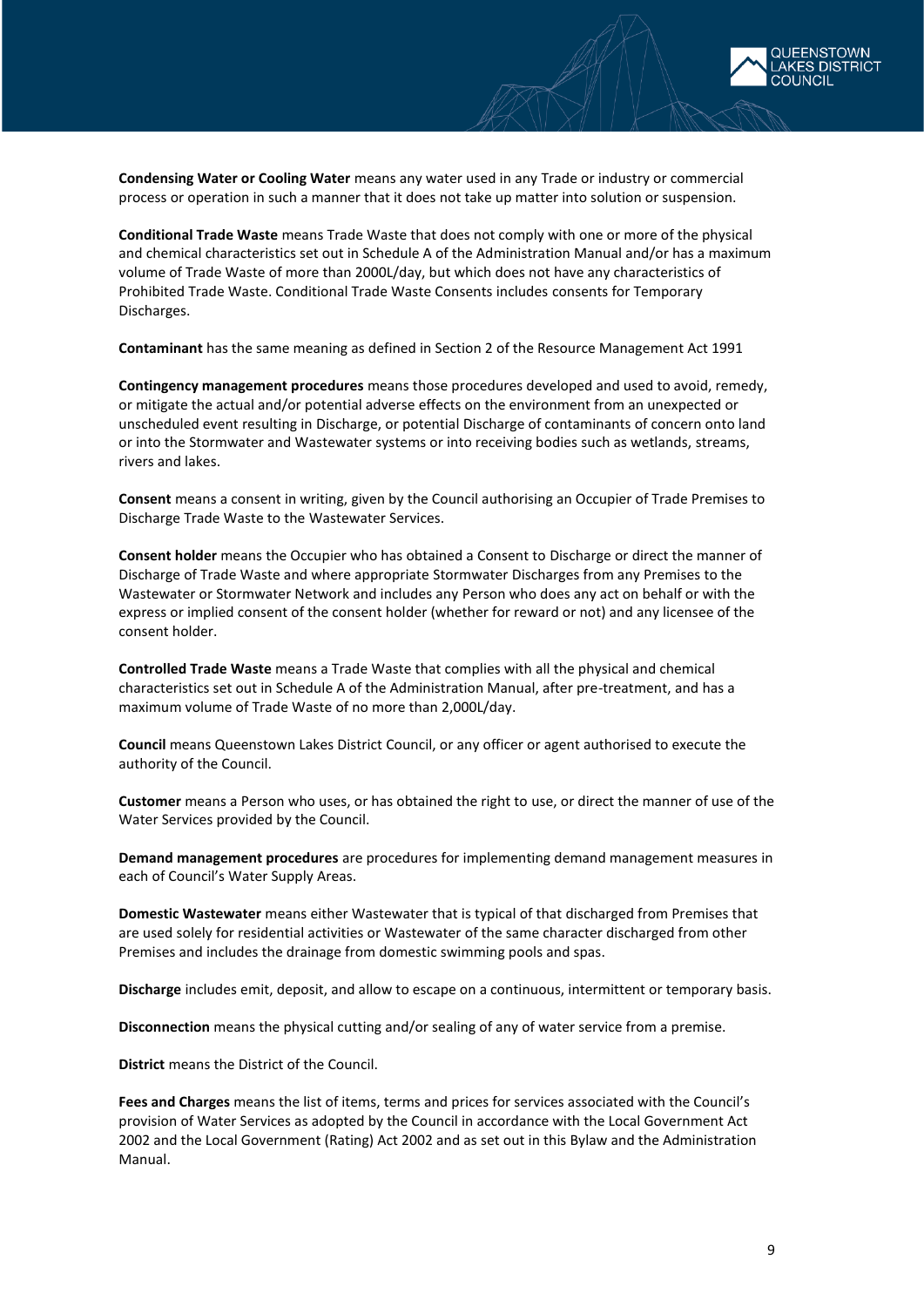

**Food Premises** means premises from which a food business (as defined under section 10 of the Food Act 2014) operates.

**Hose** means any flexible or moveable tube for conducting water and includes a water sprinkler, soaker or any form of similar water distributing device whether held by hand or not.

**Management Plan** means the plan for management of Trade Waste operations and in some cases Stormwater for the Premises from which Trade Waste is discharged and may include provision for Cleaner Production, waste minimisation, monitoring and recording of discharges, Contingency management procedures, application of relevant innovative solutions and any relevant industry Code of Practice. In some situations, this plan also addresses the protection of Stormwater outflows from Contaminants and minimise or prevent Stormwater merging with Trade Waste.

**Mass limit** means the total mass of any characteristic that may be discharged to the Council's Wastewater system over any stated period from any single point of Discharge or collectively from several points of Discharge.

**Maximum concentration** means the instantaneous peak concentration of Trade Waste or other Discharge that may be discharged at any instant in time.

**Meter** means a Council owned meter which measures and records the flow and/or volume of water supplied from the Water Supply.

**Mobile Facility and Vendor Operations** includes a vehicle, trailer, or caravan that may be used for food preparation and sale and a range of mobile activities such as commercial cleaning where liquid wastes are containerised and transported to Discharge points in the Wastewater Network.

**Nuisance** means has the same meaning as section 29 of the Health Act 1956, and includes a P, thing, or circumstance causing distress or annoyance or unreasonable interference.

**Occupier** means any Person who occupies any Building or land connected to the Water Service and includes, where appropriate, employees and agents. If the Building or land is not occupied, or is subject to a residential tenancy, means the Owner.

**Owner** means any Person who owns any Building or land connected to the Water Service.

**Permitted Trade Waste** means a Trade Waste Discharge that complies with all the physical and chemical characteristics set out in Schedule A, without the need for any pre-treatment, and does not exceed a maximum volume of Trade Waste of 2,000L/day (2 cubic metres/day).

**Person** includes a person, the Crown, a corporation sole, and also a body of persons, whether corporate or unincorporated.

Point of Supply for Water Services is the point at which the ownership of the Water Service passes to the Occupier.

**Premises** means either:

i. A property or allotment which is held under a separate certificate of title or for which a separate certificate of title may be issued and in respect to which a Building consent has been or may be issued; or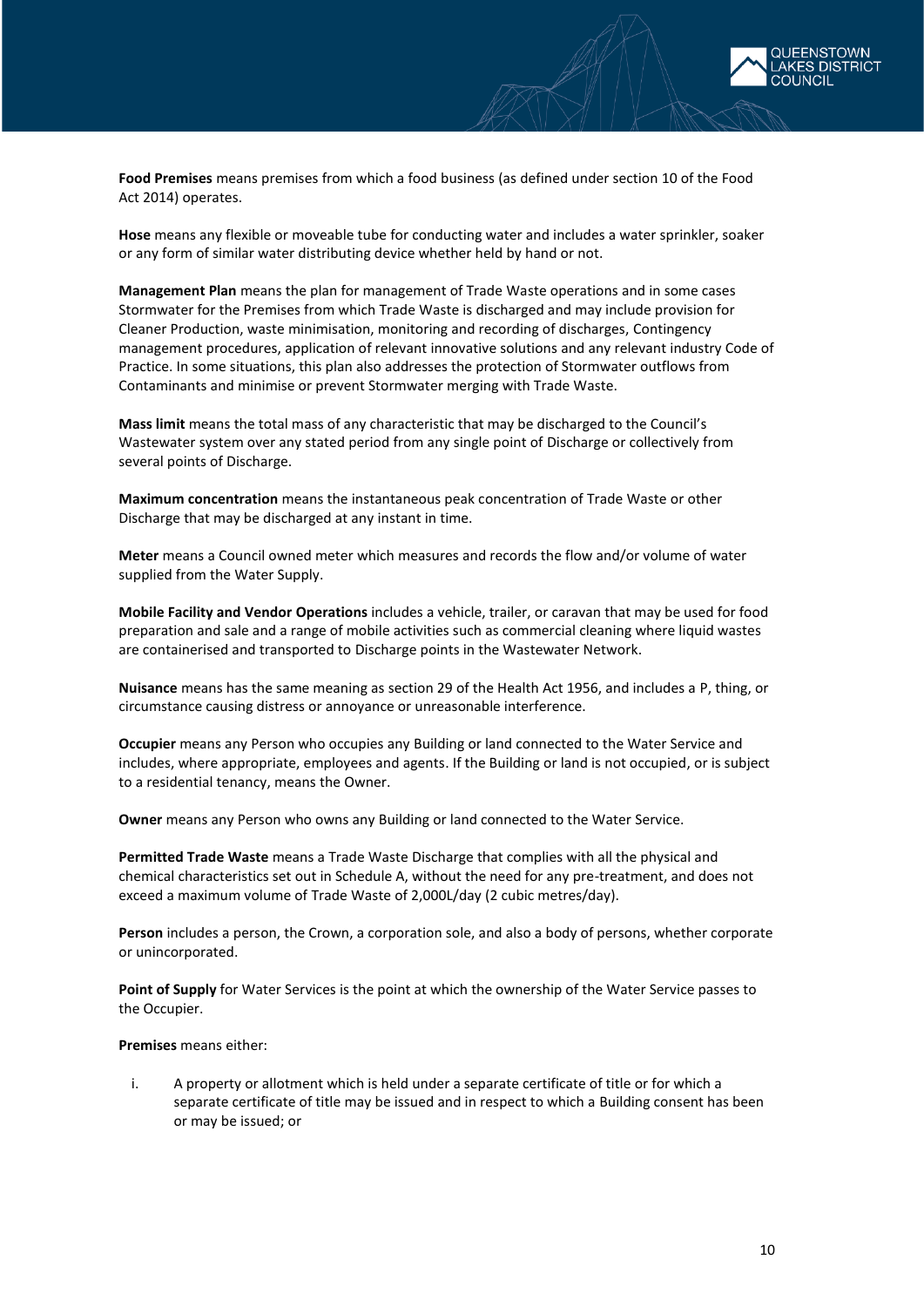

- ii. A Building or part of a Building that has been defined as an individual unit by a cross lease unit title or company lease and for which a certificate of title is available; or
- iii. land held in public ownership (e.g. reserve) for a particular purpose; or
- iv. individual units in Buildings which are separately leased or separately occupied.

**Pre-treatment** means any processing of Trade Waste, as included in a Controlled or Conditional Trade Waste that is designed to reduce any detrimental characteristics in Wastewater, before Discharge to the Wastewater Network. Pre-treatment in certain circumstances can also relate to Stormwater.

**Private Stormwater Drain** means that section of Stormwater drain between the Occupier's Premises and the Point of Discharge through which Stormwater is conveyed from the Premises. This section of the drain is owned and maintained by the Occupier or a group of Occupiers.

**Prohibited Trade Waste** means Trade Waste that has, or is likely to have, any of the physical and chemical characteristics as set out in Schedule B of the Administration Manual.

**Registration** means the process followed by all Trade Premises in providing information to Council regarding Wastewater and Stormwater Discharges.

**Schedule of fees and charges** means the list of items, terms and prices for services associated with the supply of water and Discharge of Wastewater, Trade Waste and Stormwater as Approved by Council. These fees and charges are covered in Schedule D of this Administration Manual in addition to Council's other schedules of fees and charges.

**Sewage** means the Wastewater Discharge from any fixtures or appliances used for sanitation (the activity of washing and/or excretion carried out in a manner or condition such as that the effect on public health is minimised) and may include Trade Waste; and means the same as Wastewater.

**Sewage Sludge** means the material settled out and removed from Sewage during the treatment process.

**Sewer** means any pipe that conveys Wastewater/Sewage.

**Sewerage** means infrastructure for the collection, treatment, disposal of Wastewater and Trade Waste, including all Public Sewers, pumping stations, Storage Tanks, Sewage treatment plants, outfalls and other related structures operated by Council and used for the reception, treatment and disposal of Wastewater. This is the same as the Wastewater Network.

**Stormwater** means all surface water run-off and associated Contaminants resulting from precipitation that enters or may enter the Stormwater network as a result of a rain event.

**Stormwater Characteristics** means those constituents as specified in the Otago Regional Plan: Water, as set out in Schedule C of this Administration Manual.

**Stormwater Drain** means any passage, channel or pipe on, over or under the ground by which Stormwater is conveyed.

**Stormwater Network** means the Stormwater Network including all public Stormwater drains, channels, manholes, treatment and attenuation facilities and other structures for the reception and Discharge of Stormwater vested in the Council or acquired or constructed or operated by or under the control of the Council.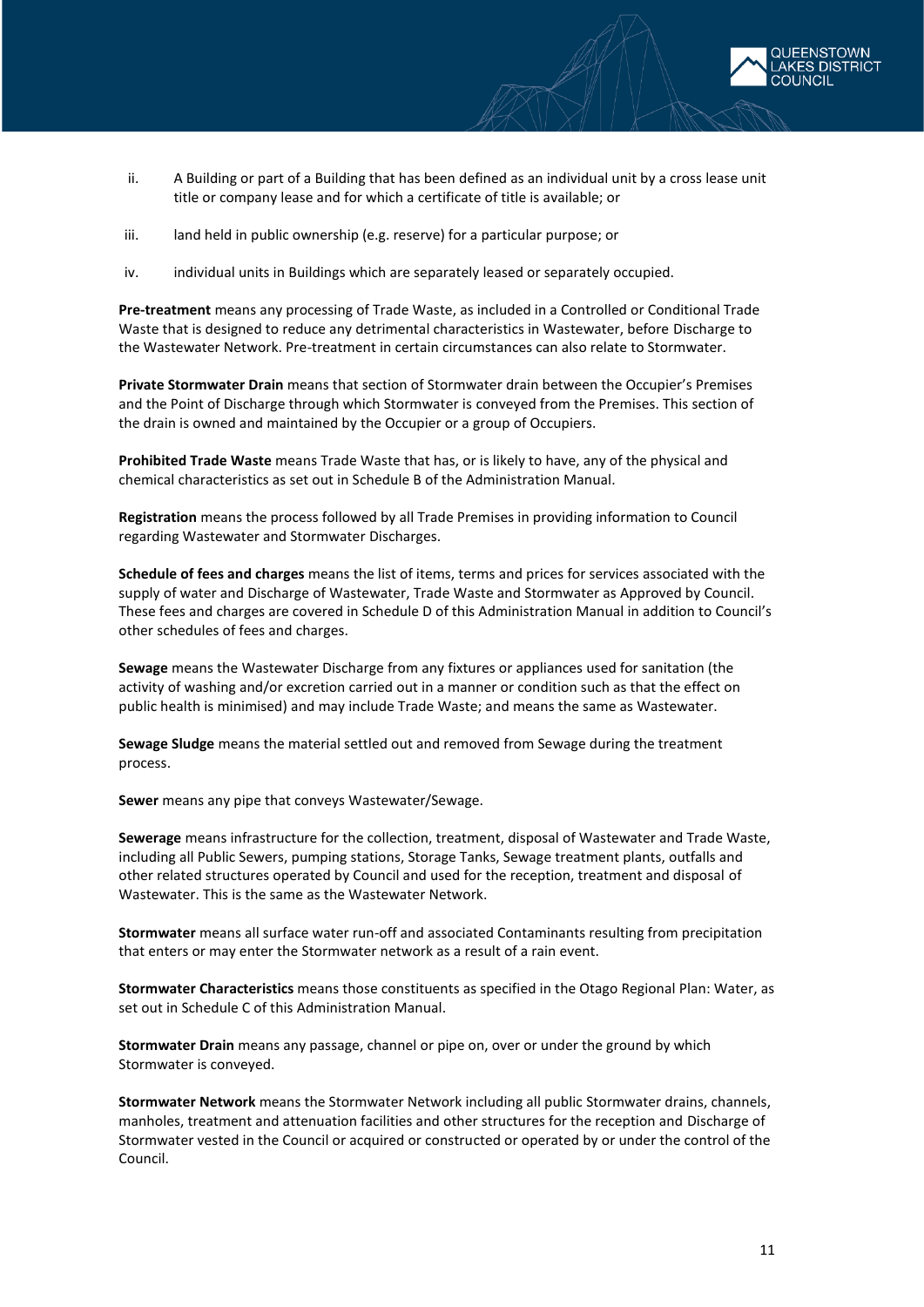

**Tankered Waste** means any water or other liquid, including waste matter in solution or suspension, which is conveyed by vehicle for disposal, but excludes Domestic Sewage Discharged directly from house buses, camper vans, caravans, buses and similar vehicles.

**Temporary Discharge** means any Discharge of an intermittent or short duration and includes the shortterm Discharge of non-complying Trade Waste in terms of Schedule A of the Administration Manual Permitted Discharge from Premises subject to an existing Trade Waste Consent.

**Trade** means a basic economic concept involving the buying and selling of goods and services, with compensation paid by a buyer to a seller, or the exchange of goods or services between parties.

#### **Trade Premises** means:

- i. any premises used or intended to be used for any industrial or Trade purpose; or
- ii. any premises used or intended to be used for the storage, transfer, treatment, or disposal of waste materials or for other waste management purposes, or used for composting organic materials; or
- iii. any other premises, work site, Mobile Facility, or Vendor Operation from which a contaminant is discharged in connection with any industrial or Trade process; or
- iv. any other premises discharging other than Domestic Sewage to the Wastewater Network and includes any land or premises wholly or mainly used for agricultural or horticultural purposes.

**Trade Waste** is any liquid or gas, with or without matter in suspension or solution, that is, or may be, discharged from a Trade Premise to the Wastewater Network in the course of any Trade, commercial, educational or industrial process or operation, or in the course of any activity or operation of a like nature; and may include Condensing or Cooling Waters, and Stormwater which cannot be practically separated, or Domestic Sewage.

**Trade waste application** means an application, made in accordance with the Trade Waste Consent Application Form (available via the Council's website).

**Trade Waste Consent** means a consent granted by Council under this Bylaw allowing the Discharge of Controlled or Conditional Trade Waste to the Wastewater Network.

**Wastewater** has the same meaning as Sewag**e and** means any water with matter in solution or suspension, Domestic Wastewater, or liquid Trade Waste that Discharges to the Wastewater Network**.** 

**Wastewater Network** means the system for collection, treatment and disposal of Wastewater and Trade Waste, including all Sewers, pumping stations, and storage used by the Council for the reception, treatment and disposal of Wastewater and Trade Waste.

**Water Services** means water supply and Wastewater Services (Sewerage, treatment and disposal of Sewage and Stormwater Drainage) (Section 124 Local Government Act 2002)

<span id="page-11-0"></span>**Water Main** means a pipe or conduit that conveys water.

### **A5. Administrative Procedures**

**5.1 Procedures for applying to Discharge Trade Waste to Wastewater Network**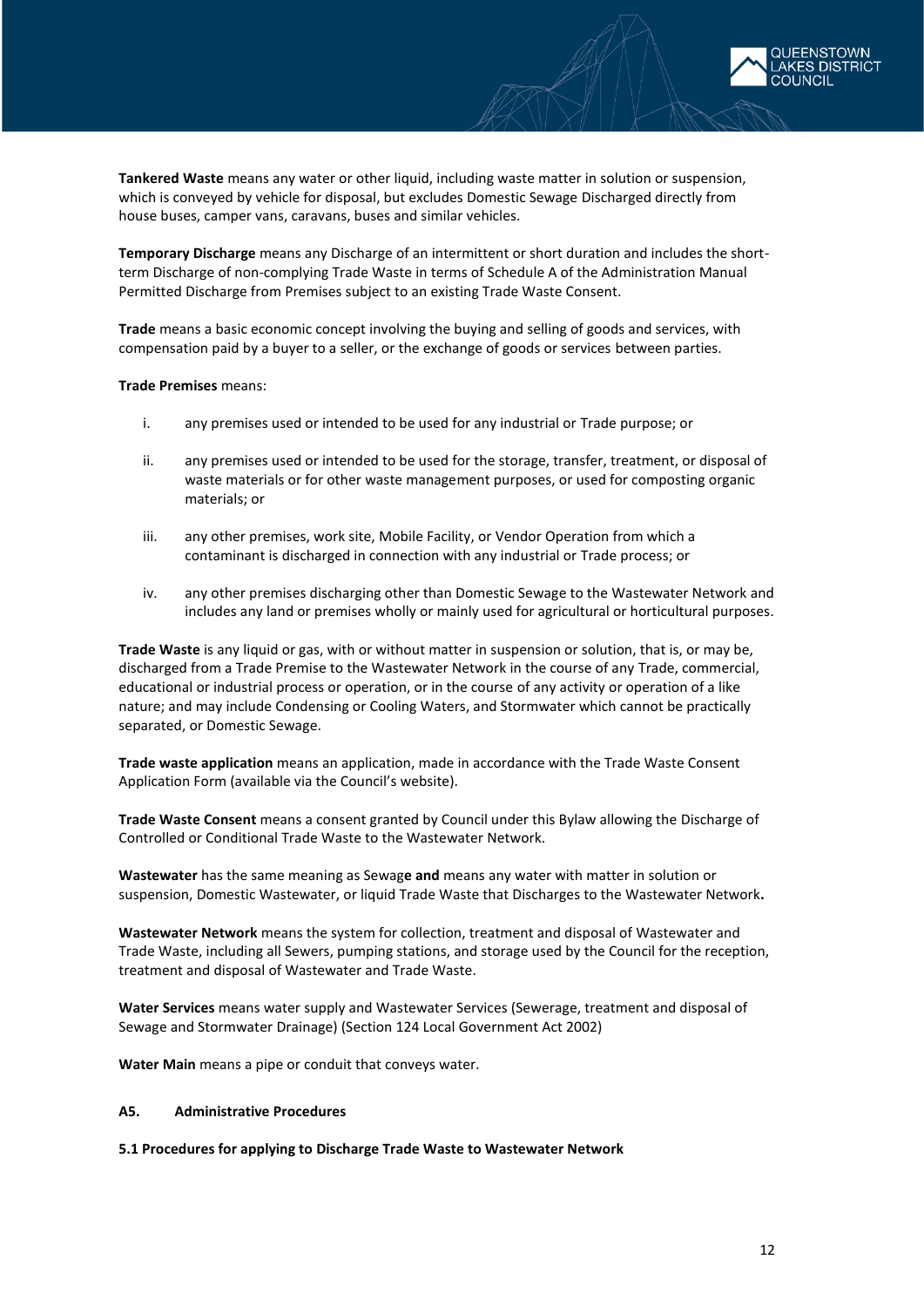

- a) The only Approval Notices or Controlled or Conditional Consents which may be issued under the Bylaw are those relating to the Discharge of Trade Waste into the Wastewater Network (as described in Part E).
- b) No Person may Discharge Trade Waste to the Wastewater Network except in accordance with an Approval Notice or Consent to do so and upon payment of a fee prescribed by the Council.
- c) All Premises which may satisfy the definition of a 'Trade Premise' and intend to Discharge Trade Waste to the Wastewater Network must first register this intent, by completing an online application form via the Council's Trade Waste website.
- d) The Council may require a Customer to make a new application for an Approval Notice or Consent where there is a change in the use of Premises and the nature of the associated Trade Waste Discharge.
- e) Additional requirements for a Trade Waste Consent or Approval Notice are set out in Parts B through E of the Integrated Three Waters Bylaw 2020 and Section E1 (for Trade Waste Discharges).
- f) All Trade Waste Approval Notice or Consent applications will be processed by the Council Trade Waste Team, within 20 working days. This timeframe may be extended if a request for further information is made, in accordance with Clause E6(a) of the Bylaw and Section E5.3.
- g) The Council will consider all applications and may either:

(i) Decline the application in writing and set out the reasons for that decision; or

(ii) Approve the application and inform the applicant of the type of Discharge Approved, and any obligations and conditions that must be complied with as part of the Approval Notice or Trade Waste Consent.

### **5.2 Application and administration fees**

- a) An administration fee will be charged for each application in accordance with Schedule D of this Administration Manual.
- b) Additional costs such as those associated with sampling or testing, or additional input required by Council officers to inform a decision regarding any application, will be recovered in accordance with Schedule D and Section E12.4.
- c) Upon Council's final decision regarding any application under the Bylaw, payment must be made to Council by the applicant within the time period noted in the final letter and invoice. Upon confirmation of the invoice being paid, an Approval Notice or Trade Waste Consent will be granted.

### **5.3 Supporting information**

- a) All applications must comply with the information requirements listed in Section E2.
- b) The online application form on the Council website has been designed to achieve compliance with the requirements of Section E2, provided that all mandatory fields are completed by the applicant, and the applicant has attempted to provide as much detail as reasonably practicable for any other fields (such as those allowing for further detail to be entered if an applicant selects an 'Other' option).
- c) Where insufficient information has been provided in the application, such as failure to complete mandatory fields and/or provide adequate detail commensurate with the nature of the proposed Discharge or it is deemed that more information is needed to process the application, Council reserves the right to request further information. A decision regarding any application may be delayed until the requested information has been provided to the satisfaction of the assigned Trade Waste Officer. All applicants will be provided with a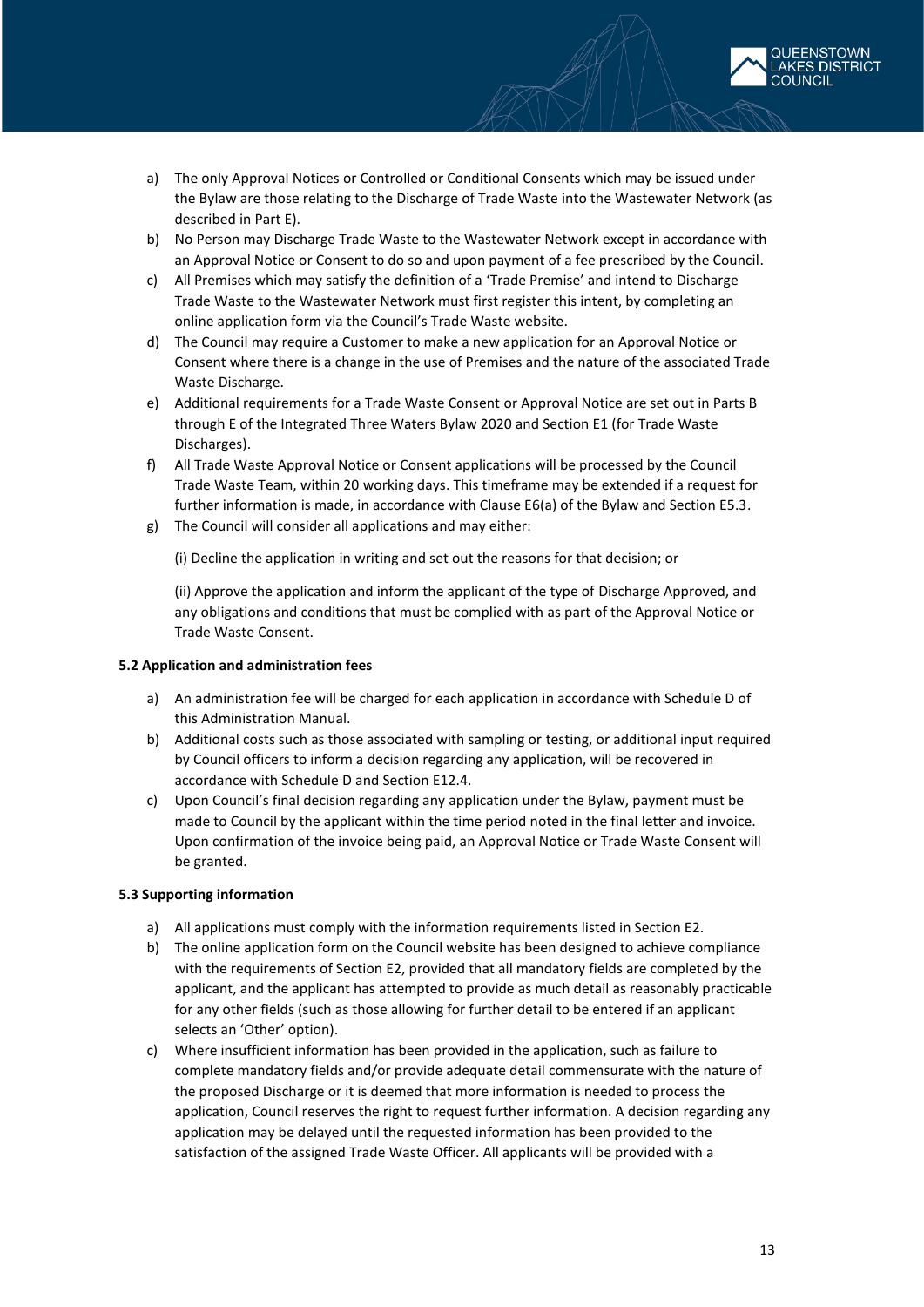

minimum of 10 working days' notice to provide additional requested information. If an extension of this timeframe is required, the applicant must request this in writing within the notice period. Approval of any extension is at the discretion of the Council.

- d) All applications will be assessed against the consideration criteria outlined in Section E3.
- e) Council officers may require access to Premises for the purpose of conducting a site inspection to further inform their decision regarding any application to Discharge Trade Waste. In the event that such access is requested, it must be provided in such a way that Council officers may safely access the Premises and can conduct their inspection without any hindrance.
- f) The application processing timeframe (a maximum of 20 working days from receipt of the initial application) will be paused once a request for further information is issued, and will only resume at such time as a satisfactory response has been received by Council from the applicant.
- g) Council may require up to 20 further working days to process additional information provided by any applicant. This may be repeated each time a request for further information is made.
- h) Applicants will receive up to two reminders to provide further information in support of their application. If, after the notified period in which this information must be provided has lapsed, the applicant has still not responded satisfactorily to the request, the application may be declined without refund of any costs incurred by the applicant.
- i) If the Council in its sole discretion, decides as part of granting an application that plans and drawings are required to be produced by it showing the location of equipment or modelling of the capacity of the Wastewater Network then it may determine and charge a reasonable nonrefundable fee for the supply of these documents.

#### **5.4 Communication procedures**

a) All official correspondence regarding an application to Discharge to the Wastewater Network must be via electronic mail (email) between the assigned Trade Waste Officer and the applicant. Email requests may be followed up via telephone or in Person as required.

#### **5.5 Issuing of final Approval Notices or Discharge Consents**

- a) Any Approval Notices, or Trade Waste Consents will be issued to the Owner or Occupier of Trade Premises; whomsoever has indicated on the application that they will be the Approval Notice or Consent holder.
- b) Approval Notices will be issued for Discharges of Trade Waste to the Wastewater Network that are deemed to be Permitted.
- c) Trade Waste Consents will be issued for Discharges of Trade Waste to the Council Wastewater Network that are deemed to be Conditional or Controlled Discharges.
- d) No Approval Notice or Consent will be issued for Prohibited Trade Taste Discharges to the Wastewater Network under the Bylaw.

#### **5.6 Conditions of Consent**

- a) Trade Waste Approval Notices and Consents will be issued with general conditions (as described in Section E6 l). Additional conditions designed to manage the risks associated with a specific Discharge may be added at the Council's discretion.
- b) The Conditions under which a Trade Waste Discharge is Approved by Council will be specified in the Trade Waste Consent issued to the applicant at the conclusion of the application process described in Section 5.1 above, and after payment of the final invoice.

#### **5.7 Dispute resolution**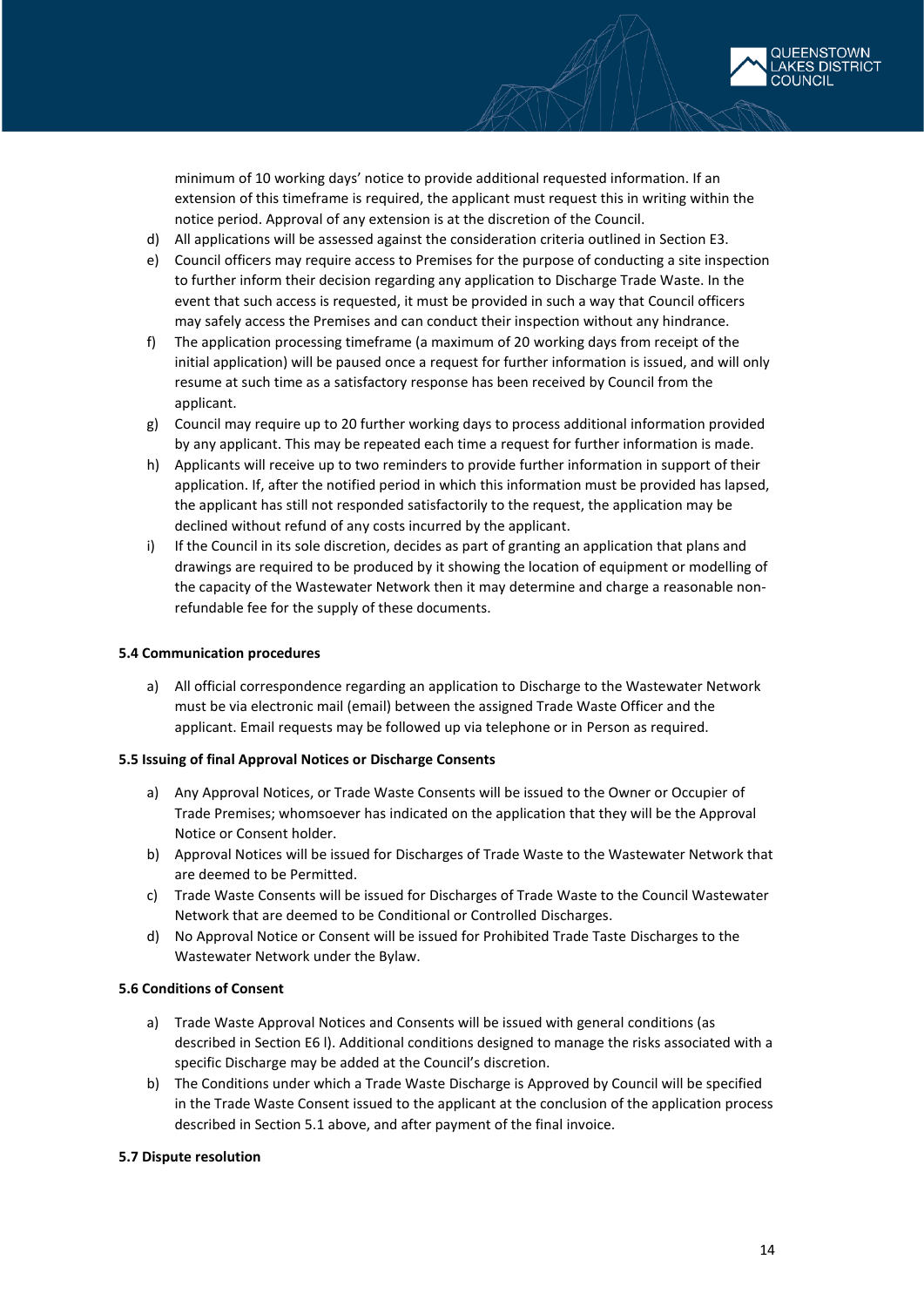

a) If an application is declined or any condition imposed is considered by the applicant to be unreasonable, the applicant may lodge an objection in accordance with the Council's Complaints Policy.

### **5.8 Period of Approval or Consent and Scheduled Reviews**

- b) Approval Notices and Trade Waste Consents for Trade Waste Discharges are subject to review at the discretion of the Council, as described in Clause E7 of the Bylaw.
- c) Approval Notices and Trade Waste Consents for Trade Waste Discharges will be issued for a maximum term of up to five years, after which time they will lapse.
- d) If the Discharge continues beyond the Approved term, the Occupier is required to apply for a new Approval Notice or Trade Waste Consent prior to the expiry of the existing Approval Notice or Consent.

### <span id="page-14-0"></span>**A6. Fees and Charges**

#### A6.1. General

There are no charges made under the Bylaw for water supply or Stormwater or domestic type Wastewater Discharges other than those under the Offences and Penalties provisions as set out in clause A19.2 of the Bylaw.

Clause A22 of the Bylaw references the Local Government Act 2020 in terms of Council's powers to prescribe fees and recover reasonable costs.

### A6.2. Prescribed Charges

Charges are set out in Schedule D to this Administration Manual. These cover the following.

- $a)$ All Trade businesses other than those identified in clause E3.1 of the Bylaw are required to register their Trade Waste Discharges with the Council. This Registration process (also described in clause A5 of this Administration Manual) will determine if the business activity requires a Consent or not. There will be no charge for registering Discharges with the Council.
- $b)$ "Permitted" Trade Waste premises, Mobile Facilities and Vendor Operations may incur Fees and Charges relating to administration and an inspection fee.
- For "controlled" Consents set fees are charged for administration and inspections, inspection  $c)$ fee, in additional sampling and testing will be charged at cost (should this be required).
- $d)$ For "conditional" Consents
	- i. Set fees are charged for administration, inspection fee, sampling and testing; and
	- ii. Unit charges based on a "cost causative approach" calculation following the principles set out in "New Zealand Standard 9201: Part 23 – 2004 Model General Bylaws – Trade Waste" Section G6.3".
	- iii. The appropriate parameters for this approach have been deemed by Council as: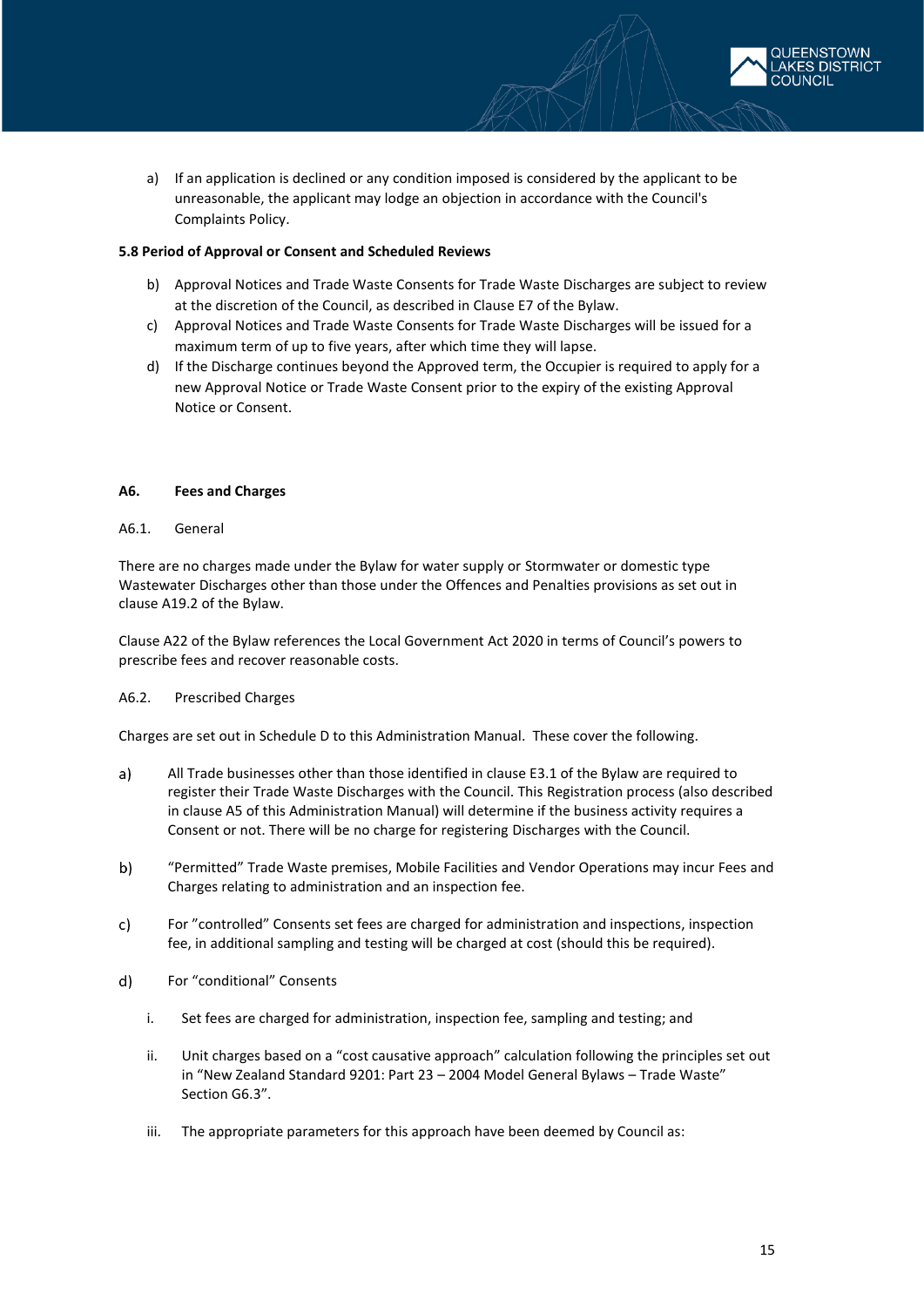

- Volume \$ per cubic metre
- Total Suspended Solids \$ per kg
- Total Chemical Oxygen Demand \$ per kg
- Total Nitrogen \$ per kg

Introduction of cost causative charges will commence 24 months following introduction of the Bylaw. The purpose of delaying the introduction of this approach will allow businesses holding conditional Consents to either make changes to their Discharges (to reduce the cost) or allow the business to budget for these additional costs. It also allows for water Meters to be installed in these areas (further information on roll out of water metering is provided in clause B1 of this Administration Manual). Discharges from "conditional" Trade Waste customers will then be sampled and the sample results will be calculated using the "Cost Causative Cost Approach".

Conditional Trade Waste Occupiers will be responsible for payment of these charges.

- $e)$ Fees and Charges relating to sampling and testing could also be incurred should Council's officer deem it necessary to confirm whether a Discharge is "permitted" or should be classed as "controlled" or "conditional".
- $f$ Tankered Waste will incur a volume charge only. Costs associated with random testing of Tankered Waste will be paid for by Council.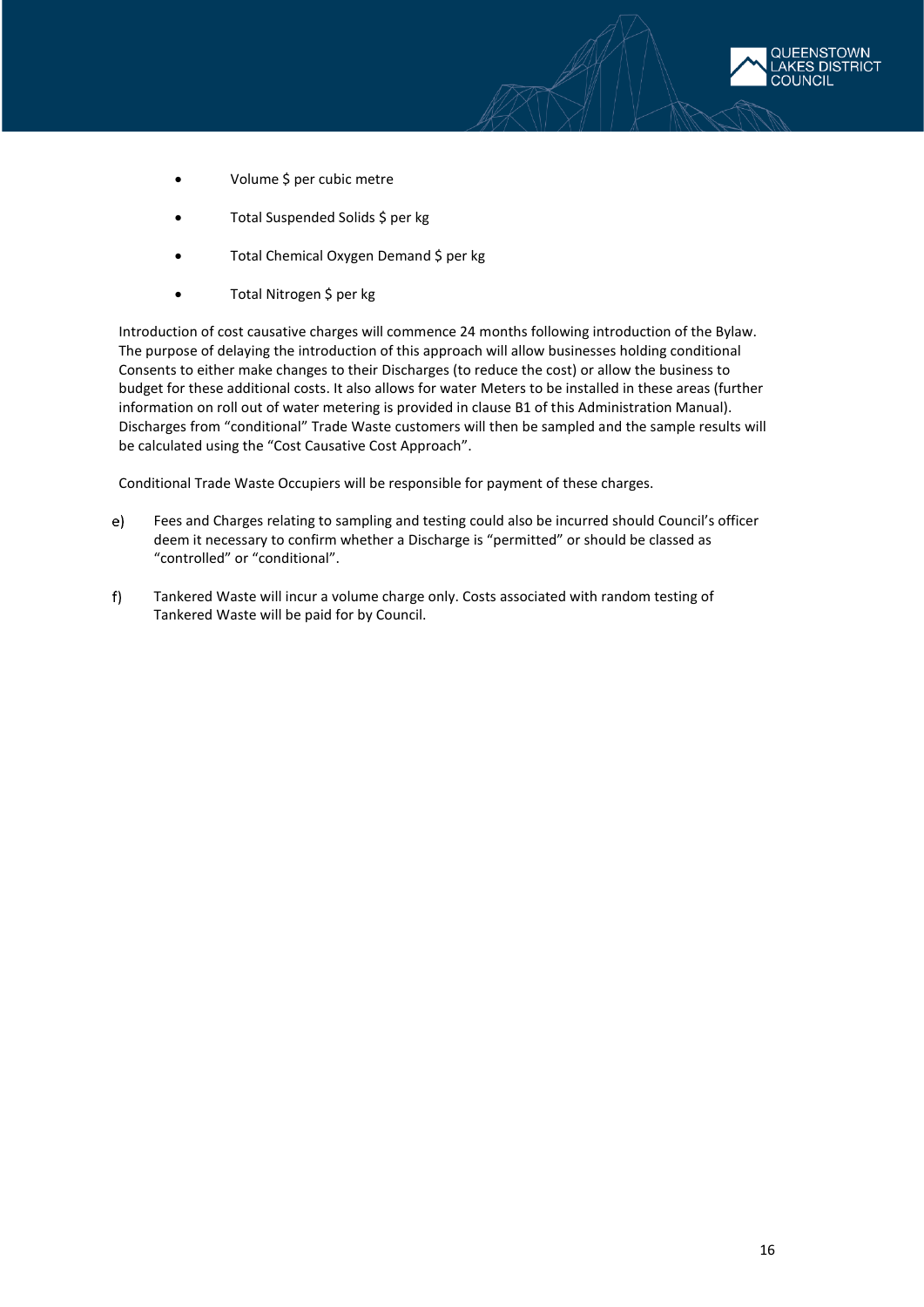

# <span id="page-16-0"></span>**Part B – Water Supply**

These provisions supplement those set out in Part A "Requirements Common to all Water Services"(of this Administration Manual and the Bylaw) and Part B "Water Supply" of the Bylaw.

### <span id="page-16-1"></span>**B1. Water Metering Status**

The District, like many districts in New Zealand is faced with an increasing demand for water and high costs for implementing new supplies. The District has a comparatively high average water use when compared with many other districts in New Zealand. Peak day use is also high as a result of widespread irrigation through the summer months, reflective of the District's relatively dry climate. Future expansions to the water supply network are designed for this peak day.

Water metering is a tool to not only help provide accurate information on water use in the District, because it is not possible to efficiently manage what isn't measured, but also to help reduce peak demand during summer months when water resources are most stretched. Reduced demand can defer the need for network upgrades leading to both capital and operation cost saving for the rate payer.

Council is currently investigating the cost benefit of introducing universal water metering and potential volumetric pricing in the future. The introduction of District-wide water metering and charging is a significant undertaking and the introduction of any form of widespread Customer metering and charging would only occur when the financial and other benefits from doing so can be clearly demonstrated and the approach has been adopted formally by Council.

Due to the presence of the algae *Lindavia intermedia* in Lakes Wakatipu and Wanaka Customer meters are unlikely to function properly in the Queenstown and Wanaka networks until upgraded water treatment plants are constructed at both sites (current expected completion date 2024).

A comprehensive project plan, risk assessment and a communication plan will be prepared in advance of any District-wide metering roll out.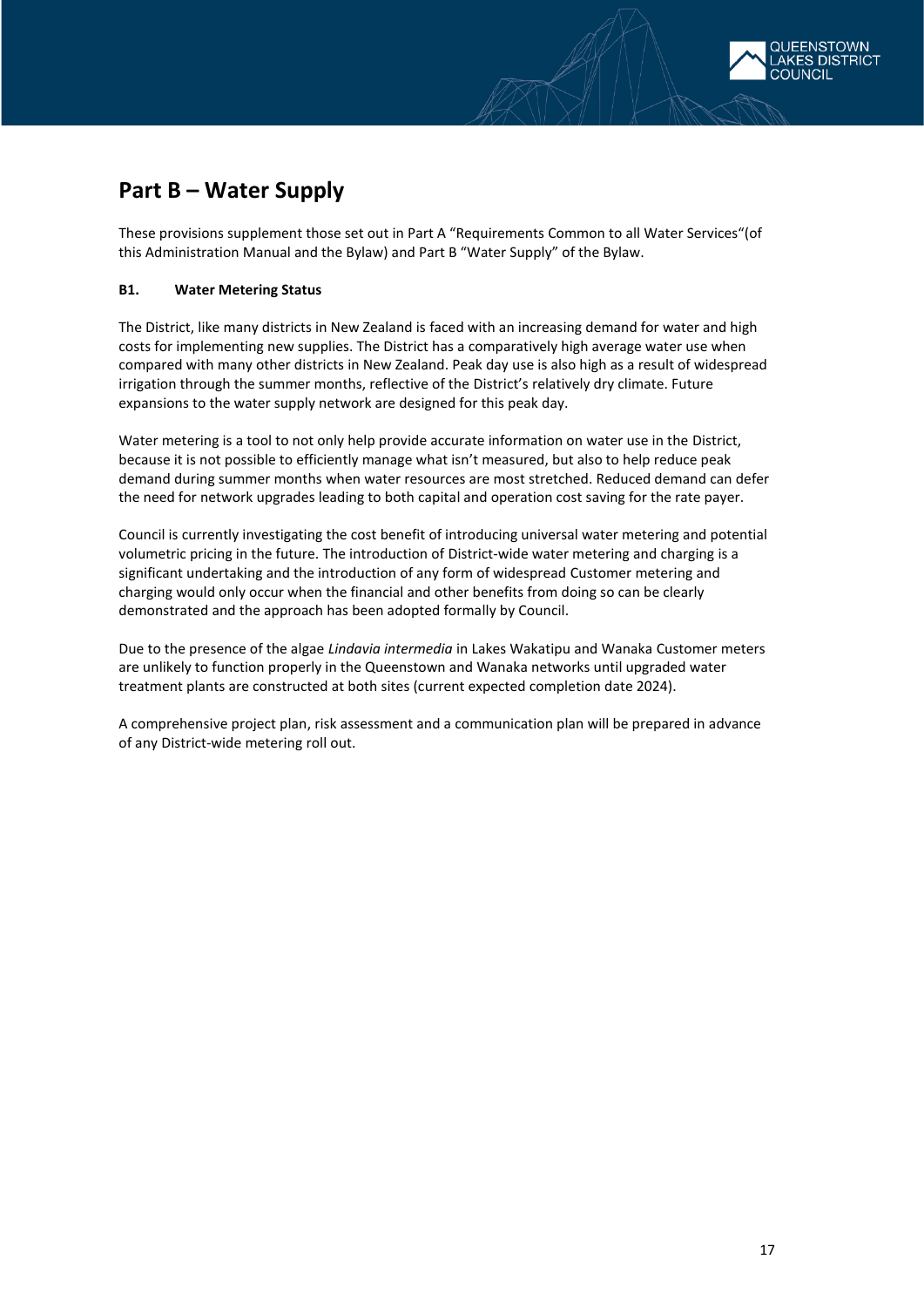

## <span id="page-17-0"></span>**Part C – Stormwater**

These provisions supplement those set out in Part A "Requirements Common to all Water Services" (of this Administration Manual and the Bylaw) and Part C "Stormwater" of the Bylaw.

### <span id="page-17-1"></span>**C1. Contamination of Stormwater**

All Discharges to Council's reticulated Stormwater Network must meet the requirements of clause C5 of the Bylaw and Schedule C of the Administration Manual.

### <span id="page-17-2"></span>**C2. Stormwater Management Plans**

- C2.1. Where a Trade Premise generates Trade Waste and there is a reasonable probability that accidents or other events may take place where Trade Waste could enter Council's Stormwater network, Council may decide to require the Trade Waste Consent to also consider protection of the Stormwater system from such events. In this situation the Trade Waste Consent could include the preparation of a Stormwater Management Plan, which contains measures for protection of Council's Stormwater Network.
- C2.2. A Stormwater Management Plan may also be requested from any commercial, industrial, Trade or other premise that Discharges to the Stormwater Network, in order to demonstrate to Council that the Discharge is being made in accordance with relevant industry standards and industry guidelines.
- C2.3. A Stormwater Management Plan must include:
	- $a)$ A suitably scaled drawing showing the site layout, boundaries, all private Stormwater and Wastewater drainage including the point or points of connection to the Council's Stormwater Drainage, relevant Buildings and outdoor spaces (including their use);
	- b) A site assessment identifying all actual and potential sources of Stormwater contamination;
	- $c)$ Methods in place to prevent contamination of the Council's Stormwater Network;
	- $\mathsf{d}$ Methods and timeframes proposed to control contamination of the Council's Stormwater Network;
	- A description of the maintenance procedures in place and proposed;  $e)$
	- $f$ Spill prevention and spill response procedures;
	- $g)$ Cleaner Production, pollution prevention, application of innovative solutions and waste minimisation procedures may be included as a condition of Trade Waste Consent associated with the same site. Guidelines of procedures and practices for Cleaner Production are included in clause E14 of this Administration Manual; and
	- $h)$ The principles and practices of Cleaner Production as maybe appropriate to a Stormwater Discharge shall apply where appropriate;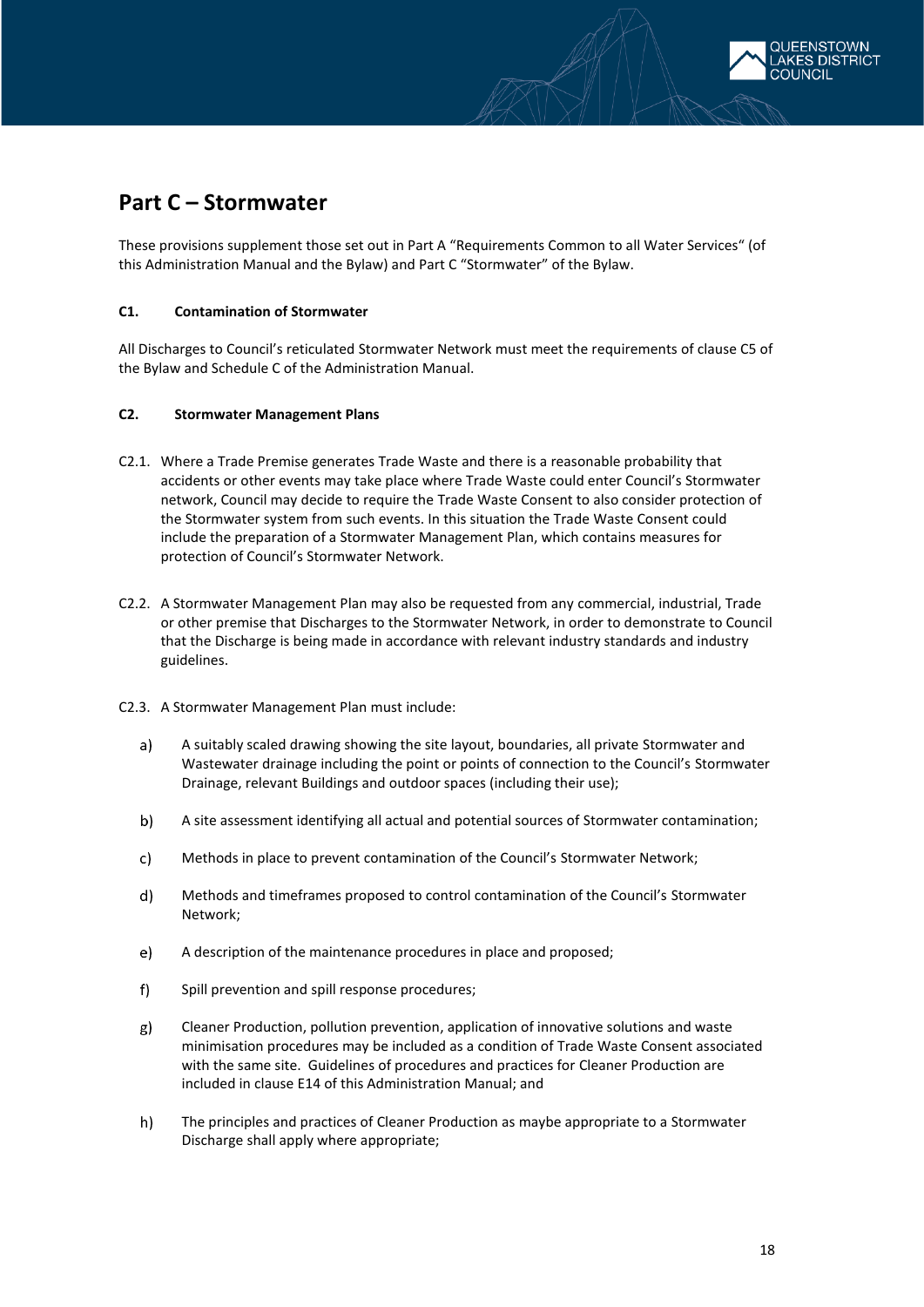

 $i)$ Other matters that Council may decide are required in respect to other features of the site in question.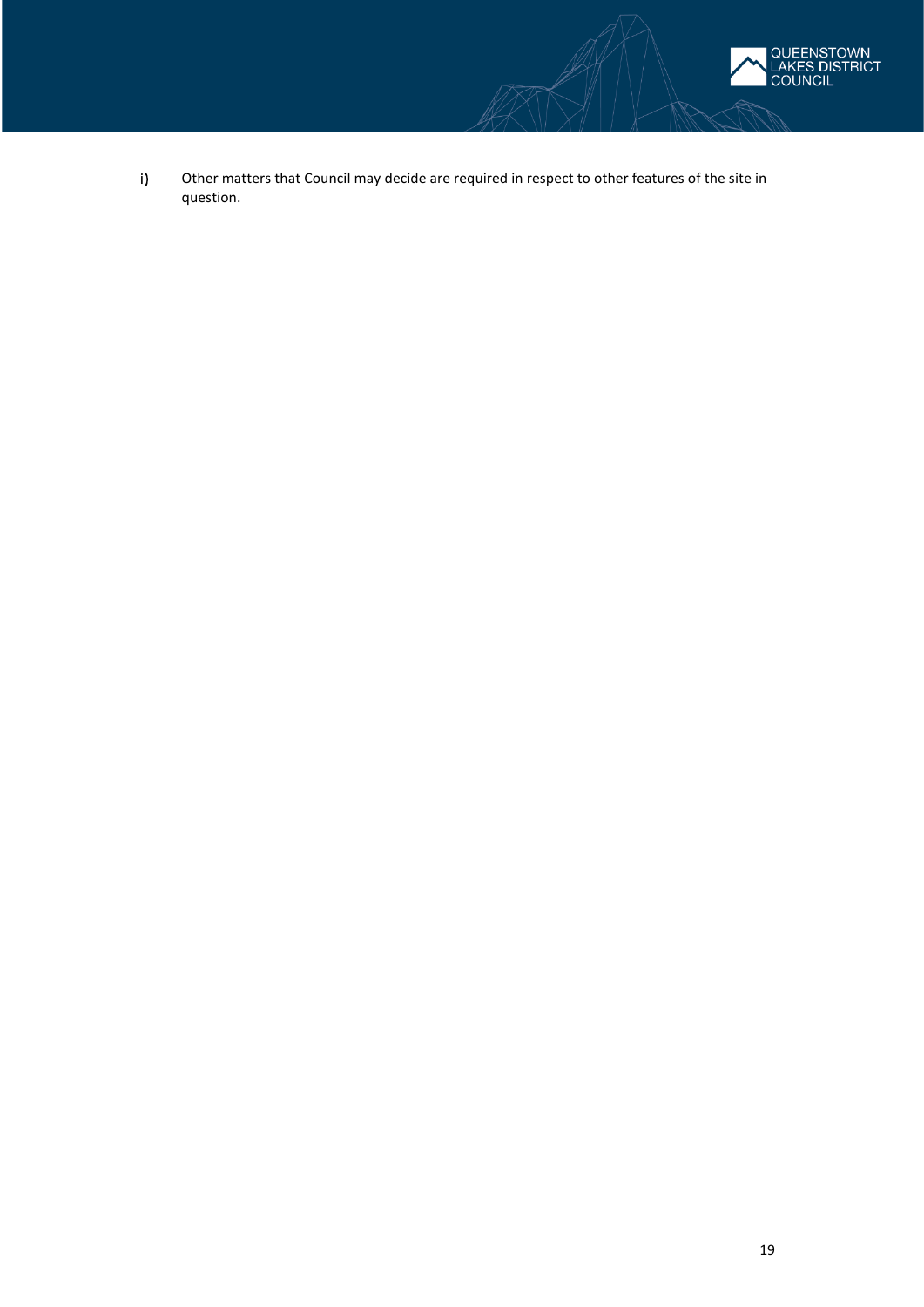

## <span id="page-19-0"></span>**Part D – Wastewater**

These provisions supplement those set out in Part A "Requirements Common to all Water Services" (of this Administration Manual and the Bylaw) and Part D "Wastewater" of the Bylaw.

### <span id="page-19-1"></span>**D1. Discharge of Wastewater to the Wastewater Network**

- D1.1. Acceptable and Prohibited Characteristics
	- $a)$ Wastewater Discharged to Council's Wastewater Network must not exceed the contaminant limits as set out in Schedule A of this Administration Manual.
	- $b)$ Wastewater with prohibited Characteristics as set out in Schedule B of this Administration Manual must not be Discharged to Council's Wastewater Network.

### D1.2. Disinfected/Super Chlorinated Water

Any water used during the repair and construction of Water Mains must be de- chlorinated to provide a residual chlorine level of less than 0.5 ppm prior to Discharge into the Wastewater Network. Any chemical used to neutralise the chlorine must not introduce any substances that exceed the limits specified in Schedule A of this Administration Manual.

NOTE: No such water must be disposed of to any Stormwater drain, water course, or water body receiving environment except in compliance with Schedule C of this Administration Manual.

### D1.3. Swimming Pools and Spa Pool Water

Filter backwash water, from a swimming pool or spa pool draining facility must be Discharged to the Wastewater Network. Water from a swimming pool and spa pool, other than filter backwash water, may only be Discharged to the Wastewater Network once the residual chorine level is less than 0.5 ppm and only in quantities associated with a standard backwash of filters. If the reason for Discharge is due to a chemical imbalance, i.e. a pH<6 or >9, then the Council must be consulted before the Discharge occurs. All Discharges other than backwash must be made after 8pm and before 7am. Discharges outside of the stipulated time requires Council approval. Council reserves the right to limit the rate and timing of the Discharge. Discharges are not allowed less than two days after a rain event.

### D1.4. Campervan / Motorhome Wastewater

All campervan/motor home and similar domestic type Wastewater must be disposed of at a designated facility that complies with the current Dump Station Guide.

### D1.5. Mobile Facilities and Vendor Operations

Based on the information contained in the Owner/Operator's Registration of these activities the Council may decide to require a Conditional Trade Waste Consent for the Owner/Operator's Discharges to the Wastewater Network. Where a Consent is required, the provisions of Conditional Trade Waste Consents will apply.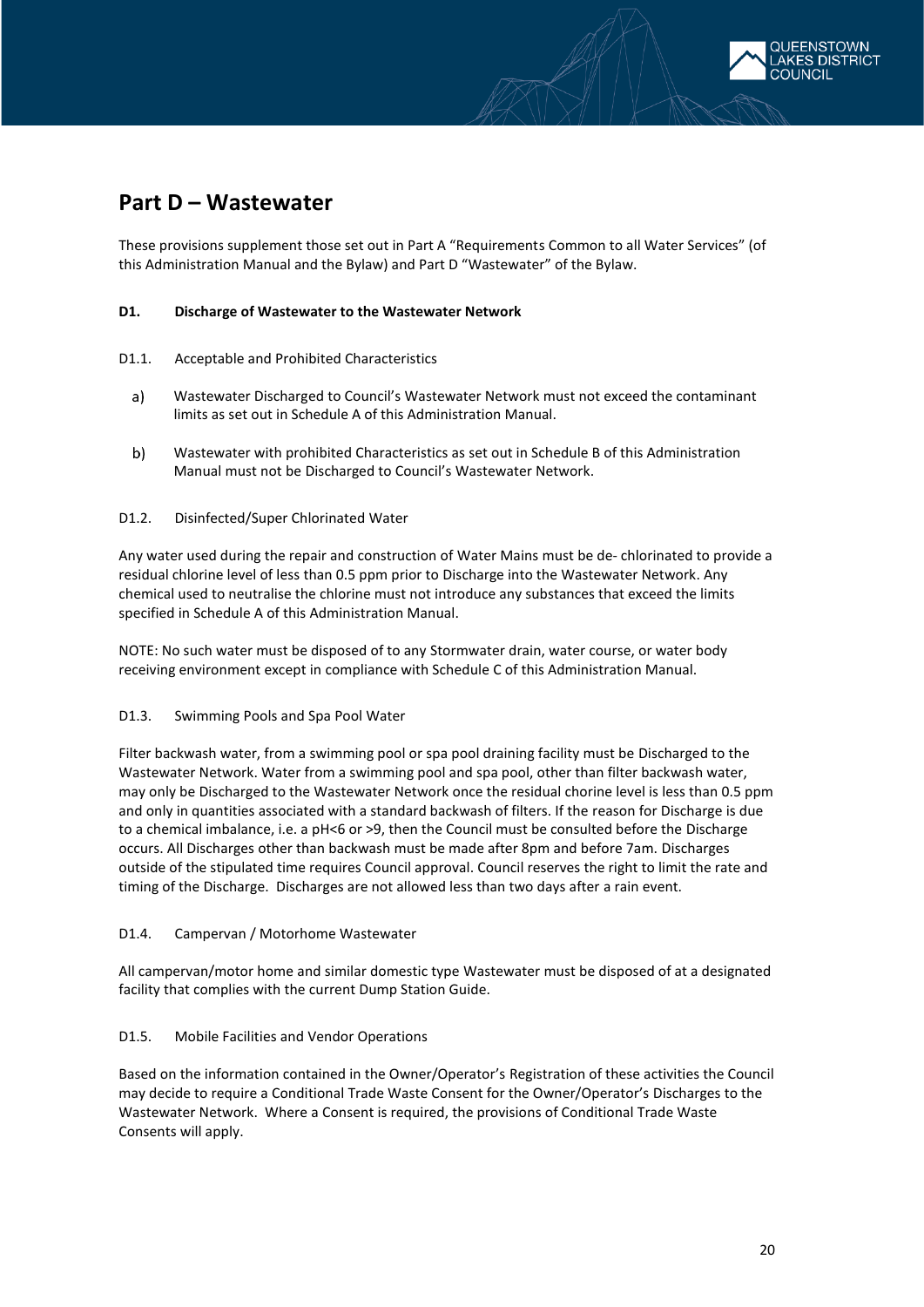

- D1.6. Impervious yard run off
- $a)$ For large impervious areas (such as but not limited to truck washing facilities), the provisions set out in Council's Land Development and Subdivision Code of Practice will apply and specific provision will be made for a permanent barrier which will prevent water from outside the confines of the facility from entering the Wastewater Network.
- $b)$ Where it is impractical to cover a large impervious area, consideration will be given to a system which detains run-off from the first flush for ultimate disposal to the Wastewater Network, with subsequent run-off disposal as uncontaminated Stormwater into the Council's Stormwater Network.

#### D1.7. Cleaner Production

The principles and practices of Cleaner Production as may be appropriate to a Wastewater Discharge shall apply where appropriate.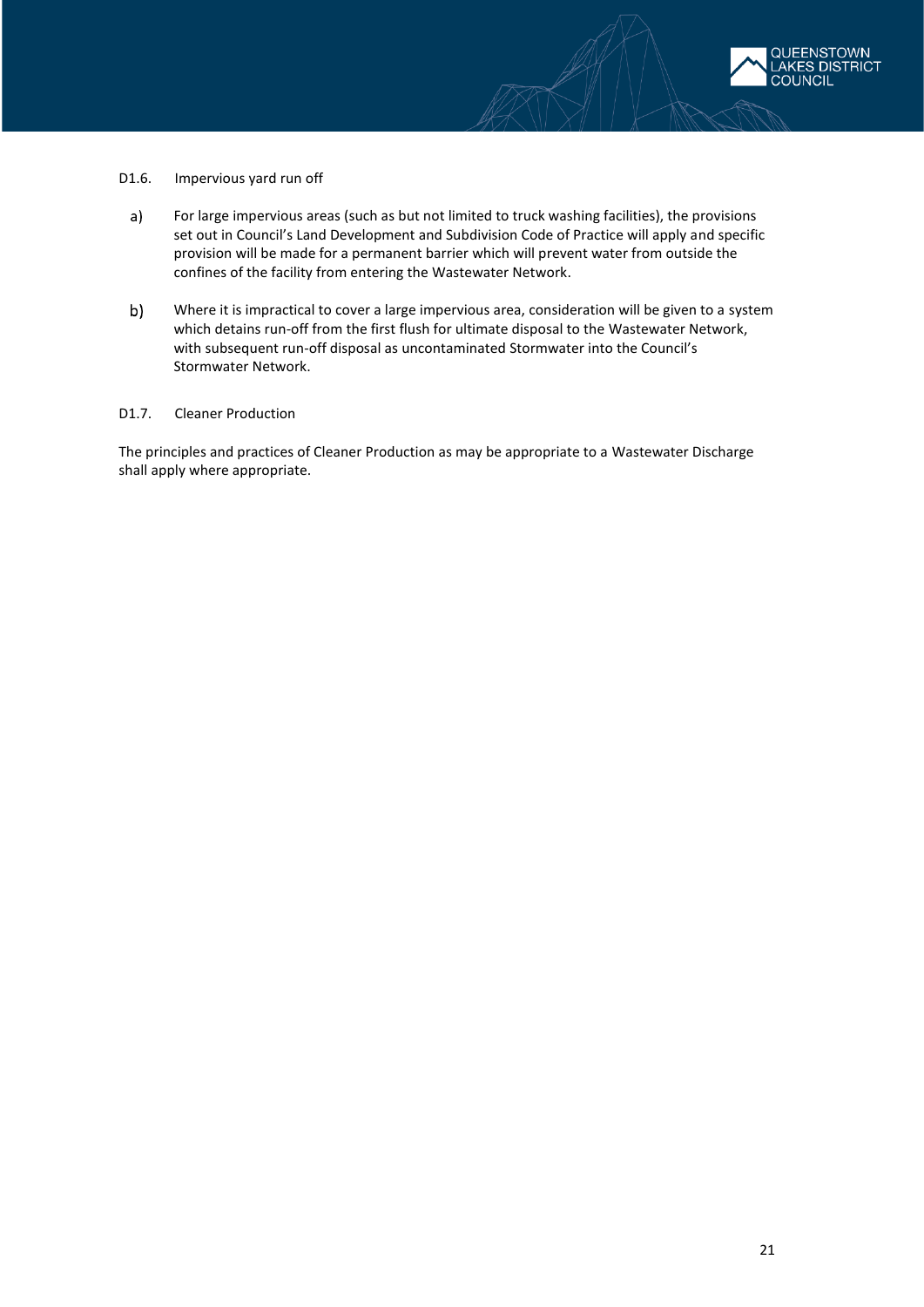

## <span id="page-21-0"></span>**Part E – Trade Waste**

These provisions supplement those set out in Part A "Requirements Common to all Water Services" (of this Administration Manual and the Bylaw) and Part E "Trade Waste" of the Bylaw.

### <span id="page-21-1"></span>**E1. Application for a Trade Waste Consent**

The requirements for Trade Waste Consents are detailed below. Further details regarding information requirements for Consent applications and consideration criteria are provided in clause E2 and clause E3.

- E1.1. Every Occupier who Discharges, or is likely to Discharge, Trade Waste or Tankered Waste and in some cases Mobile Facilities and Vendor's Operational wastes is required to apply using the prescribed Trade Waste Consents and Registration Application Forms (available via the Council's website) for a Trade Waste Consent:
	- $a)$ in the case of a Trade Premises or Tankered Waste operation that exists at 1 July 2021, an application must be made prior to 1 December 2021; or
	- b) in all other cases prior to the commencement of a Discharge of Trade Waste.
- E1.2. Every Occupier who Discharges, or is likely to Discharge Trade Waste with Characteristics that may exceed the limits specified in a Trade Waste Consent is required to apply for a variation of the Trade Waste Consent.
- E1.3. Every Occupier who changes or is likely to change an Approved means of Pre-treatment for a Discharge that is permitted by a Trade Waste Consent is required to apply for a variation of the Trade Waste Consent.
- E1.4. All applications must be made in the prescribed form and be accompanied by the application fees.
- E1.5. No Discharges of Trade Waste with volumes, Characteristics or constituents prohibited by this Bylaw will be Approved to be Discharged into the Wastewater Network.
- E1.6. Within 15 working days of receiving an application for a Trade Waste Consent to Discharge from any Premises or tanker or Mobile facility or Vendor's Operation or to vary a Trade waste Consent, the Council may require the applicant to:
	- submit any additional information which it considers necessary to determine the application;  $a)$
	- $b)$ submit a Trade Waste Management Plan;
	- obtain an independent report or producer statement completed by a suitably experienced  $\mathsf{c}$ ) and qualified Person to verify any or all information supplied by the applicant, including any Management Plan; and/or present an analysis of the Trade Waste together with a report interpreting those results.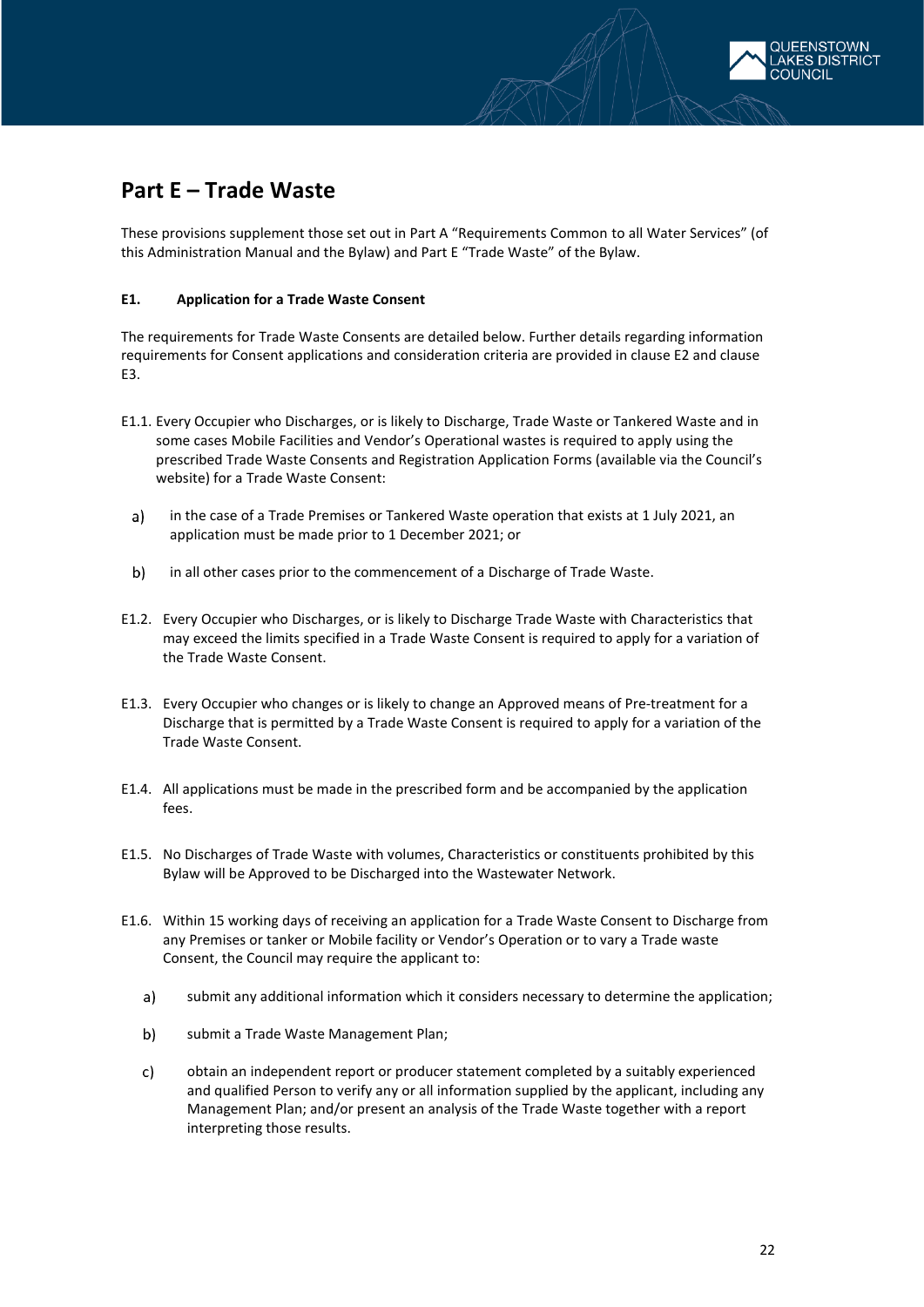

#### <span id="page-22-0"></span>**E2. Information Requirements for Trade Waste Consent Applications**

- E2.1. The applicant must ensure that the application and every other document conveying required information is properly executed.
- E2.2. The Council will acknowledge the Consent application in writing within 5 working days of the receipt of the application. This will be an automated response generated via Council's online application process.
- E2.3. On receipt of any Trade Waste Consent application the Council may:
	- a) Require the applicant to submit any additional information which it considers necessary for the purpose of approving a Consent;
	- b) Require the applicant to submit a Trade Waste Management Plan to the satisfaction of the Council (as per clause E11 of this Administration Manual); and in special circumstances a Stormwater Management Plan as set out in Clause C2.1 of this Administration Manual; and
	- c) Have the Discharge sampled, tested or monitored.
- E2.4. The Council will notify the applicant of any further information requirement within 15 working days of receipt of the application.

#### <span id="page-22-1"></span>**E3. Consideration Criteria for Consent Applications**

- E3.1. The Council is not required to issue a Trade Waste Consent until it receives any charge or fee fixed by it in relation to the application Consent.
- E3.2. In considering any application for a Trade Waste Consent to Discharge from any Trade Premises or to Discharge Tankered Waste or Mobile facility or Vendor's Operations into the Wastewater Network on such a Consent, the Council must have regard to the following matters:
	- a) The quality, volume, and rate of Discharge of the Trade Waste from such Premises or tanker.
	- $b)$ The health and safety of the Council staff, and Council agents and the public.
	- The limits and/or maximum values for Characteristics of Trade Waste as specified as permitted  $\mathsf{c}$ ) activities in Schedule A of this Administration Manual.
	- The extent to which the Trade Waste may react with other Trade Waste or Wastewater to produce an undesirable effect, e.g. settlement of solids, production of odours, accelerated corrosion and deterioration of the Wastewater Network.
	- $e)$ The nature of any of Council's Wastewater treatment processes and the degree to which the Trade Waste is capable of being treated in Council's Wastewater treatment plants.
	- $f$ ) The flows and velocities in Council's Sewers and conveyance systems, and the materials of construction of all components of Council's Wastewater Network.
	- g) The capacity of Council's Wastewater Network, specifically including Sewers, trunk conveyance and Wastewater treatment plants.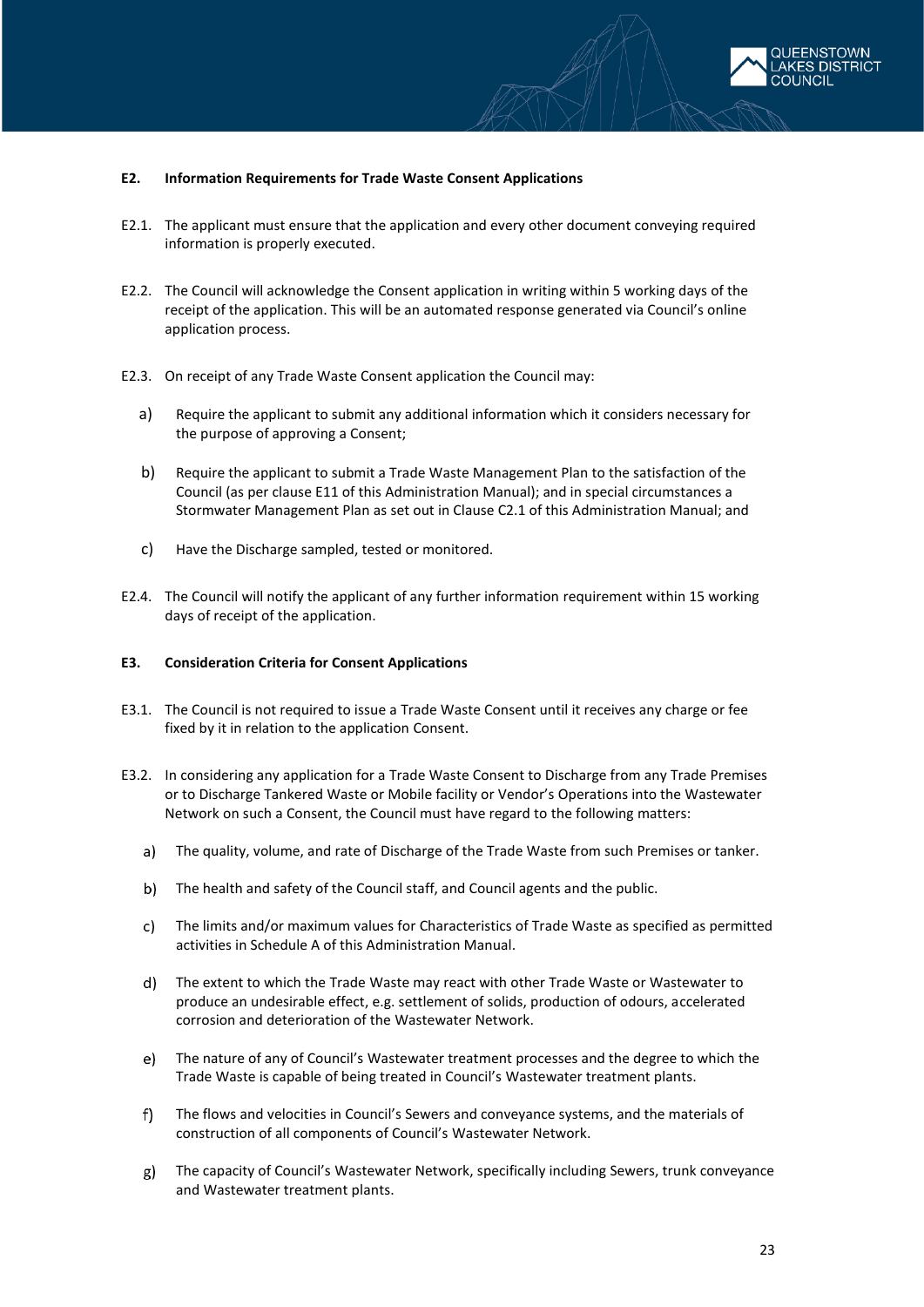

- $h$ The timing and balancing of Trade Waste flows into the Wastewater Network.
- $\mathbf{i}$ Any statutory requirements such as any Otago Regional Council resource consents relating to the Discharge of raw or treated Wastewater to receiving waters, the disposal of Wastewater sludges, beneficial use of Biosolids, and any Discharge to air (including the necessity for compliance with any such resource consent, Discharge permit or water classification).
- The effect of the Trade Waste Discharge on the ultimate receiving environment. j).
- $\mathsf{k}$ The possibility of unscheduled, unexpected or accidental Trade Waste related events and the degree of risk these could cause to humans, the Wastewater Network, the Stormwater Network or the receiving environment.
- $\mathbf{D}$ Consideration of other existing or future Discharges.
- m) The amenability of the Trade Waste to pre-treatment.
- $n$ ) Requirements to control and isolate Stormwater.
- Requirements and limitations related to Sewage Sludge and Biosolids quality, disposal, and/or  $O$ reuse.
- Cleaner Production techniques, pollution prevention and waste minimisation practices.
- q) -Any Management Plan.
- $r$ ) Tankered and Mobile Facilities or Vendor's Operation waste being Discharged at an Approved location/s.

#### <span id="page-23-0"></span>**E4. Decision on Application**

- E4.1. The Council must determine an application for a Trade Waste Approval Notice or Consent and issue its decision to either:
	- a) grant the application as a Permitted Trade Waste through the Approval Notice procedure where all the Characteristics of the Trade Waste meet the parameters in Schedule A of this Administration Manual and does not exceed a maximum volume of Trade Waste of 2,000L/day;
	- b) grant the application as a Controlled Trade Waste Consent where all the Characteristics of the Trade Waste complies with all the physical and chemical Characteristics set out in Schedule A and has a maximum volume of Trade Waste of no more than 2,000L/day and is subject to Pretreatment requirements as set by Council in Part D of both the Bylaw and this Administration Manual and also the conditional Consent itself;
	- grant the application as a Conditional Trade Waste Consent with conditions imposed on the  $c)$ Discharge;
	- decline the application as the Trade Waste has prohibited Characteristics as set out in Schedule B of this Administration Manual; or
	- e) decline the application and provide reasons for refusal.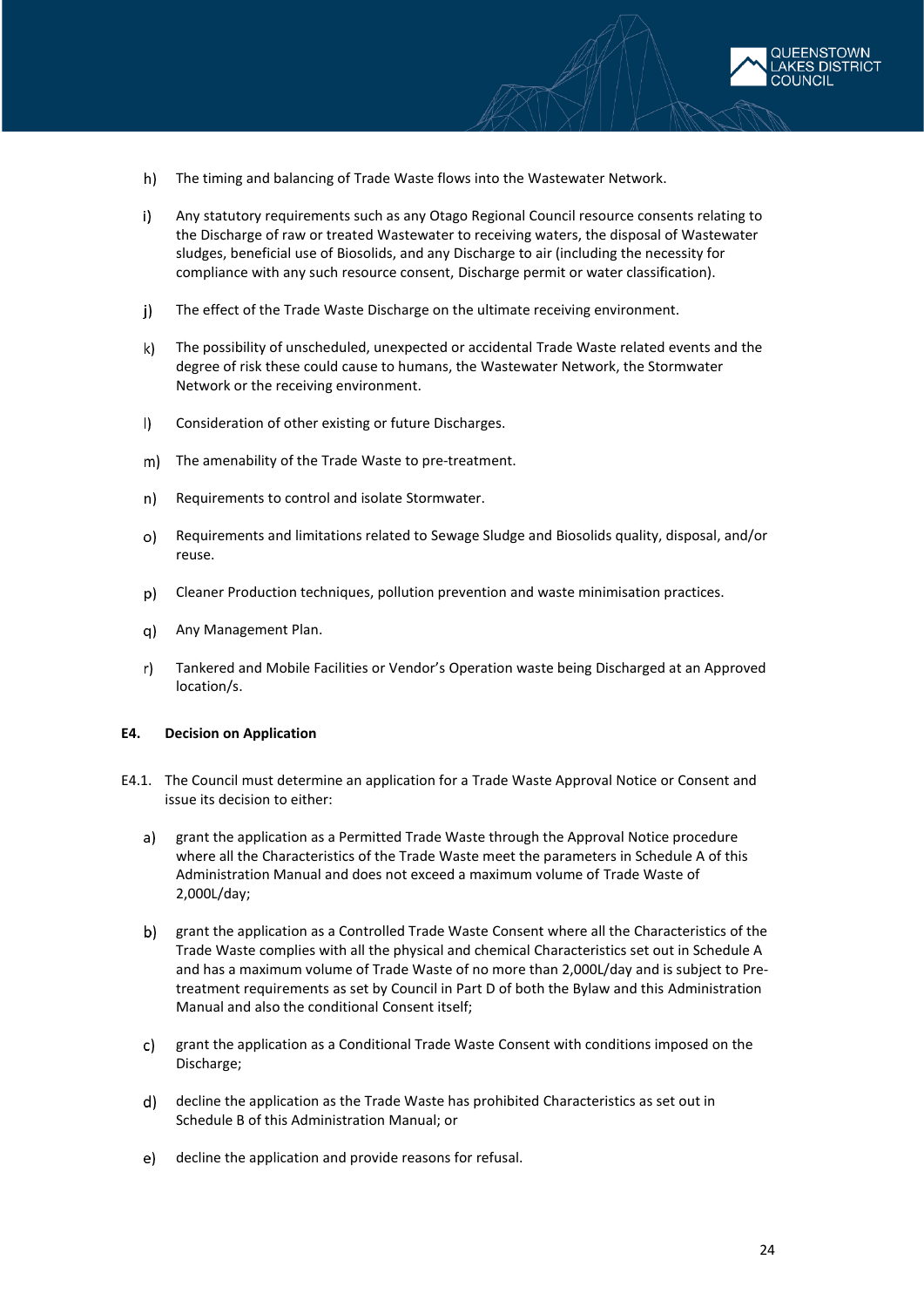

### <span id="page-24-0"></span>**E5. Conditions of Trade Waste Consent – General**

- E5.1. A Trade Waste Consent to Discharge may impose restrictions on Trade Waste Discharges by:
	- $a)$ specifying mass, volume, pH, temperature and concentration limits for any constituent or characteristic as set out in clause E6 of this Administration Manual; and
	- $b)$ specifying the rate of Discharge of any constituent or characteristic.
- E5.2. The Council may at any time require an Occupier discharging Trade Waste as a Permitted Trade Waste Discharge to apply for a Controlled or Conditional Trade Waste Discharge Consent, if that Discharge ceases to be a Permitted Trade Waste Discharge as defined in Schedule A of this Administration Manual and is not a Prohibited Trade Waste Discharge set out in Schedule B of this Administration Manual.
- E5.3. Any Consent may be granted subject to such conditions that the Council may impose, including but not limited to:
	- $a)$ the part of the Council's Wastewater Network to which the Discharge will be made;
	- $b)$ the maximum daily volume of the Discharge and the maximum rate of Discharge, and the duration of maximum Discharge;
	- c) the maximum limit or permissible range of any specified Characteristics of the Discharge, including concentrations and/or Mass limits determined by Council;
	- d) the period or periods of the day during which the Discharge, or a particular concentration, or volume of Discharge may be made;
	- e) the degree of acidity, or alkalinity of the Discharge at the time of Discharge;
	- $f$ ) the temperature of the Trade Waste at the time of Discharge;
	- g) the provision by, or for the Occupier, at the Occupier's expense, of screens, grease traps, silt traps or other Pre-treatment works to control Trade Waste Discharge Characteristics to the consented levels;
	- $h)$ the provision and maintenance at the Occupier's expense of inspection chambers, manholes or other apparatus or devices to provide safe and reasonable access to drains for sampling and inspection;
	- $\mathbf{i}$ the provision and maintenance of a sampling and analysis programme, and flow measurement requirements, at the Occupier's expense;
	- j) the method or methods to be used for measuring flow rates and/or volume and taking samples of the Discharge for use in determining compliance with the Consent and for determining the amount of any Trade Waste charges applicable to that Discharge;
	- $\mathsf{k}$ the provision and maintenance by, and at the expense of, the Occupier of such meters or devices as may be required to measure the volume or flow rate of any Trade Waste being Discharged from the Premises, and for the calibration of such meters;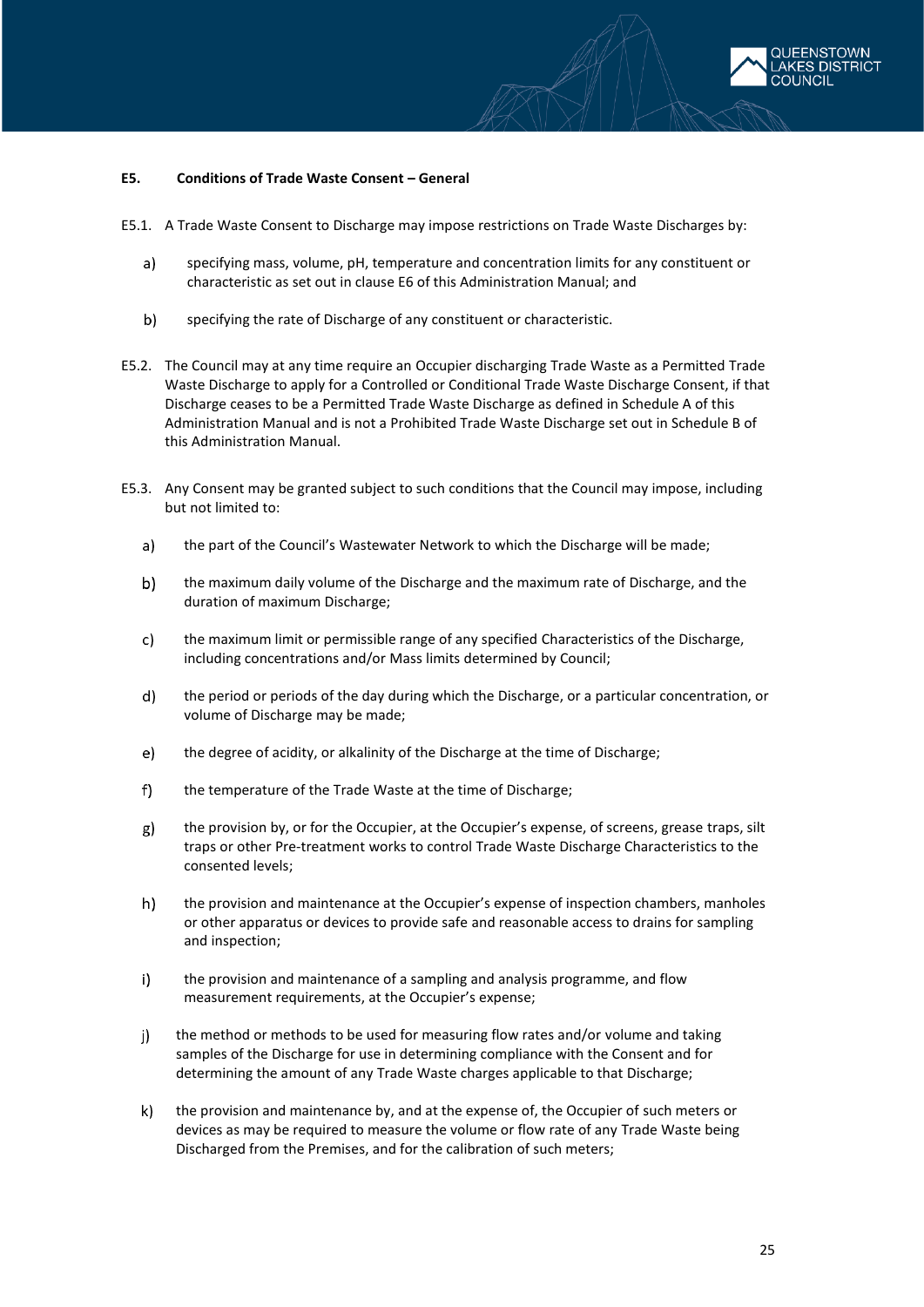- $\mathbf{D}$ the provision and maintenance, at the Occupier's expense of such services, (whether electricity, water or compressed air or otherwise), which may be required, in order to operate meters and similar devices including safe sampling points of access as may be required;
- at times specified, the provision in a Council Approved format by the Occupier of all flow and/or volume records and results of analyses;
- risk assessment of damage to the receiving environment due to an accidental Discharge of a  $n)$ chemical or other contaminant;
- the provision and implementation of a Management Plan;  $\circ$
- p) cleaner production, pollution prevention and waste minimisation as set out in a Management Plan if required for that premise's Trade Waste Consent. Clause E13 of this Administration Manual provides guidance on Pre-treatment and clause E14 of this Administration Manual provides guidance on cleaner production, pollution prevention, and waste minimisation;
- remote monitoring and/or control of Discharges; q)
- $r$ ) third party treatment, carriage, Discharge or disposal of by-products of Pre-treatment of Trade Waste (including Sewage Sludge and Biosolids disposal and reuse);
- s) the requirement to provide a bond or insurance in favour of the Council where failure to comply with the Consent could result in damage to the Council's Wastewater Network, its treatment plants, or could result in the Council being in breach of any statutory obligation;
- $t$ ) the amount, if any, of cooling water, Condensing Water or Stormwater which cannot practically be separated from Trade Wastes, that may be included with the Discharge;
- $u$ ) the cessation of a Consent to Discharge putrescible wastes to the Wastewater Network when the Council has provided or arranged an alternative commercial collection and disposal system; and
- v) a prescribed sampling and monitoring programme to be carried out by the Occupier of the Trade Premises or Operator of a Tankered Waste operation. Clause E12 of this Administration Manual sets out Council's provisions for sampling and monitoring.

### <span id="page-25-0"></span>**E6. Conditions of Trade Waste Consent - Mass, Volume, Rate, Concentration, Temperature and pH Values**

- E6.1. Limits on the mass, volume, concentration, pH or temperature may be imposed on the Trade Waste Discharger for any constituent. Any characteristic that is subject to Mass limit restrictions shall also have its Maximum concentration limited.
- E6.2. When setting mass, volume and concentration limit restrictions for a particular constituent in a Trade Waste Consent the Council must have regard to:
	- $a)$ conditions in Council's Wastewater Network near the Trade Waste Discharge point and elsewhere in the Wastewater Network;
	- $b)$ the extent to which the available industrial capacity for the constituent was met during the Council's preceding financial year, and the expected levels of the constituent for the forthcoming financial year;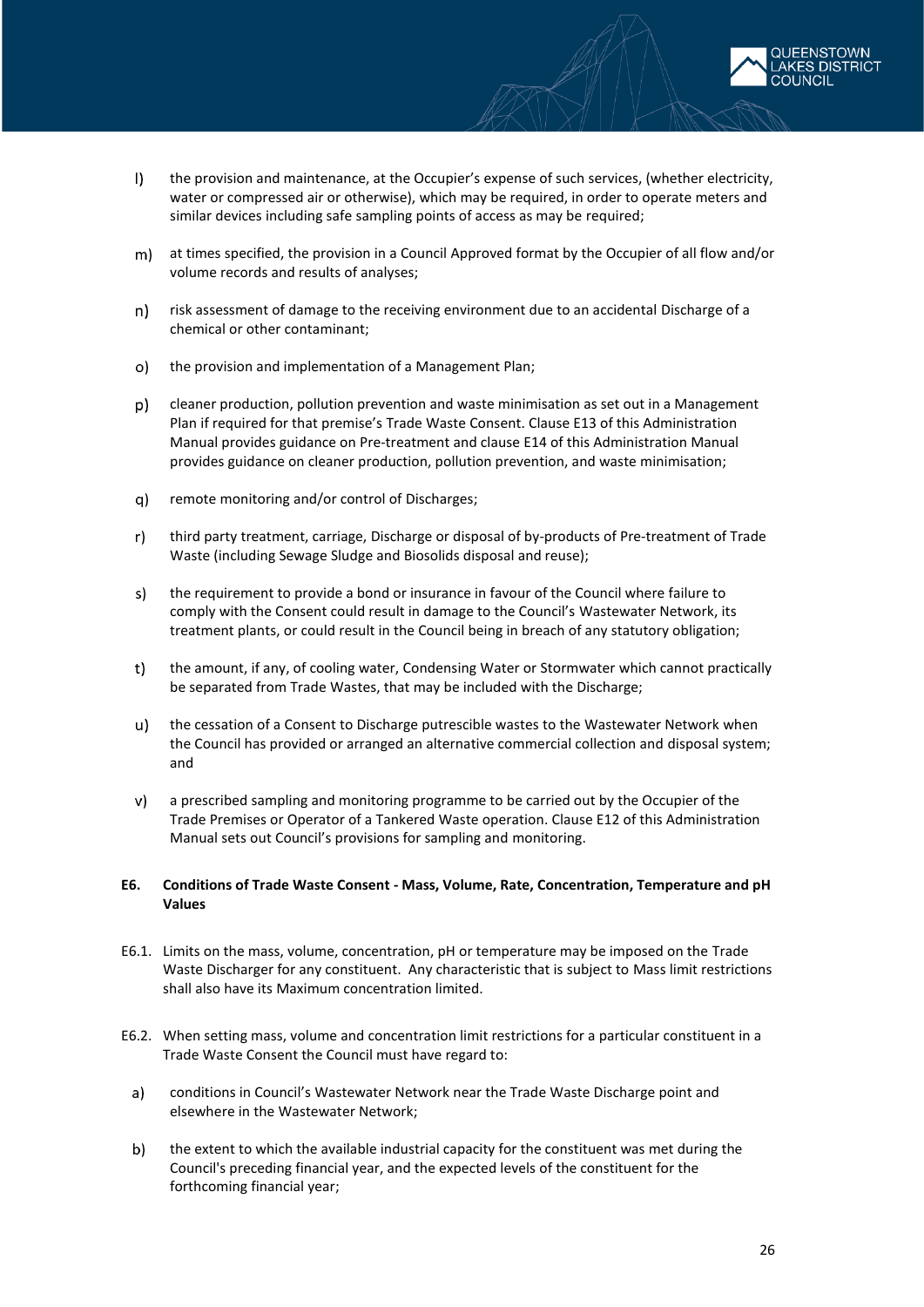

- $c)$ if the applicant uses cleaner production, pollution prevention and waste minimisation techniques;
- $\mathsf{d}$ if the applicant has established a programme to achieve cleaner production, pollution prevention and waste minimisation to the satisfaction of the Council within an agreed timeframe;
- if in the opinion of the Council, there is any advantage to increasing the Discharge of a  $\vert e \rangle$ particular constituent in exchange for decreasing the Discharge of another constituent;
- $f$ any requirements of the Council to meet resource consent conditions or regional plan rules;
- g) any requirements of the Council to reduce the Contaminant Discharge of the Trade Waste or Wastewater Discharge;
- $h$ how great a proportion the mass flow of a constituent of the Discharge will be of the total mass flow of that constituent in the Wastewater in Council's Wastewater Network;
- $i)$ the total mass of the constituent allowable in the Wastewater, and the proportion (if any) to be reserved for future allocations of Discharge of such constituents to other Consent holders; and
- $\mathbf{i}$ if there is an interaction with other constituents which increases or decreases the effect of their characteristic on the Council's Wastewater Network including reticulation, treatment process, or receiving water (or land).

### <span id="page-26-0"></span>**E7. Mobile Facilities and Vendor's Operations**

Clause D1.5 of this Administration Manual sets out the requirements for Council's consideration of such Discharges to Council's Wastewater Network and the procedures as to how Council may consider these Discharges in certain instances to be a Trade Waste Discharge.

#### <span id="page-26-1"></span>**E8. Discharges via Grease Traps, Oil and Grit Interceptors**

In addition to the requirements of clause E13 of the Bylaw all grease traps and oil/grit separators must be regularly serviced and maintained to ensure:

- $a)$ The sediment layer in any trap does not exceed 20% of the depth of the volume of the trap.
- $b)$ The fat/oil grease layer does not exceed 20% of the depth or volume of the trap.

Oil water separators should be inspected weekly and as soon as practical after any spillage occurs on site. These devices should be serviced if there is any significant oily material (more than 3mm) or sediment (more than 150mm) in the device.

### <span id="page-26-2"></span>**E9. Operations not Considered Trade Waste**

<span id="page-26-3"></span>These are set out in clause E3.3 of the Bylaw.

### **E10. Trade Waste from Food Premises (Not Commercial)**

Premises which prepare and serve food, but are not commercial in nature, may include: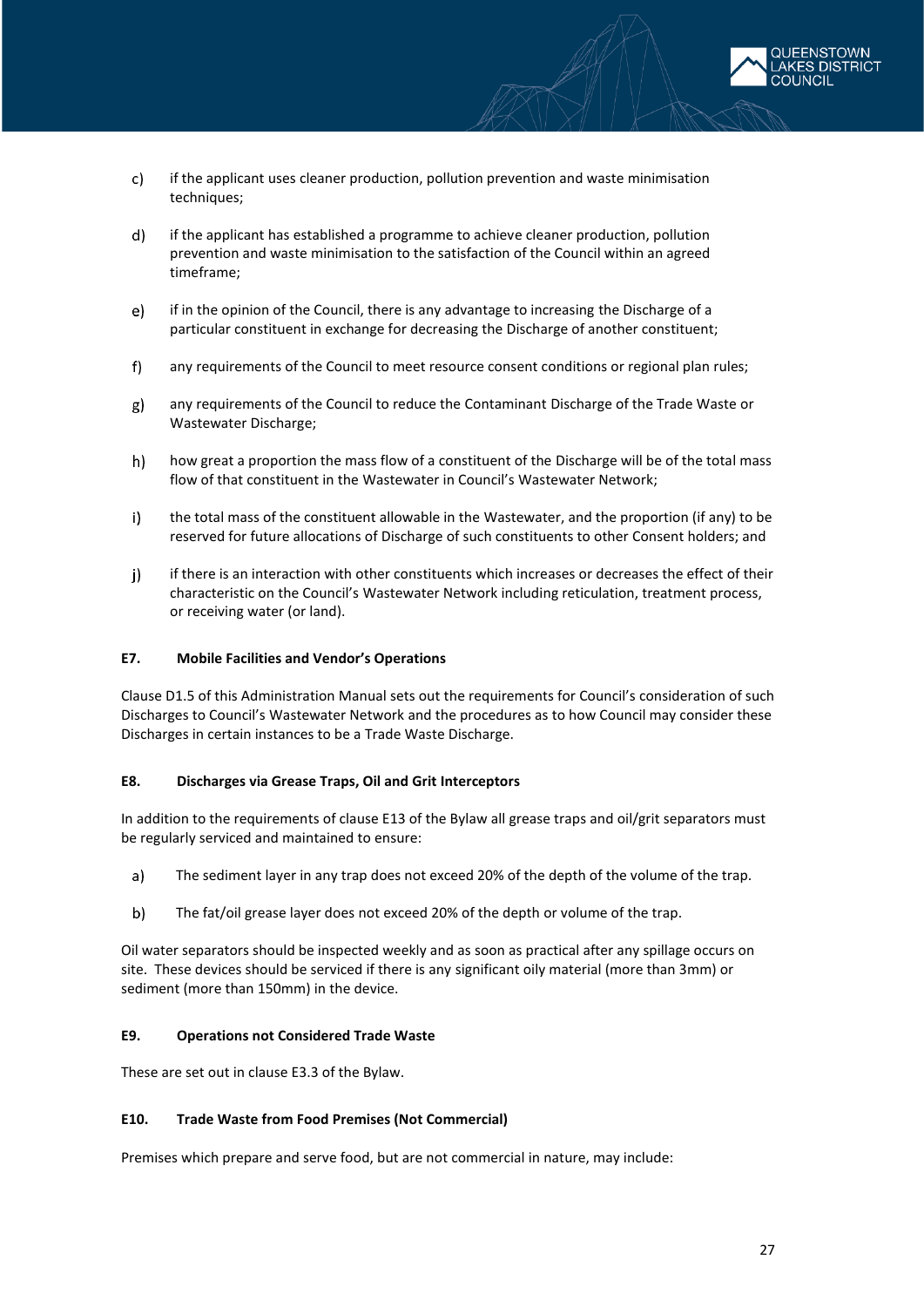

- Marae;
- Churches;
- Community halls and public gathering places;
- Catering facilities within schools and early childhood centres; and
- Other facilities as identified at Council's discretion.

As per clause E14 of the Bylaw, these Premises must apply for a Trade Waste Consent and may be required to fit grease traps based on Council's risk based assessment.

#### <span id="page-27-0"></span>**E11. Trade Waste Management Plans**

- E11.1. When required by Council a Trade Waste Management Plan must include a plan for the management of the operations from which the Trade Waste is produced. This must include but not be limited to:
	- A description of the operations producing the Trade Waste;  $a)$
	- A description of Pre-treatment devices and their operation; b)
	- $c)$ Methods to ensure compliance with the conditions of the Trade Waste Consent;
	- A description of maintenance procedures in place and any further proposed in respect to the  $d)$ Trade operation producing the Trade Waste; and
	- e) Contingency management procedures.
- E11.2. The Trade Waste Management Plan may also need to address the following matters as conditions of the Trade Waste Consent as determined by Council:
	- Cleaner production, pollution prevention and waste minimisation approaches used and/or a) further planned to be used. Clause E14 of this Administration Manual sets out the guidelines for these.
	- Reference to relevant industry Codes of Practice that are being followed. b)
	- c) Other matters that Council may deem to be appropriate to a particular Trade Waste Discharge.

### <span id="page-27-1"></span>**E12. Sampling and Monitoring of Trade Waste**

- E12.1. Council may require sampling, testing and monitoring to be undertaken to determine if a Discharge:
	- $a)$ complies with the provisions of the Bylaw;
	- $b)$ is to be classified as permitted, controlled, conditional, or prohibited; or
	- $c)$ complies with the provisions of Schedule A of this Administration Manual for a permitted Discharge and any Trade Waste Consent to Discharge.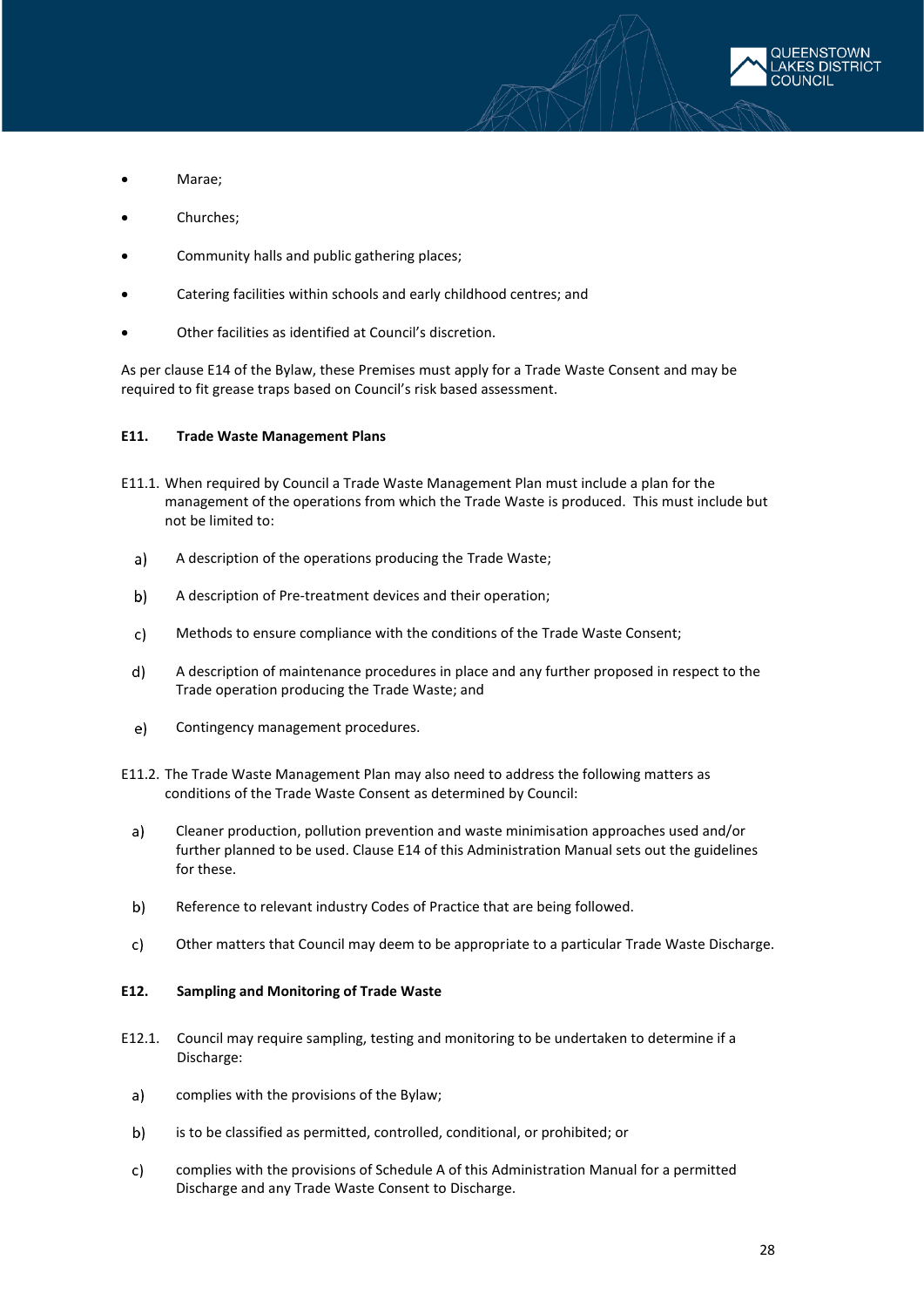

- E12.2. The taking, preservation, transportation, and analysis of the sample must be undertaken by an Authorised Officer or agent, or the Person discharging, in accordance with accepted industry standard methods, or by a method specifically Approved by the Council.
- E12.3. Sampling point configuration and other requirements are as set out in Council's Land Development and Subdivision Code of Practice and the Building Regulations 1992 Schedule 1 (New Zealand Building Code)
- E12.4. The Person discharging is responsible for all reasonable costs. Where a dispute arises as to the validity of the methods or procedures used for sampling or analysis, the dispute may be submitted to a mutually agreed independent arbitrator.

### <span id="page-28-0"></span>**E13. Trade Waste Pre-treatment Requirements and Guidelines**

Table 1 includes a range of Trade Waste discharging operations; their potential risks to the Wastewater Network; Pre-treatment requirements for controlled Consents, and Pre-treatment guidelines for other Discharge categories.

A number of these other categories will include for conditional Consent Discharges where that Discharge is greater than 2,000 L/day and/or exceeds the permitted Discharge criteria in Schedule A of this Administration Manual.

| Table 1 Trade Waste Discharges – Risks to the Wastewater Network and Pre-treatment |
|------------------------------------------------------------------------------------|
| <b>Requirements and Guidelines</b>                                                 |

| <b>Type of business</b><br>activity | <b>Risk to the Wastewater Network</b>                                                                              | Pre-treatment required for<br>these "Controlled" Trade<br>Wastes Refer Bylaw Clauses E12,<br>E13, E14, E15 and E16 |
|-------------------------------------|--------------------------------------------------------------------------------------------------------------------|--------------------------------------------------------------------------------------------------------------------|
| <b>Food Premises</b>                |                                                                                                                    |                                                                                                                    |
| including:                          |                                                                                                                    |                                                                                                                    |
| Day-care                            | Fats, oil and grease can clog the Wastewater Network<br>$\bullet$                                                  | Grease trap<br>$\bullet$                                                                                           |
| centre                              | Risk to the WWTP $-$ toxic waste and waste with a high<br>$\bullet$                                                | Sink screens<br>$\bullet$                                                                                          |
| <b>Nursing</b><br>Homes             | nutrient load is more difficult to treat and requires<br>additional aeration                                       |                                                                                                                    |
| <b>Hospitals</b>                    | Emerging contaminants in cleaning chemicals pose a risk<br>$\bullet$<br>to the receiving environment and biosolids |                                                                                                                    |
| Retirement                          |                                                                                                                    |                                                                                                                    |
| Villages                            | Premises that operate for more than 10 hours/day are<br>$\bullet$                                                  |                                                                                                                    |
| All with cooking                    | likely to exceed the allocated amount of water as                                                                  |                                                                                                                    |
| on site                             | allowed under a permitted activity                                                                                 |                                                                                                                    |
| <b>Dentists</b>                     |                                                                                                                    |                                                                                                                    |
|                                     | Amalgam from fillings contaminate the biosolids and<br>should be recycled                                          | Amalgam Trap<br>$\bullet$                                                                                          |
| Car Washes                          | Hydrocarbons/grit<br>$\bullet$                                                                                     | Oil/grit Interceptor<br>$\bullet$                                                                                  |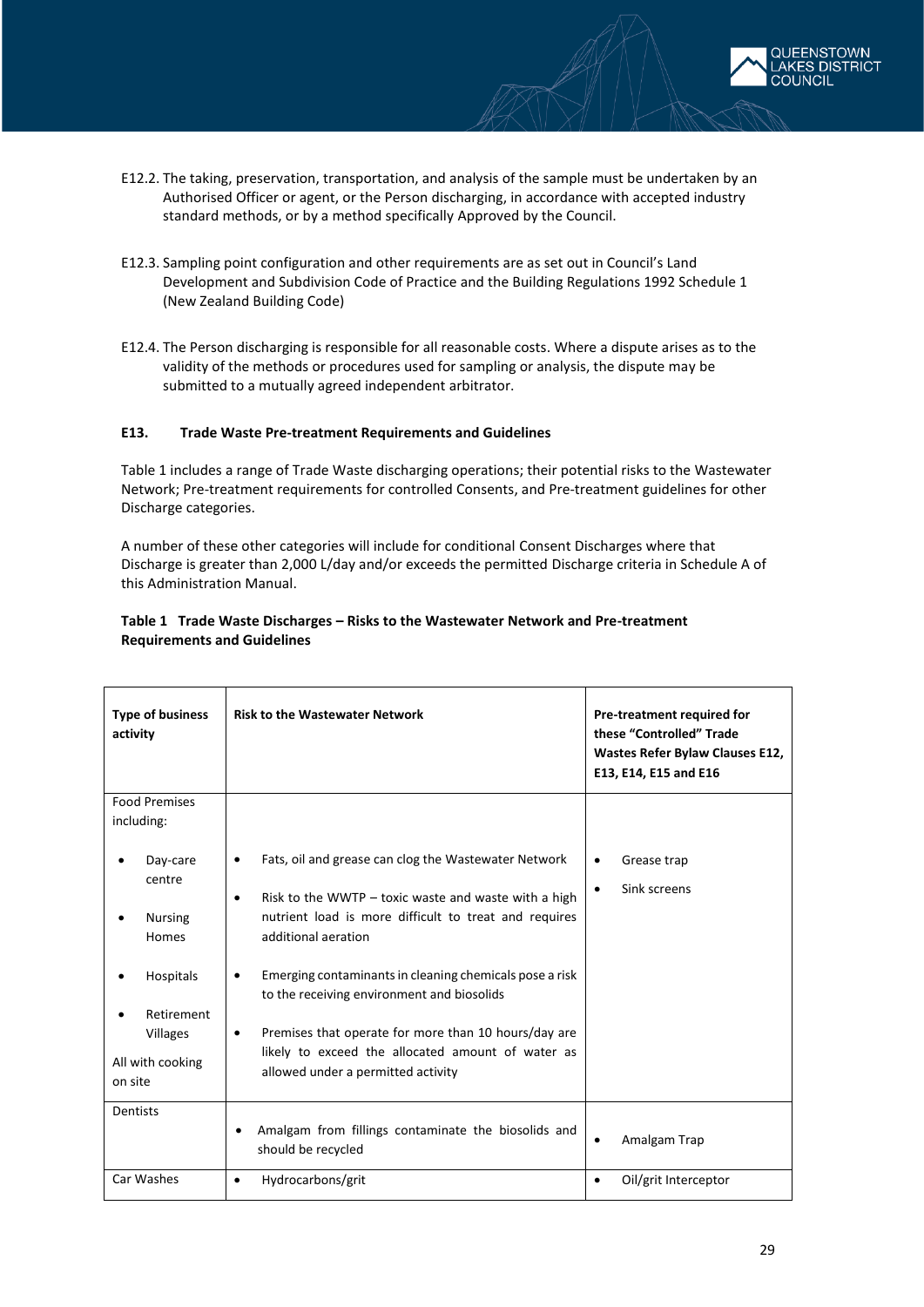

| <b>Type of business</b><br>activity                                                      | <b>Risk to the Wastewater Network</b>                                                                                                                                                                                                                                                                                                                                               | Pre-treatment required for<br>these "Controlled" Trade<br>Wastes Refer Bylaw Clauses E12,<br>E13, E14, E15 and E16                       |
|------------------------------------------------------------------------------------------|-------------------------------------------------------------------------------------------------------------------------------------------------------------------------------------------------------------------------------------------------------------------------------------------------------------------------------------------------------------------------------------|------------------------------------------------------------------------------------------------------------------------------------------|
| Large areas<br>roofed and<br>bunded (Clause<br>D1.6 of this<br>Administration<br>Manual) | High water users ( $> 2m3/day$ ) – causes capacity issues<br>$\bullet$<br>in the network<br>Emerging contaminants in cleaning chemical pose a risk<br>$\bullet$<br>to the receiving environment and contaminate the<br>biosolids<br>Solvents and used oil pose a risk to the network if not<br>$\bullet$<br>stored correctly and requires to be collected for<br>recycling purposes |                                                                                                                                          |
| <b>Pre-treatment Guidelines</b>                                                          |                                                                                                                                                                                                                                                                                                                                                                                     |                                                                                                                                          |
| <b>Hairdressers</b>                                                                      | Hair can tangle around pumps in the pump station and<br>$\bullet$<br>assist in causing Sewer blockages that can lead to<br>Sewer overflows                                                                                                                                                                                                                                          | Sink screens<br>$\bullet$                                                                                                                |
| <b>Medical Facilities</b>                                                                | Risk to the WWTP - toxic waste is more difficult to<br>$\bullet$<br>treat and requires additional aeration<br>Emerging contaminants in cleaning chemicals pose a<br>$\bullet$<br>risk to the receiving environment and biosolids                                                                                                                                                    | Sink screens and plaster<br>$\bullet$<br>arrestors                                                                                       |
| Automotive<br>/Mechanical                                                                | Hydrocarbons, oil and other solvents<br>$\bullet$<br>Solvents and used oil pose a risk to the network if not<br>$\bullet$<br>stored correctly and requires to be collected for<br>recycling purposes                                                                                                                                                                                | Oil / water interceptors<br>$\bullet$                                                                                                    |
| Garbage Bin<br>Cleaning                                                                  | Can clog Wastewater Network<br>$\bullet$                                                                                                                                                                                                                                                                                                                                            | <b>Basket Trap and Fixed</b><br>$\bullet$<br>Screen                                                                                      |
| Laundries                                                                                | High water users ( $> 2m3/day$ ) – causes capacity issues<br>$\bullet$<br>in the network<br>Emerging contaminants, i.e. surfactants in washing<br>$\bullet$<br>powder pose a risk to the receiving environment and<br>contaminate the biosolids                                                                                                                                     | Lint screens<br>$\bullet$<br>May require cooling pit                                                                                     |
| Equipment<br>Washing                                                                     | $\bullet$<br>Clog Wastewater Networks                                                                                                                                                                                                                                                                                                                                               | Oil/grit/water separation<br>$\bullet$                                                                                                   |
| School Art Studio<br>and Laboratories                                                    | Wastewater Network risks<br>$\bullet$                                                                                                                                                                                                                                                                                                                                               | Grit trap and/or<br>$\bullet$<br>neutralisation/mixing<br>chamber                                                                        |
| Septic Tank Waste<br>(Septage)                                                           | $\bullet$<br>Toxic waste can have a detrimental impact on the<br>microbes that break down the waste in the<br>Wastewater treatment plant.                                                                                                                                                                                                                                           | No Pre-treatment required<br>$\bullet$<br>Private septic tank<br>$\bullet$<br>management required in<br>accordance with good<br>practice |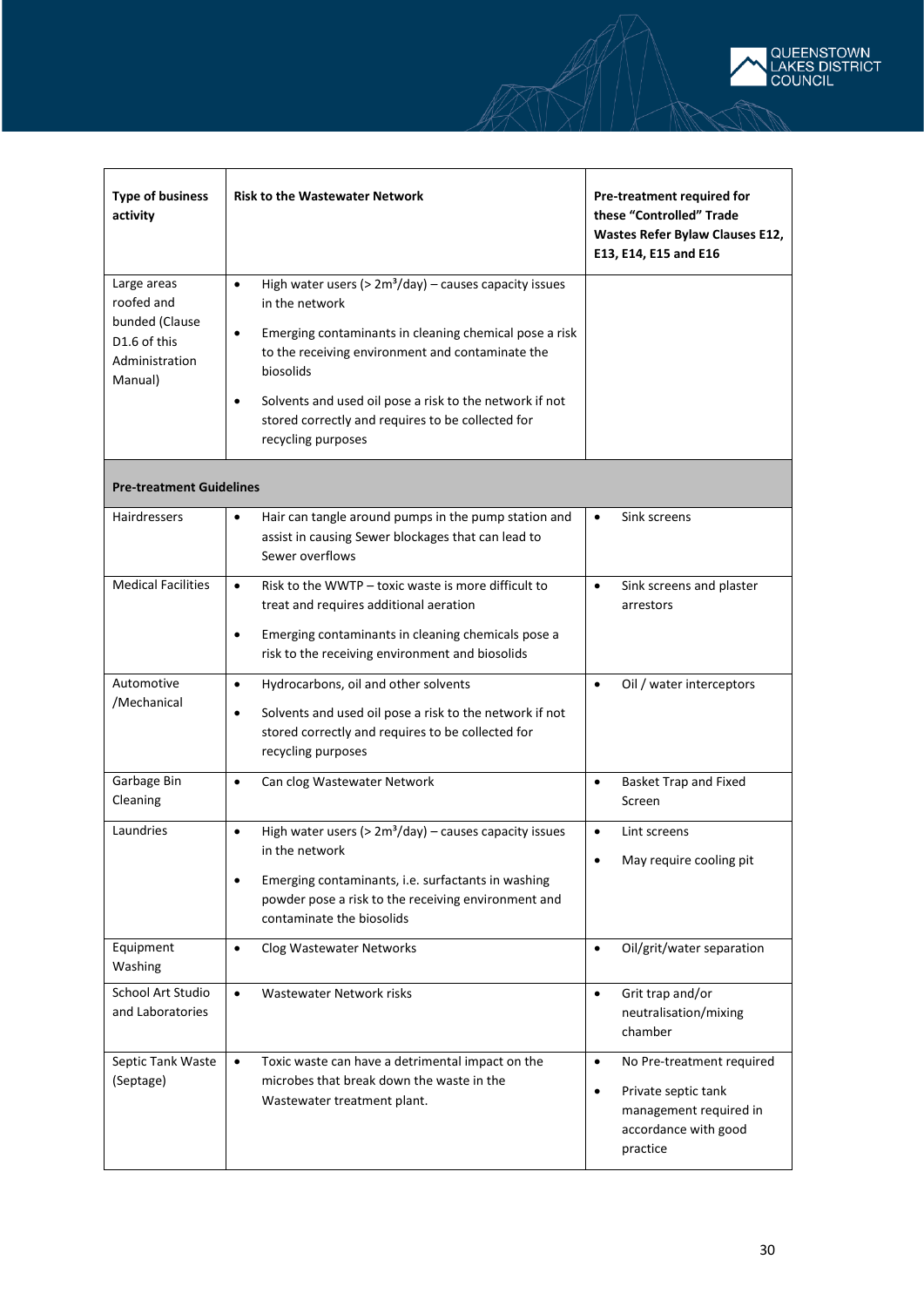

#### <span id="page-30-0"></span>**E14. Cleaner Production, Pollution Prevention and Waste Minimisation Guidelines**

Cleaner production, pollution prevention, and waste minimisation programmes should, at a minimum, address the following:

- a) An overall approach to pollution prevention including where necessary Stormwater Contamination in addition to the various categories of Trade Waste Discharge and Wastewater Discharge.
- b) The effective use of water including adherence to Council's water Demand management procedures.
- c) Opportunities for reducing the contamination potential of Trade Waste constituents that enter the Wastewater system and may be transferred through into Council's Wastewater sludges and Biosolids (for example, using alternative chemicals that are less toxic).
- d) The effectiveness of material use and processes (by employing methodologies to minimise waste and the unnecessary consumption of materials, including water conservation).
- e) Consideration of, and where appropriate adoption of innovative solutions.
- f) The practice of good housekeeping (to prevent spoilage and contamination due to poor handling or storage).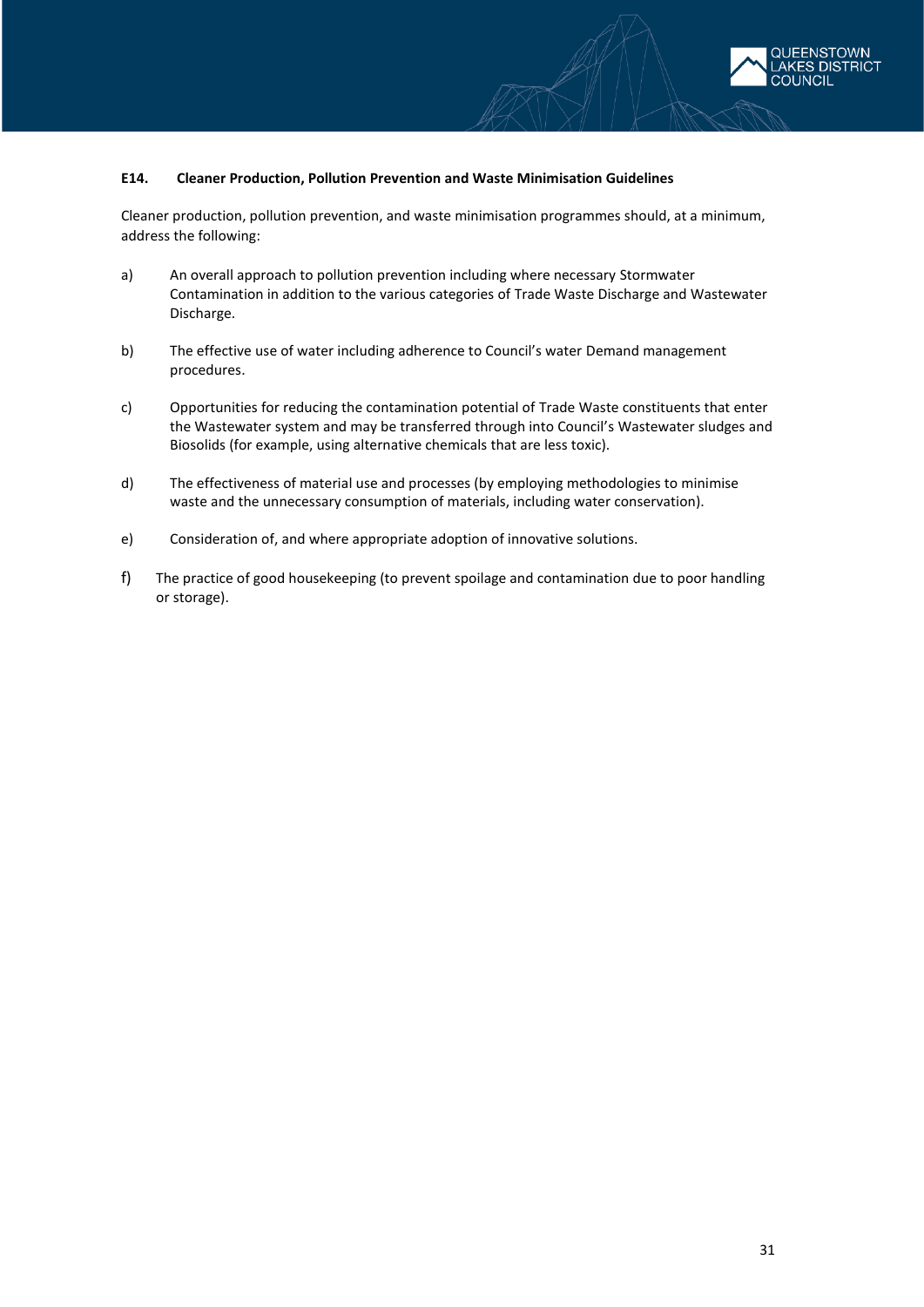

# **SCHEDULE A – PERMITTED DISCHARGE CHARACTERISTICS**

The nature and levels of the Characteristics of any Trade Waste and Wastewater Discharged to the Council's Wastewater Network shall comply at all times with the following requirements, except where the nature and levels of such Characteristics are varied by Council as part of a Consent to Discharge a Trade Waste.

### **Physical Characteristics**

| <b>Ref No</b> | <b>Bylaw Requirements</b>                                                                                                                                 | Commentary from NZ Standard 9201: 2004<br>Part 23 Model General Bylaws - Trade<br>Waste                                                                                                                                                                                                                                                                                                                                                                                                                                                                                                                                                           |
|---------------|-----------------------------------------------------------------------------------------------------------------------------------------------------------|---------------------------------------------------------------------------------------------------------------------------------------------------------------------------------------------------------------------------------------------------------------------------------------------------------------------------------------------------------------------------------------------------------------------------------------------------------------------------------------------------------------------------------------------------------------------------------------------------------------------------------------------------|
| Flow          |                                                                                                                                                           |                                                                                                                                                                                                                                                                                                                                                                                                                                                                                                                                                                                                                                                   |
| A.1.1         | The 24-hour flow volume<br>a)<br>must be less than 2,000<br>litres (2 cubic metres).<br>The maximum instantaneous flow<br>rate must be less than 2.0 L/s. | Flows larger than the Guideline values should<br>Conditional Trade Waste Consent.<br>be<br>Conditional Consents will be dependent on<br>the Contaminant concentration/mass load.                                                                                                                                                                                                                                                                                                                                                                                                                                                                  |
| Temperature   |                                                                                                                                                           |                                                                                                                                                                                                                                                                                                                                                                                                                                                                                                                                                                                                                                                   |
| A.1.2         | The temperature must not exceed<br>40 °C.                                                                                                                 | Higher temperatures:<br>damage to Sewer<br>Cause increased<br>$\bullet$<br>structures;<br>Increase the potential for anaerobic<br>$\bullet$<br>conditions to form in the Wastewater;<br>Promote the release of gases such as<br>$\bullet$<br>H <sub>2</sub> Sand NH <sub>3</sub> (can adversely affect the<br>safety of operations and maintenance<br>personnel); and<br>Reflect poor energy efficiency.<br>It should be noted that this temperature has<br>been reduced from 50°C to come into line<br>with the ARMCANZ/ANZECC Guidelines for<br>Sewerage systems.<br>A lower maximum temperature may be<br>require for large volume Discharges. |
| Solids        |                                                                                                                                                           |                                                                                                                                                                                                                                                                                                                                                                                                                                                                                                                                                                                                                                                   |
| A.1.3         | Non-faecal<br>gross solids<br>a)                                                                                                                          | Gross solids can cause Sewer blockages. In case                                                                                                                                                                                                                                                                                                                                                                                                                                                                                                                                                                                                   |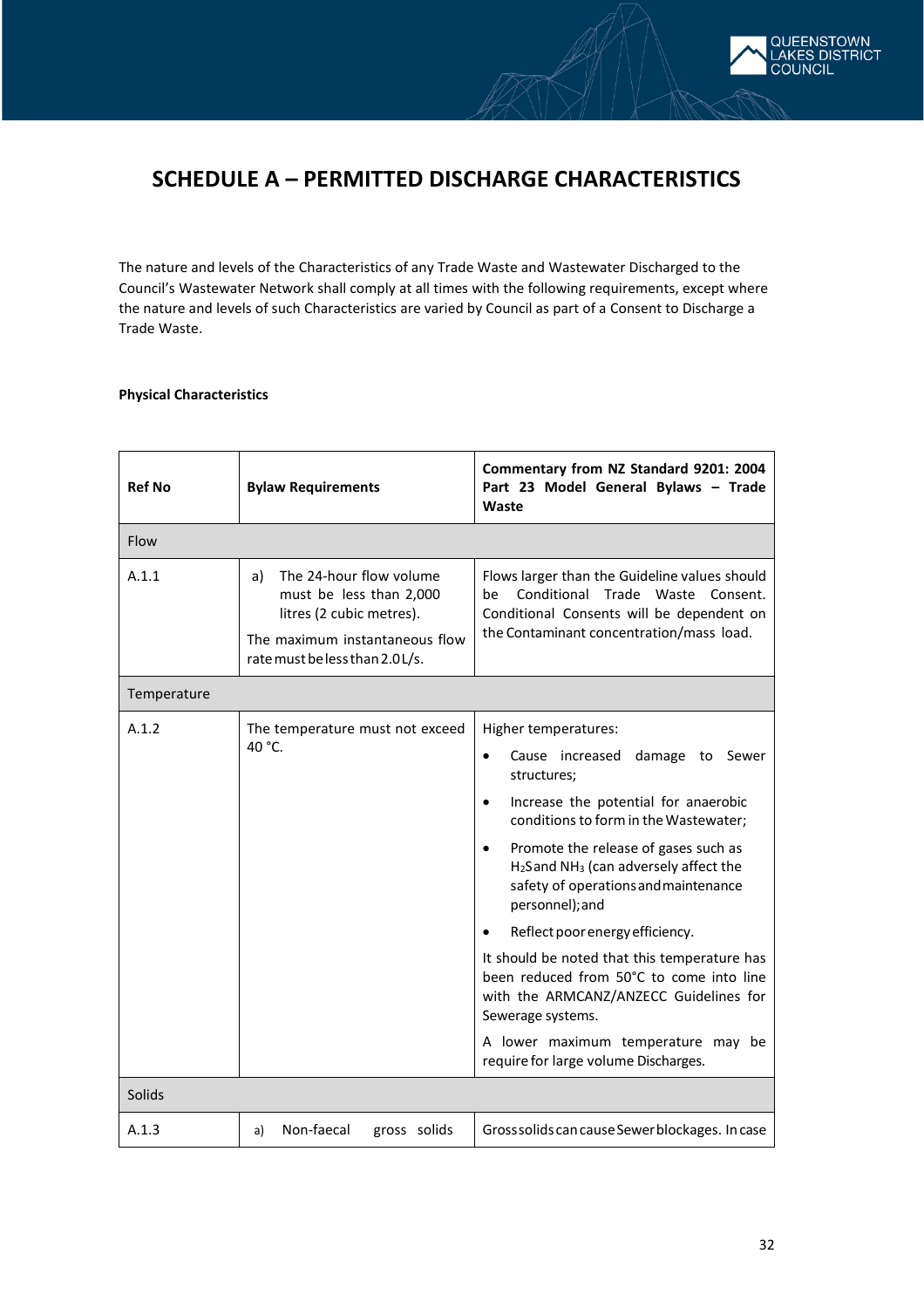

| <b>Ref No</b> | <b>Bylaw Requirements</b>                                                                                                                                                                                                                                                                                                                                                                                                                                                                                                                                                                                                                                                                                                                                                                                                                                                                                                                                                                                                                                                                                                       | Commentary from NZ Standard 9201: 2004<br>Part 23 Model General Bylaws - Trade<br>Waste                                                                                                                                                                                                                                                                                                                                                                                                                                                                                                                                                                |
|---------------|---------------------------------------------------------------------------------------------------------------------------------------------------------------------------------------------------------------------------------------------------------------------------------------------------------------------------------------------------------------------------------------------------------------------------------------------------------------------------------------------------------------------------------------------------------------------------------------------------------------------------------------------------------------------------------------------------------------------------------------------------------------------------------------------------------------------------------------------------------------------------------------------------------------------------------------------------------------------------------------------------------------------------------------------------------------------------------------------------------------------------------|--------------------------------------------------------------------------------------------------------------------------------------------------------------------------------------------------------------------------------------------------------------------------------------------------------------------------------------------------------------------------------------------------------------------------------------------------------------------------------------------------------------------------------------------------------------------------------------------------------------------------------------------------------|
|               | must have a<br>maximum<br>dimension that shall not<br>exceed 15mm.<br>The suspended solids<br>b)<br>content of any Trade<br>Waste<br>must have<br>a<br>Maximum concentration<br>that shall not exceed<br>$g/m3$ .<br>2000<br>For<br>significant industry this<br>may be reduced to 600<br>$g/m3$ .<br>settleable<br>solids<br>The<br>c)<br>content of any Trade Waste<br>must not exceed 50mL/L.<br>The total dissolved solids<br>d)<br>concentration<br>in<br>any<br>Trade Waste must be<br>subject to the approval of<br>QLDC, having regard to<br>the volume of the waste<br>to be Discharged, and<br>the suitability of the<br>Wastewater<br><b>Network</b><br>and the Wastewater<br>Plant<br>Treatment<br>to<br>accept suchwaste.<br>At no time must the<br>e)<br>sediment layer in any<br>trap exceed 20% of the<br>depth or volume of the<br>trap.<br>f<br>Fibrous, woven, or sheet<br>film<br>or<br>any other<br>which<br>materials<br>may<br>adversely interfere with<br>free<br>flow<br>the<br>οf<br>Wastewater<br>in<br>the<br>Wastewater Network or<br>Wastewater Treatment<br>Plant shall<br>not<br>be<br>present. | of conditional Consents fine screening may be<br>appropriate<br>High suspended solids contents can cause<br>blockages and overload the<br>Sewer<br>treatment processes. Where potential for<br>such problems is confirmed, a lower limit<br>appropriate to the risk may be set. A lower<br>limit may be set between 2000 $g/m^3$ and<br>600 g/m <sup>3</sup> . The ANZECC Guidelines<br>recommend a limit of 600 $\text{g/m}^3$ .<br>High total dissolved solids reduce effluent<br>disposal options and may contribute to soil<br>salinity. Where potential for such problems<br>exists, a limit of 10,000 $\rm g/m^3$ may be used as a<br>guideline. |
|               |                                                                                                                                                                                                                                                                                                                                                                                                                                                                                                                                                                                                                                                                                                                                                                                                                                                                                                                                                                                                                                                                                                                                 |                                                                                                                                                                                                                                                                                                                                                                                                                                                                                                                                                                                                                                                        |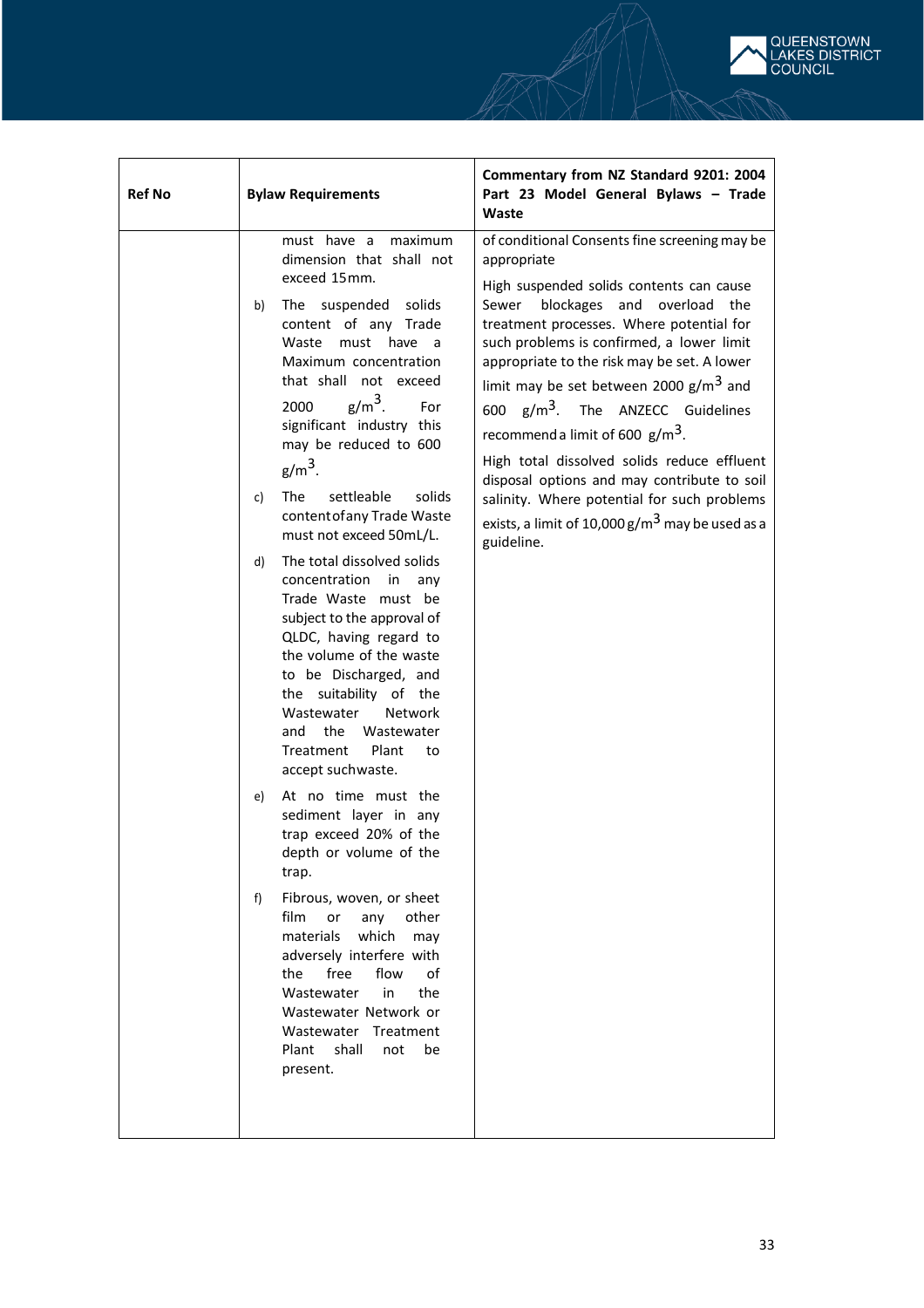

| <b>Ref No</b>                                        | <b>Bylaw Requirements</b>                                                                                                                                                                                                             | Commentary from NZ Standard 9201: 2004<br>Part 23 Model General Bylaws - Trade<br>Waste                                                                                                                                                                                                                                                                                                                                                                                                                                                                                                                                                                             |
|------------------------------------------------------|---------------------------------------------------------------------------------------------------------------------------------------------------------------------------------------------------------------------------------------|---------------------------------------------------------------------------------------------------------------------------------------------------------------------------------------------------------------------------------------------------------------------------------------------------------------------------------------------------------------------------------------------------------------------------------------------------------------------------------------------------------------------------------------------------------------------------------------------------------------------------------------------------------------------|
|                                                      |                                                                                                                                                                                                                                       |                                                                                                                                                                                                                                                                                                                                                                                                                                                                                                                                                                                                                                                                     |
| Oil and grease                                       |                                                                                                                                                                                                                                       |                                                                                                                                                                                                                                                                                                                                                                                                                                                                                                                                                                                                                                                                     |
| A.1.4                                                | There must be no free or<br>a)<br>floating layer.<br>b)<br>Fat, oil or grease must<br>not exceed 100 g/m <sup>3</sup><br>At no time must the fat,<br>C)<br>oil or grease layer<br>exceed 20% of the<br>depth or volume of the<br>trap | Oil and grease can cause Sewer blockages,<br>may adversely affect the treatment<br>process, and may impair the aesthetics of<br>the receiving water.<br>Where the Wastewater Treatment Plant<br>Discharges to a sensitive receiving water,<br>lower values should be considered.<br>If the WWA only has screening and/or<br>primary treatment prior to Discharge, it is<br>recommended that oil and grease be<br>reduced to 100 $\frac{g}{m^3}$ .<br>If quick break detergents are being used, it<br>should be ensured that proper separation<br>systems are being used by the Consent<br>Holder. If not, oil will reappear in drainage<br>systems as a free layer. |
| Solvents and other liquids                           |                                                                                                                                                                                                                                       |                                                                                                                                                                                                                                                                                                                                                                                                                                                                                                                                                                                                                                                                     |
| A.1.5                                                | There must be no free<br>a)<br>layer (whether floating or<br>settled) of solvents or<br>organic liquids.                                                                                                                              | b)<br>Some organic liquids are denser<br>than water and will settle in Sewers and<br>traps.                                                                                                                                                                                                                                                                                                                                                                                                                                                                                                                                                                         |
| Emulsions of paint, latex, adhesive, rubber, plastic |                                                                                                                                                                                                                                       |                                                                                                                                                                                                                                                                                                                                                                                                                                                                                                                                                                                                                                                                     |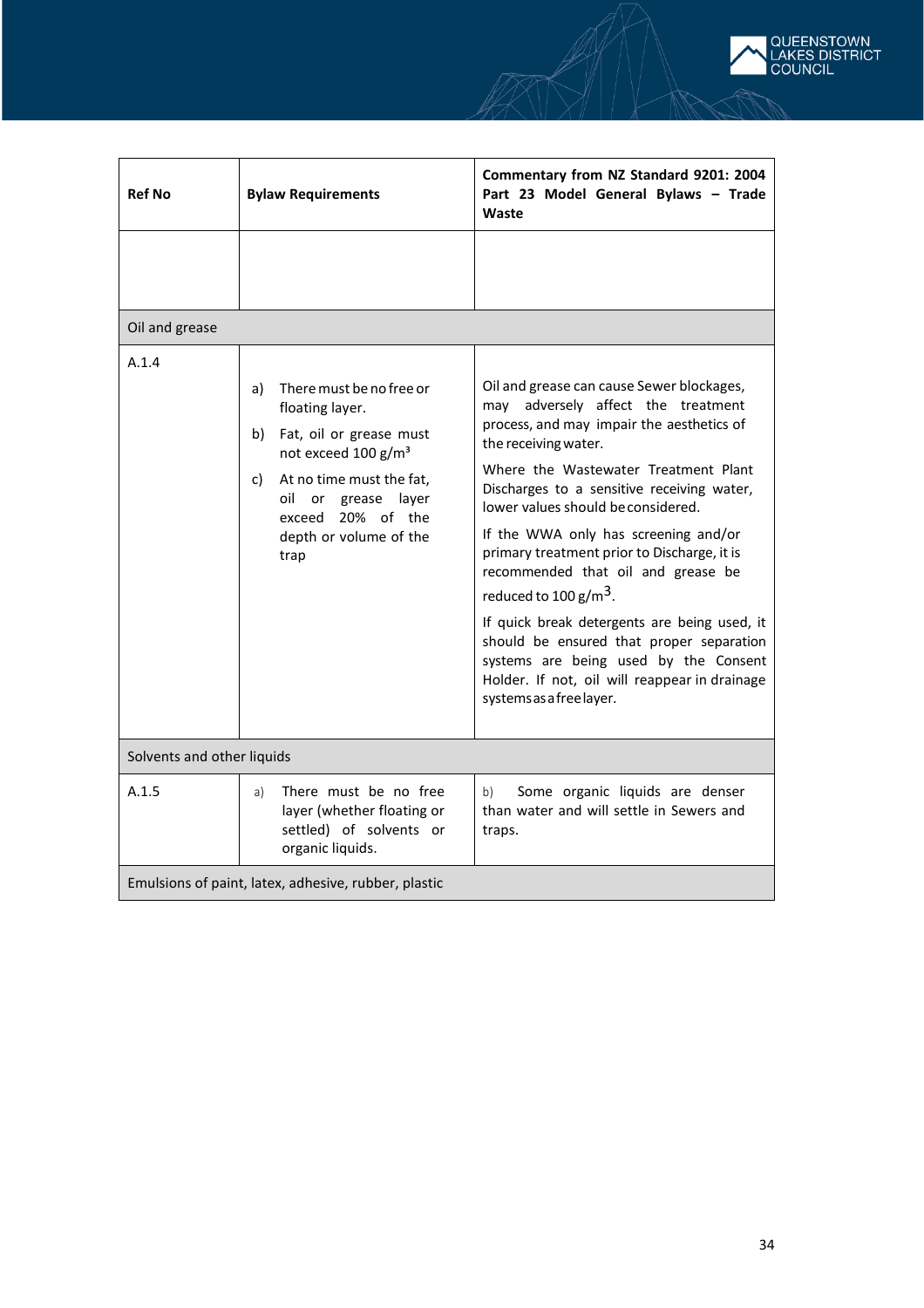

| <b>Ref No</b> | <b>Bylaw Requirements</b>                                                                                                                                                                                                                                                                                                                                                                                                                                                                                                                                                                                                                                                                                                                                                                                                                                                                | Commentary from NZ Standard 9201: 2004<br>Part 23 Model General Bylaws - Trade<br>Waste                                                                                                                                                                                                                                                                                                                                                                                                                                                                                                                                                                                                                                                                                                      |
|---------------|------------------------------------------------------------------------------------------------------------------------------------------------------------------------------------------------------------------------------------------------------------------------------------------------------------------------------------------------------------------------------------------------------------------------------------------------------------------------------------------------------------------------------------------------------------------------------------------------------------------------------------------------------------------------------------------------------------------------------------------------------------------------------------------------------------------------------------------------------------------------------------------|----------------------------------------------------------------------------------------------------------------------------------------------------------------------------------------------------------------------------------------------------------------------------------------------------------------------------------------------------------------------------------------------------------------------------------------------------------------------------------------------------------------------------------------------------------------------------------------------------------------------------------------------------------------------------------------------------------------------------------------------------------------------------------------------|
| A.1.6         | Where such emulsions are<br>a)<br>not treatable these may be<br>Discharged<br>into<br>the<br>Wastewater<br><b>Network</b><br>the<br>subject<br>total<br>to<br>solids<br>suspended<br>not<br>exceeding $1000$ g/m <sup>3</sup> or the<br>concentration agreed with<br>QLDC.<br>QLDC may determine<br>b)<br>that the need exists for<br>Pre-treatment of such<br>if<br>emulsions<br>they<br>consider<br>that<br>Trade<br>containing<br>Waste<br>emulsions unreasonably<br>interferes<br>with<br>the<br>of<br>QLDC's<br>operation<br>Wastewater Treatment<br>Plant, e.g. reduces % UVT<br>(ultra violettransmission).<br>Such emulsions of both<br>treatable and non-treatable<br>types, must be Discharged to<br>the Wastewater Network<br>only at a concentration and<br>range that prevents<br>рH<br>coagulation and blockage at<br>the mixing zone in the public<br>Wastewater Network. | 'Treatable'<br>relation<br>emulsion<br>in<br>to<br>Wastewater, means the Total Organic Carbon<br>content of the waste decreases by 90% or<br>more when the Wastewater is subjected to a<br>simulated Wastewater treatment process that<br>matches the WWA treatment system.<br>Emulsions vary considerably in their properties<br>and local treatment works may need<br>additional restrictions depending on the<br>experience of the specific treatment plant and<br>the quantity of emulsion to be treated.<br>may colour<br>Emulsion<br>the<br><b>WWA</b><br>treatment plant influent such that % UVT<br>is unacceptably reduced.<br>Emulsions will coagulate when unstable<br>and can sometimes cause Sewer blockage.<br>Emulsions are stable when dilute or in the<br>correct pH range. |
| Radioactivity |                                                                                                                                                                                                                                                                                                                                                                                                                                                                                                                                                                                                                                                                                                                                                                                                                                                                                          |                                                                                                                                                                                                                                                                                                                                                                                                                                                                                                                                                                                                                                                                                                                                                                                              |
| A.1.7         | Radioactivity levels must not<br>exceed, the Office of Radiation<br>Safety Code of Practice CSPI<br>for the use of Unsealed<br>Radioactive Material                                                                                                                                                                                                                                                                                                                                                                                                                                                                                                                                                                                                                                                                                                                                      | Office<br>Refer<br>οf<br>Radiation Safety Code of Practice (as<br>referenced) for the use of unsealed<br>radioactive materials NRLC1                                                                                                                                                                                                                                                                                                                                                                                                                                                                                                                                                                                                                                                         |
| Colour        |                                                                                                                                                                                                                                                                                                                                                                                                                                                                                                                                                                                                                                                                                                                                                                                                                                                                                          |                                                                                                                                                                                                                                                                                                                                                                                                                                                                                                                                                                                                                                                                                                                                                                                              |
| A.1.8         | No waste must have colour or a                                                                                                                                                                                                                                                                                                                                                                                                                                                                                                                                                                                                                                                                                                                                                                                                                                                           | Colour may cause aesthetic impairment of                                                                                                                                                                                                                                                                                                                                                                                                                                                                                                                                                                                                                                                                                                                                                     |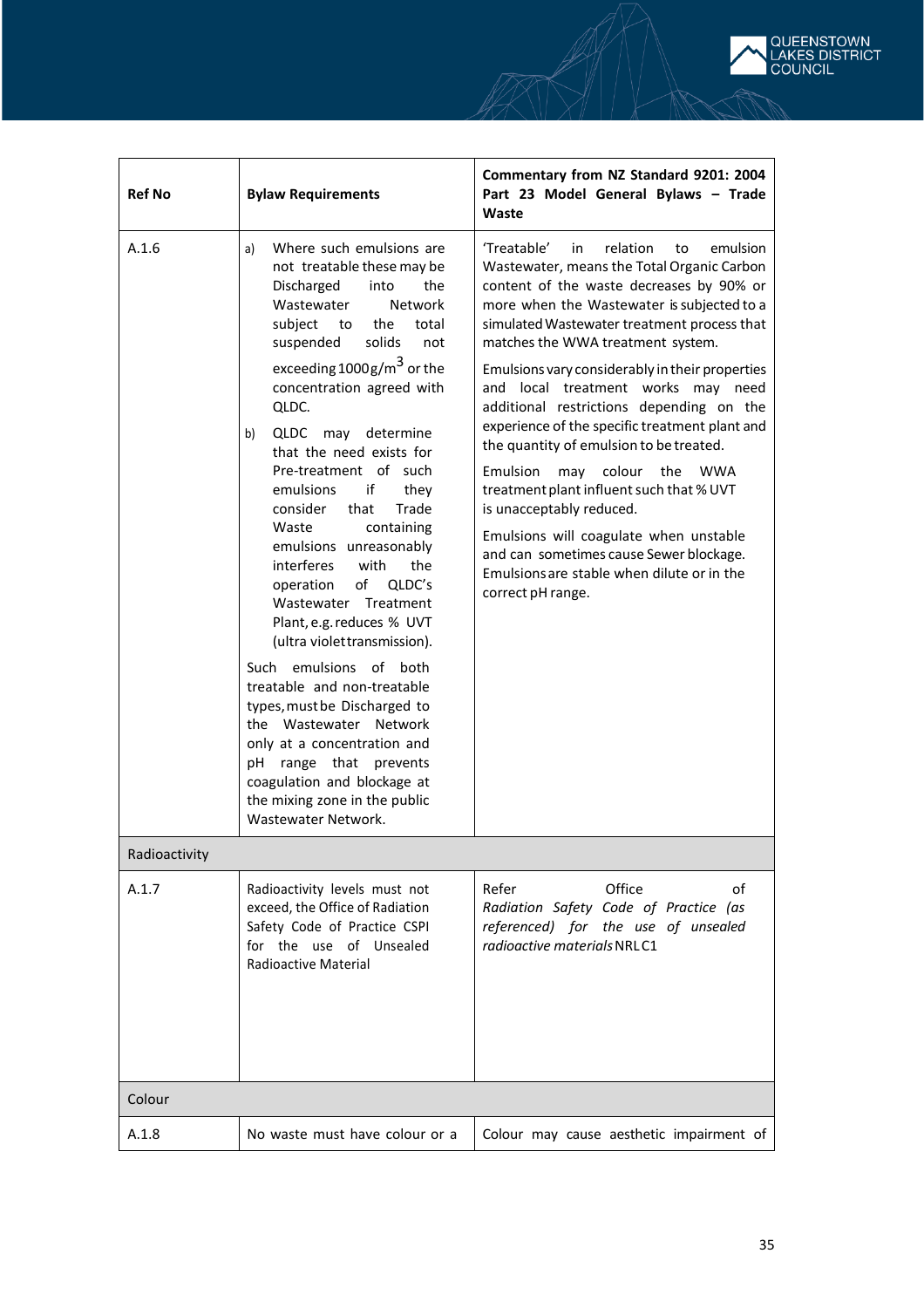

| <b>Ref No</b> | <b>Bylaw Requirements</b>                                                                                                                                                                               | Commentary from NZ Standard 9201: 2004<br>Part 23 Model General Bylaws - Trade<br>Waste                                                                                                                                                                                                                                         |
|---------------|---------------------------------------------------------------------------------------------------------------------------------------------------------------------------------------------------------|---------------------------------------------------------------------------------------------------------------------------------------------------------------------------------------------------------------------------------------------------------------------------------------------------------------------------------|
|               | colouring substance that causes<br>the Discharge to be coloured to<br>the extent that it impairs<br>Wastewater<br>treatment<br>processes or compromises the<br>treated Wastewater Discharge<br>Consent. | receiving waters, and adverse effects on<br>lagoon treatment processes and ultra-violet<br>disinfection. Where potential for such<br>problems exists, a level of colour that is<br>rendered not noticeable after 100 dilutions<br>may be used as a Guideline. Where UV<br>disinfection is used special conditions may<br>apply. |

### Chemical Characteristics

| <b>Ref No</b>    | <b>Bylaw Requirements</b>                        | Commentary from NZS 9201:<br>Part 23:2004                                                                                                                                                                                              |  |  |  |
|------------------|--------------------------------------------------|----------------------------------------------------------------------------------------------------------------------------------------------------------------------------------------------------------------------------------------|--|--|--|
| pH value         |                                                  |                                                                                                                                                                                                                                        |  |  |  |
| A.2.1            | The pH must be between 6.0 and 10.0 at alltimes. | Extremes in pH:                                                                                                                                                                                                                        |  |  |  |
|                  |                                                  | Can adversely affect<br>biological<br>treatment<br>processes;                                                                                                                                                                          |  |  |  |
|                  |                                                  | Can adversely affect the<br>safety of operations<br>and/or maintenance<br>personnel;                                                                                                                                                   |  |  |  |
|                  |                                                  | Cause corrosion of Sewer<br>structures; and                                                                                                                                                                                            |  |  |  |
|                  |                                                  | Increase the potential<br>for the release of toxic<br>gases such as H2Sand<br>HCN.                                                                                                                                                     |  |  |  |
|                  |                                                  | Relaxation of these limits to 5.5<br>and 11.0 is acceptable for low<br>which<br>Premises<br>pressure<br>Discharge into a large flow.<br>Significant industries may need<br>be<br>restricted to<br>limits<br>to<br>between 6.0 and 9.0. |  |  |  |
| Organic Strength |                                                  |                                                                                                                                                                                                                                        |  |  |  |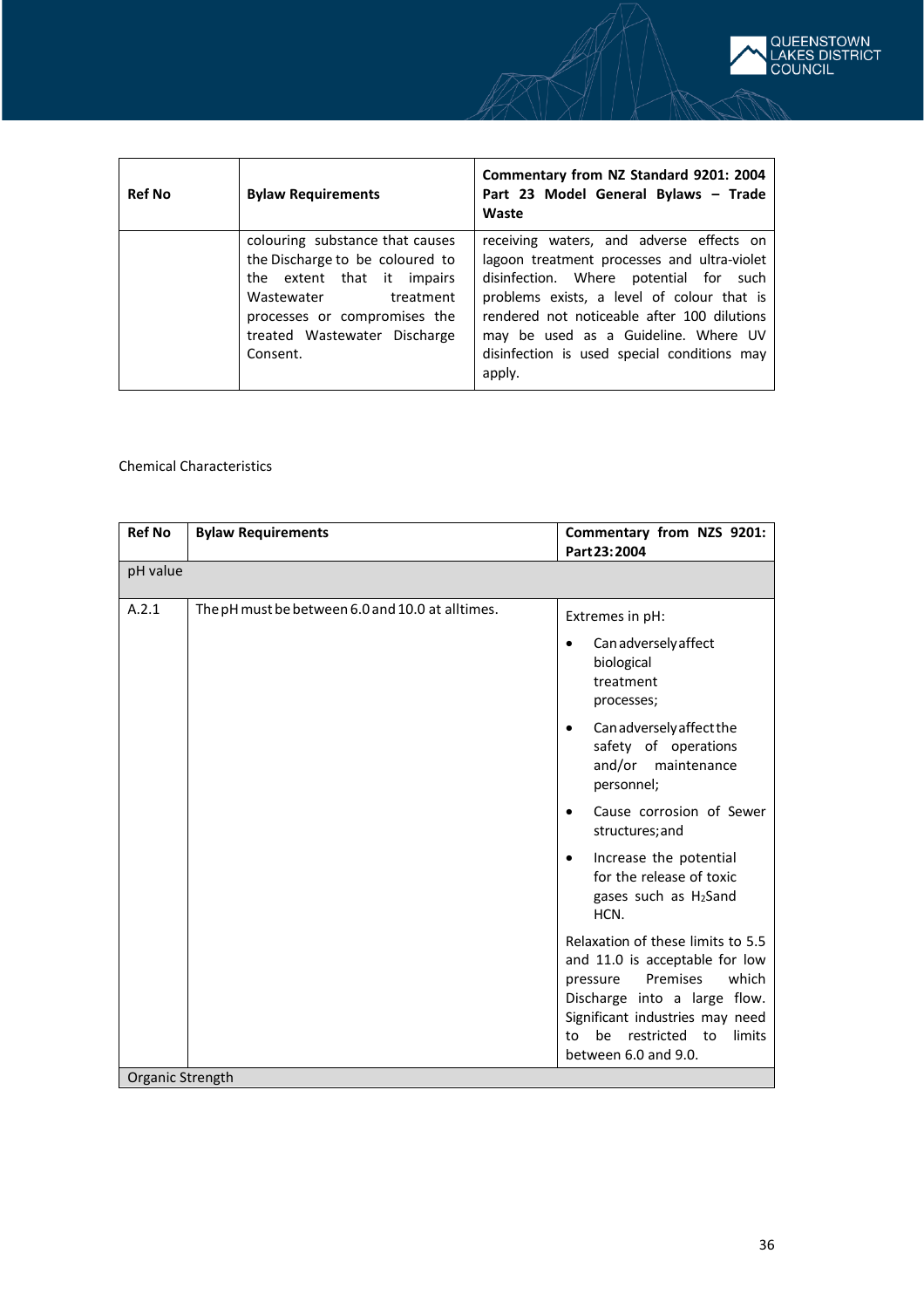

| <b>Ref No</b> | <b>Bylaw Requirements</b>                                                                                                                                                                              | Commentary from NZS 9201:<br>Part 23:2004                                                                                                                                                                                                                                                                                                                                                                                                                                                                                                                                                 |  |  |  |
|---------------|--------------------------------------------------------------------------------------------------------------------------------------------------------------------------------------------------------|-------------------------------------------------------------------------------------------------------------------------------------------------------------------------------------------------------------------------------------------------------------------------------------------------------------------------------------------------------------------------------------------------------------------------------------------------------------------------------------------------------------------------------------------------------------------------------------------|--|--|--|
| A.2.2         | Where there is no Council treatment system for organic<br>removal the BOD <sub>5</sub> must not exceed 1000 g/m <sup>3</sup> . For<br>significant Industry this may be reduced to 600 g/m <sup>3</sup> | The loading on a treatment<br>affected<br>plant<br>is<br>by<br>Biochemical Oxygen Demand<br>BOD <sub>5</sub> rather than Chemical<br>Oxygen Demand (COD). For<br>any particular waste type<br>there is a fixed ratio between<br>COD and BOD <sub>5</sub> For Domestic<br>Wastewater it is about 2.5:1<br>(COD: BOD <sub>5</sub> ), but can range<br>from $1:1$ to $100:1$ for Trade<br>Waste. Therefore BOD <sub>5</sub> is<br>important for the treatment<br>process and charging, but<br>because of the time taken for<br>testing, it is often preferable<br>to use COD for monitoring. |  |  |  |
|               |                                                                                                                                                                                                        | However, the use of COD<br>testing must be balanced by<br>the possible environmental<br>effects of undertaking such<br>tests due to the production<br>of chromium and mercury<br>wastes. Where a consistent<br>relationship between BOD <sub>5</sub><br>and COD can be established<br>Discharge<br>the<br>may<br>be<br>monitored using the COD<br>test.                                                                                                                                                                                                                                   |  |  |  |
|               |                                                                                                                                                                                                        | If the treatment plant BOD <sub>5</sub><br>capacity is not limited, and<br>sulphides are unlikely to cause<br>problems, there may be no<br>need to limit BOD <sub>5</sub>                                                                                                                                                                                                                                                                                                                                                                                                                 |  |  |  |
|               |                                                                                                                                                                                                        | High COD may increase the<br>potential for the generation of<br>sulphides in the Wastewater.                                                                                                                                                                                                                                                                                                                                                                                                                                                                                              |  |  |  |
|               |                                                                                                                                                                                                        | A BOD <sub>5</sub> limit which is too<br>stringent may require                                                                                                                                                                                                                                                                                                                                                                                                                                                                                                                            |  |  |  |
|               | <b>Maximum concentrations</b>                                                                                                                                                                          |                                                                                                                                                                                                                                                                                                                                                                                                                                                                                                                                                                                           |  |  |  |
| A.2.3         | The Maximum concentrations permissible for the<br>chemical characteristics of an Acceptable Discharge<br>are set out in the following tables:<br>Table<br>Chemical<br>General<br>1<br>Characteristics  | Where appropriate, maximum<br>daily limits (kg/day) for Mass<br>limit Permitted Discharges may<br>also be given.                                                                                                                                                                                                                                                                                                                                                                                                                                                                          |  |  |  |
|               |                                                                                                                                                                                                        |                                                                                                                                                                                                                                                                                                                                                                                                                                                                                                                                                                                           |  |  |  |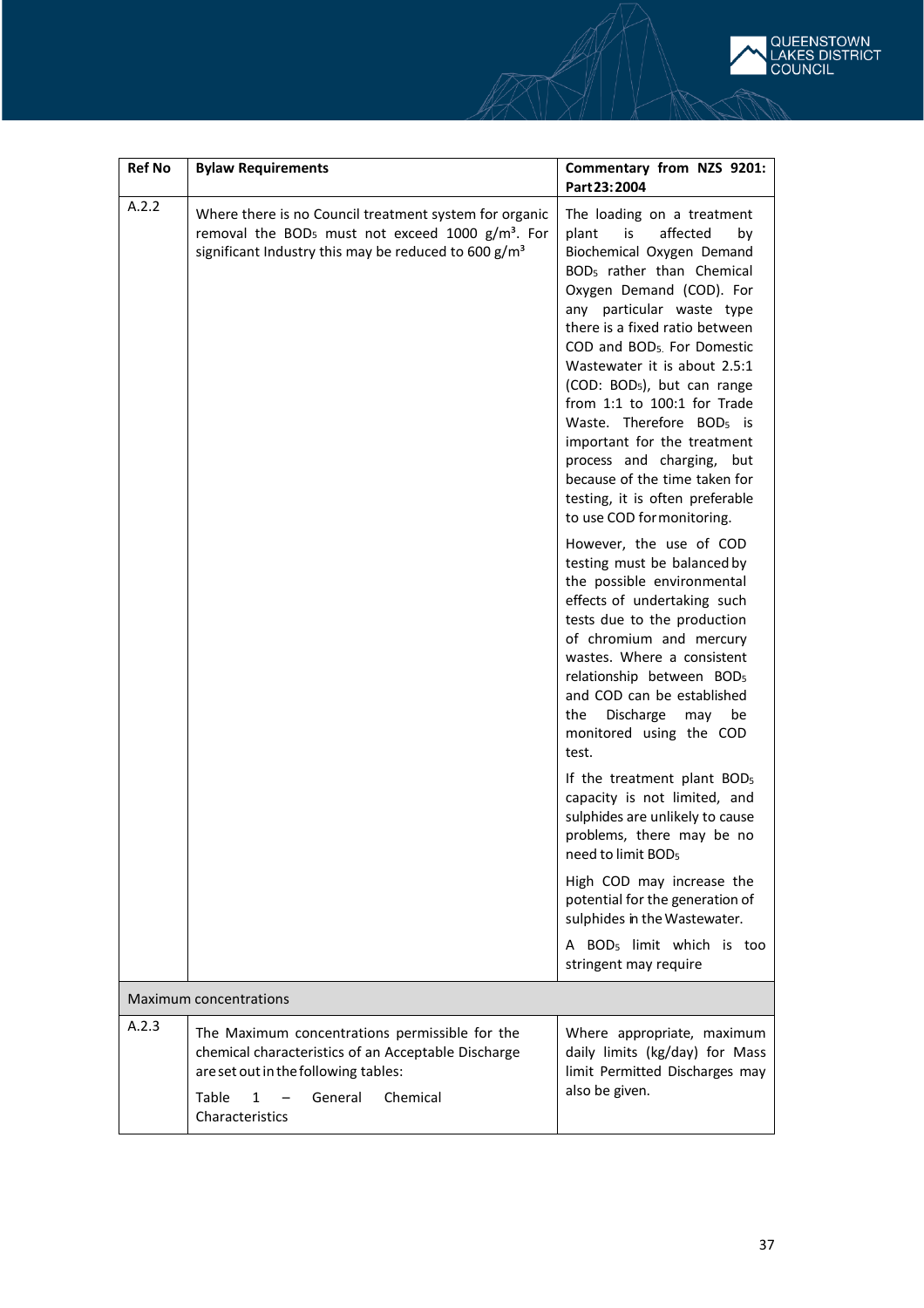

| <b>Ref No</b> | <b>Bylaw Requirements</b>                       | Commentary from NZS 9201:<br>Part 23: 2004 |
|---------------|-------------------------------------------------|--------------------------------------------|
|               | Table 2 – Heavy Metals                          |                                            |
|               | Table $3$ – Organic Compounds and<br>Pesticides |                                            |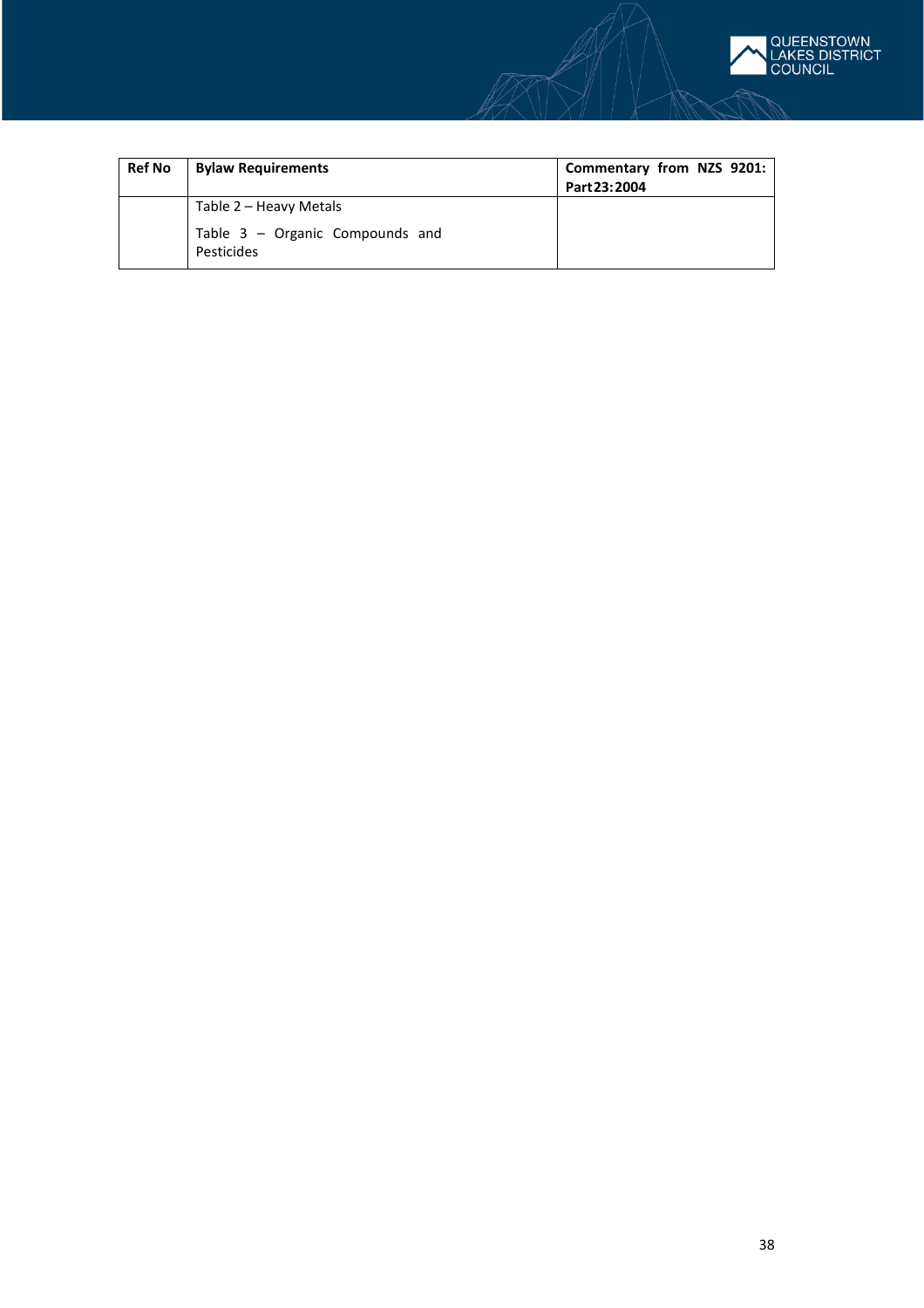

### **Table 1 — General Chemical Characteristics**

## (Mass limits may be imposed, refer to Clause E6.1 of this Administration Manual)

| Characteristic                             | <b>Maximum</b><br>concentration<br>$(g/m^3)$ | <b>Mass Limits</b><br>(kg/day) | <b>Reason for limit</b>                                                                                                                                                                                                                                                                                                                                                                                          |
|--------------------------------------------|----------------------------------------------|--------------------------------|------------------------------------------------------------------------------------------------------------------------------------------------------------------------------------------------------------------------------------------------------------------------------------------------------------------------------------------------------------------------------------------------------------------|
| MBAS (Methylene blue<br>active substances) | 500                                          | 1.5                            | MBAS is a measure of anionic surfactants.<br>High MBAS can:<br>Adversely affect the efficiency of<br>activatedWastewater sludge<br>plants; and<br>Impair the aesthetics of<br>receiving waters.<br>For Wastewater Treatment Plants that<br>suffer from the effects of surfactants<br>the Maximum concentration could be<br>reduced significantly, e.g. Sydney Water<br>utilize a level of 100 g/m <sup>3</sup> . |
| Ammonia (measured as N)                    |                                              |                                | High ammonia:                                                                                                                                                                                                                                                                                                                                                                                                    |
| - free ammonia                             | 50                                           | 0.25                           | May adversely affect the safety<br>of operations and maintenance                                                                                                                                                                                                                                                                                                                                                 |
| - ammonium salts                           | 200                                          | 1.0                            | personnel; and<br>May significantly contribute to<br>the nutrient load to the<br>receiving environment.                                                                                                                                                                                                                                                                                                          |
| Kjeldahl nitrogen                          | 150                                          | 1.0                            | High Kjeldahl nitrogen may significantly<br>contribute to the nutrient load of the<br>receiving environment. A value of 50<br>$\mathsf{g/m}^3$ should be used as a guideline for<br>sensitive receiving waters.                                                                                                                                                                                                  |
| Total phosphorus (as P)                    | 50                                           | 0.75                           | Highphosphorusnitrogenmay<br>significantly contribute to the nutrient<br>load of the receiving environment. A<br>value of 10g/m <sup>3</sup> should be used as a<br>guideline for sensitive receiving waters.                                                                                                                                                                                                    |
| Sulphate (measured as SO4)                 | 500<br>1500<br>(with good<br>mixing)         | 2.5                            | Sulphate:<br>May adversely affect the<br>Wastewater Network; and<br>May increase the potential for the<br>generation of sulphides in the<br>Wastewater if the Wastewater<br>Network is prone to becoming<br>anaerobic.                                                                                                                                                                                           |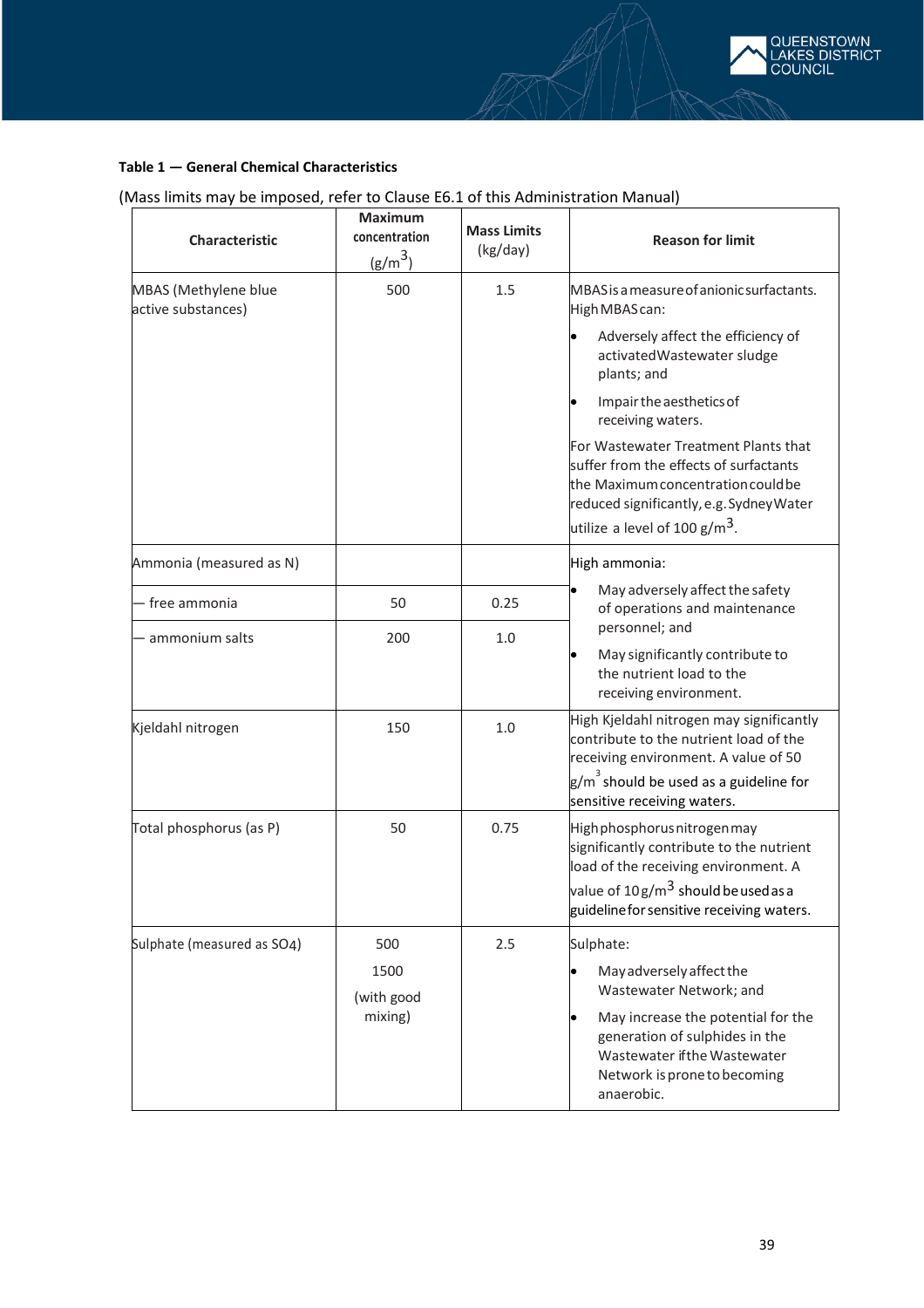

| <b>Maximum</b><br>concentration<br>$(g/m^3)$ | <b>Mass Limits</b><br>(kg/day) | <b>Reason for limit</b>                                                                                                                                                                                                                                                                                                                                                                                           |
|----------------------------------------------|--------------------------------|-------------------------------------------------------------------------------------------------------------------------------------------------------------------------------------------------------------------------------------------------------------------------------------------------------------------------------------------------------------------------------------------------------------------|
| 15                                           | 0.075                          | Sulphite has potential to release SO <sub>2</sub><br>gas and thus adversely affect the<br>safety of operations and maintenance<br>personnel.<br>It is a strong reducing agent and removes<br>dissolved oxygenthereby increasing the<br>potential for anaerobic conditions to form<br>in the Wastewater.                                                                                                           |
| 5                                            | 0.025                          | Sulphides in Wastewater may:<br>Cause corrosion of the<br>Wastewater Network,<br>particularly the top non-wetted<br>part of a Sewer;<br>Generate odours in Sewers<br>which couldcause public<br>nuisance; and<br>Release the toxic H <sub>2</sub> S gas that could<br>adversely affect the safety of<br>operations and maintenance<br>personnel.<br>Under some of the conditions<br>above sulphide should be <2.0 |
|                                              |                                |                                                                                                                                                                                                                                                                                                                                                                                                                   |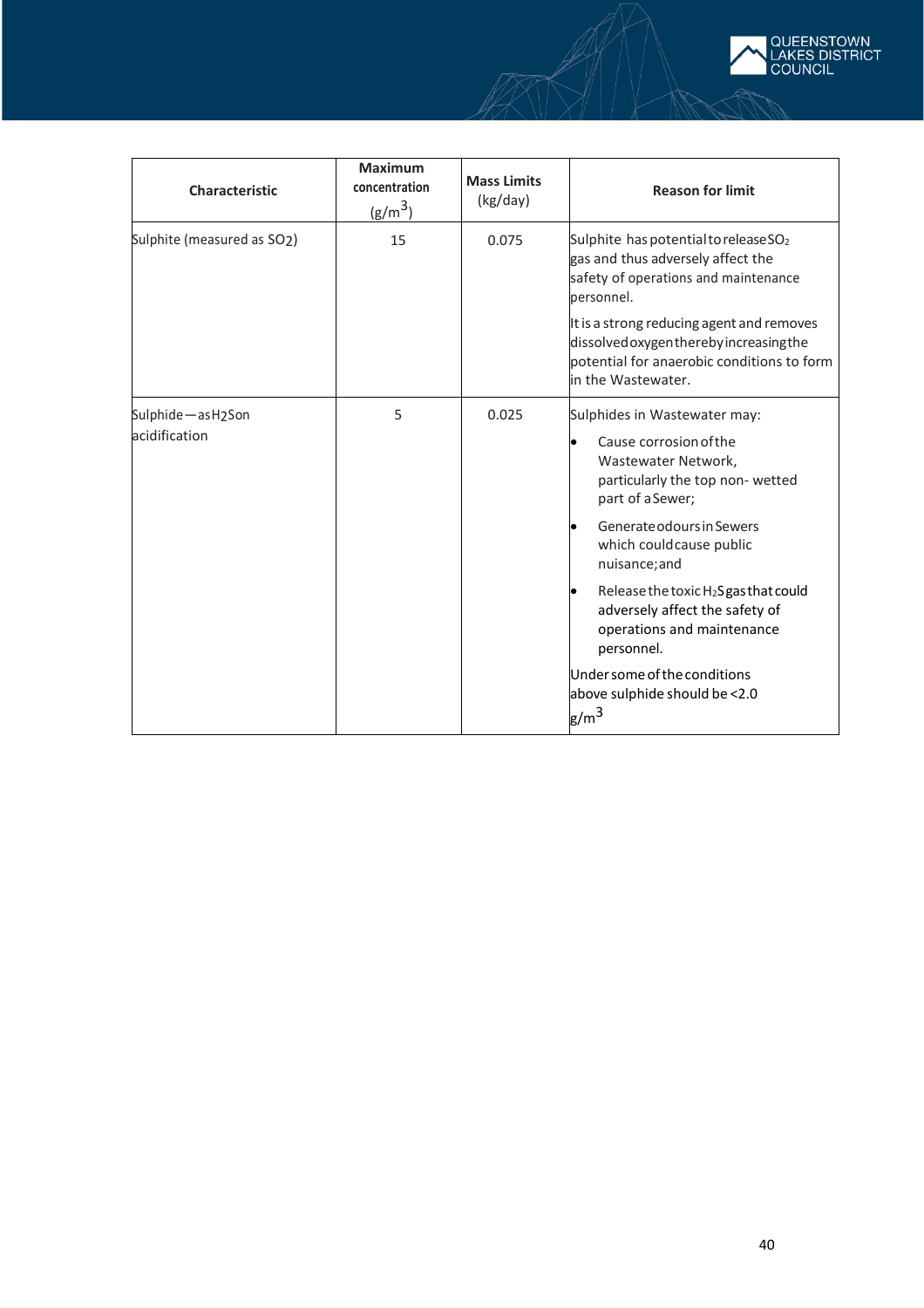

| <b>Characteristic</b>                      | <b>Maximum</b><br>concentration<br>$(g/m^3)$ | <b>Mass</b><br>Limits<br>(kg/day) | <b>Reason for limit</b>                                                                                                                                                                          |
|--------------------------------------------|----------------------------------------------|-----------------------------------|--------------------------------------------------------------------------------------------------------------------------------------------------------------------------------------------------|
| Chlorine (measured as Cl2)                 | 3                                            | 0.015                             | Chlorine:                                                                                                                                                                                        |
| Free chlorine<br>Hypochlorite              | 30                                           | 0.15                              | Can adversely affect the safety of<br>operations and maintenance<br>personnel; and                                                                                                               |
|                                            |                                              |                                   | Can cause corrosion of the<br>Wastewater Network.                                                                                                                                                |
|                                            |                                              |                                   | ARMCANZ/ANZECC Guidelines for sewerage<br>systems utilize a figure of 10 g/m <sup>3</sup> .                                                                                                      |
| Dissolved aluminum                         | 100                                          | 1.5                               | Aluminium compounds, particularly in the<br>presence of calcium salts, have the<br>potential to precipitate on a scale that may<br>cause a Sewer blockage.                                       |
| Dissolved iron                             | 100                                          | 1.5                               | Iron salts may precipitate and cause a<br>Sewer blockage. High concentrations of<br>ferriciron may also present colour problems<br>depending on local conditions.                                |
| Boron (as B)                               | 25                                           | 0.125                             | Boron is not removed by conventional<br>treatment. High concentration in<br>Wastewater may restrict irrigation<br>applications. Final Wastewater use and<br>limits should be taken into account. |
| Bromine (as Br2)                           | 5                                            | 0.025                             | High concentrations of bromine may<br>adversely affect the safety of operations<br>and maintenance personnel.                                                                                    |
| Fluoride (as F)                            | 30                                           | 0.15                              | Fluoride is not removed by conventional<br>Wastewater treatment, however pre-<br>treatment can easily and economically<br>reduce concentrations to below 20<br>$g/m^3$ .                         |
| Cyanide - weak acid<br>dissociable (as CN) | 5                                            | 0.005                             | Cyanide may produce toxic atmosphere in<br>the Sewer and adversely affect the safety of<br>operations and maintenance personnel.                                                                 |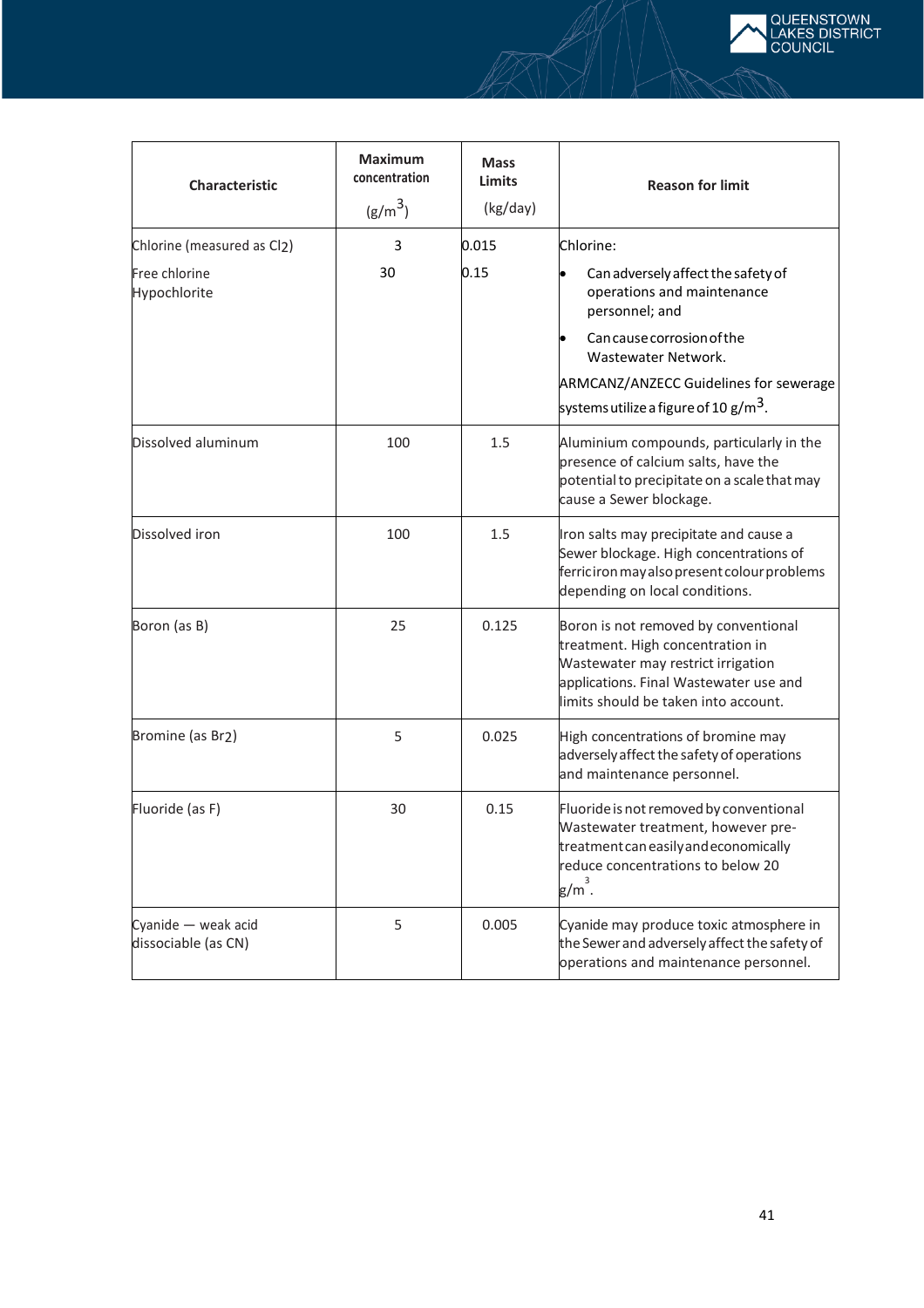

### **Table 2 — Heavy Metals**

| Metal     | <b>Maximum</b><br>Concentration <sup>1</sup><br>(g/m <sup>3</sup> ) | Mass Limit <sup>2</sup><br>(kg/day) | <b>Metal</b>  | <b>Maximum</b><br>Concentration<br>$(g/m^3)$ | <b>Mass Limit</b><br>(kg/day) |
|-----------|---------------------------------------------------------------------|-------------------------------------|---------------|----------------------------------------------|-------------------------------|
| Antimony  | 10.0                                                                | 0.025                               | Manganese     | 10.0                                         | 0.025                         |
| Arsenic   | 5.0                                                                 | 0.025                               | Mercury       | 0.05                                         | 0.0001                        |
| Barium    | 10.0                                                                | 0.025                               | Molybdenum    | 10.0                                         | 0.025                         |
| Beryllium | 0.005                                                               | 0.0001                              | <b>Nickel</b> | 10.0                                         | 0.050                         |
| Cadmium   | 0.5                                                                 | 0.001                               | Selenium      | 10.0                                         | 0.025                         |
| Chromium  | 5.0                                                                 | 0.050                               | Silver        | 2.0                                          | 0.010                         |
| Cobalt    | 10.0                                                                | 0.025                               | Thallium      | 10.0                                         | 0.025                         |
| Copper    | 10.0                                                                | 0.050                               | Tin           | 10.0                                         | 0.025                         |
| Lead      | 10.0                                                                | 0.025                               | Zinc          | 10.0                                         | 0.050                         |

(Mass limits may be imposed, refer to Clause E6.1 of this Administration Manual)

## **Note:**

Heavy metals have the potential to:

- a) Impairthetreatmentprocess;
- b) Impactonthereceiving environment; and
- $c)$  Limit the reuse of Wastewater sludge and effluent.

Whereanyofthesefactors arecriticalitisimportantthatlocalacceptancelimitsshouldbe developed.

The concentration of chromium includes all valent forms of the element. Chromium (VI) is considered to be more toxic than chromium (III), and for a Discharge where chromium (III) makes up a large proportion of the characteristic, higher concentration limits may be acceptable. Specialist advice should be sought.

Metals will be tested as total, not dissolved. If sludge is used as a biosolid then metal concentration/mass are important such that theBiosolids Guidelines aremet.

 $1$ It is intended that these Maximum concentrations refer to the total metal fraction

 $2$  It is intended that these Mass limits refer to the total metal fraction.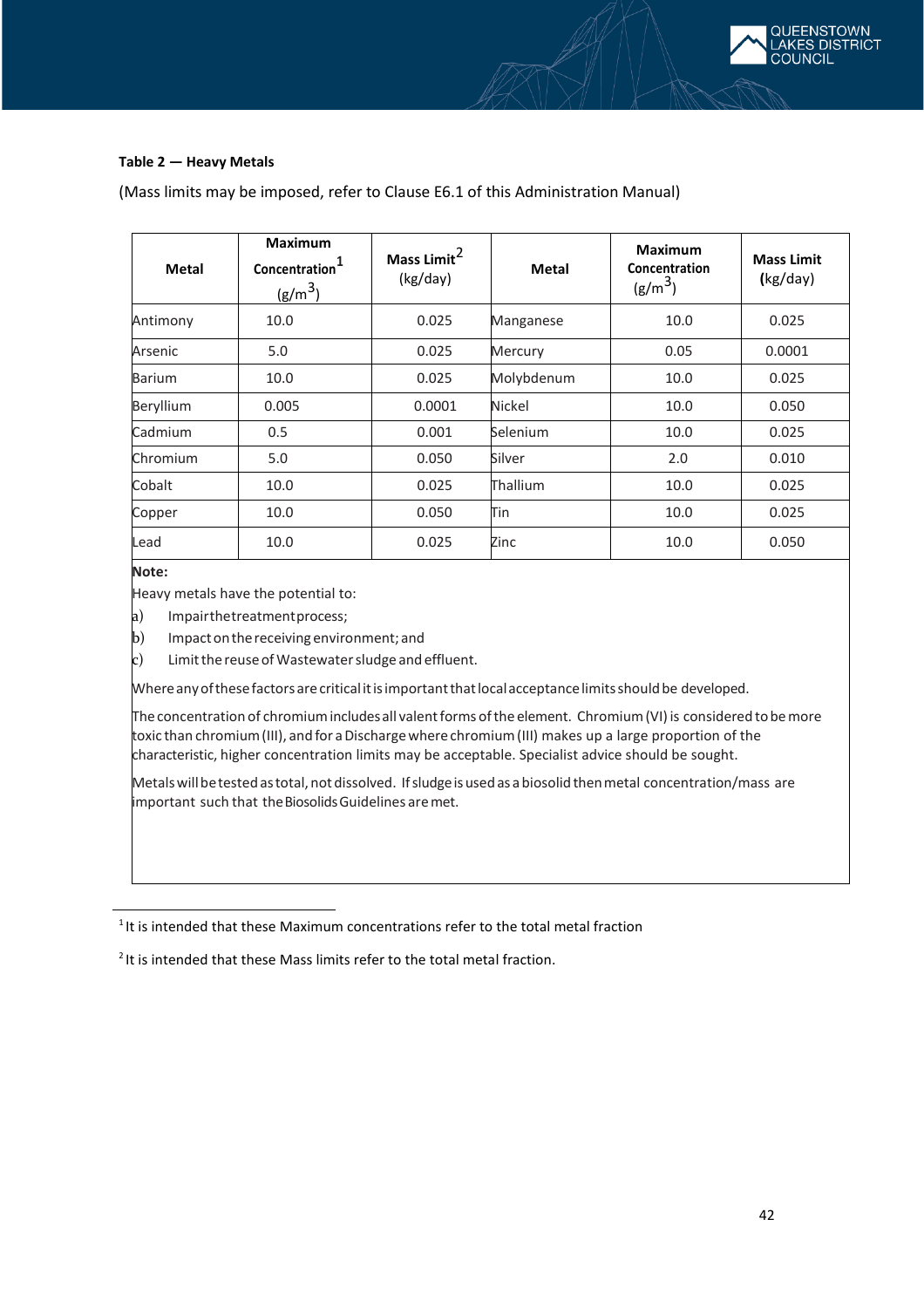### **Table 3 — Organic compounds and pesticides**

## **(Mass limits may be imposed, refer to Clause E6.1 of this Administration Manual)**

| Compound                                                                                                                                                                                                                                            | <b>Maximum</b><br>concentration<br>$(g/m^3)$ | <b>Mass Limits</b><br>(kg/day) | <b>Reason for limit</b>                                                                                                                                                                                                                                           |
|-----------------------------------------------------------------------------------------------------------------------------------------------------------------------------------------------------------------------------------------------------|----------------------------------------------|--------------------------------|-------------------------------------------------------------------------------------------------------------------------------------------------------------------------------------------------------------------------------------------------------------------|
| Formaldehyde (as HCHO)                                                                                                                                                                                                                              | 50                                           | 0.25                           | FormaldehydeintheSewer<br>atmosphere can adversely affect the<br>safety of operations and<br>maintenance personnel.                                                                                                                                               |
| Phenolic compounds (as phenols)<br><b>Excluding chlorinated phenols</b>                                                                                                                                                                             | 50                                           | 0.25                           | Phenols may adversely affect biological<br>treatment processes. They may not be<br>completely removed by conventional<br>treatment and subsequently impact<br>on the environment.                                                                                 |
| Chlorinated phenols                                                                                                                                                                                                                                 | 0.02                                         | 0.001                          | Chlorinated phenols can adversely<br>affect biological treatment process and<br>impair the quality of the receiving<br>environment.                                                                                                                               |
| Petroleum hydrocarbons                                                                                                                                                                                                                              | 30                                           | 0.15                           | Petroleum hydrocarbons may adversely<br>affect the safety of operations and<br>maintenance personnel.                                                                                                                                                             |
| Halogenated aliphatic<br>compounds 5                                                                                                                                                                                                                | $\mathbf{1}$                                 | 0.001                          | Because of theirstability and<br>chemical propertiesthese<br>compoundsmay:<br>Adversely affect the treatment<br>process;<br>Impair the quality of the receiving<br>environment; and<br>Adversely affect the safety of<br>operations and maintenance<br>personnel. |
| Monocyclic aromatic hydrocarbons                                                                                                                                                                                                                    | 5                                            | 0.025                          | These compounds (also known as<br>benzeneseries) arerelativelyinsolublein<br>water, and are normally not a problem<br>in Trade Waste. They may be<br>carcinogenic and may adversely affect<br>the safety of operations maintenance<br>personnel.                  |
| Polycyclic (or polynuclear)<br>aromatic hydrocarbons (PAHs)<br>Including specifically: dibenzo<br>[a,h] anthracene benzo [a]<br>anthracene benzo[a] pyrene<br>benzo [b] fluoranthene benzo<br>[k] fluoranthene chrysene<br>indeno [a,2,3-cd] pyrene | 0.05                                         | 0.001                          | Many of these substances have been<br>demonstrated to have an adverse<br>effect on the health of animals. Some<br>are also persistent and are not<br>degraded by conventional treatment<br>processes.                                                             |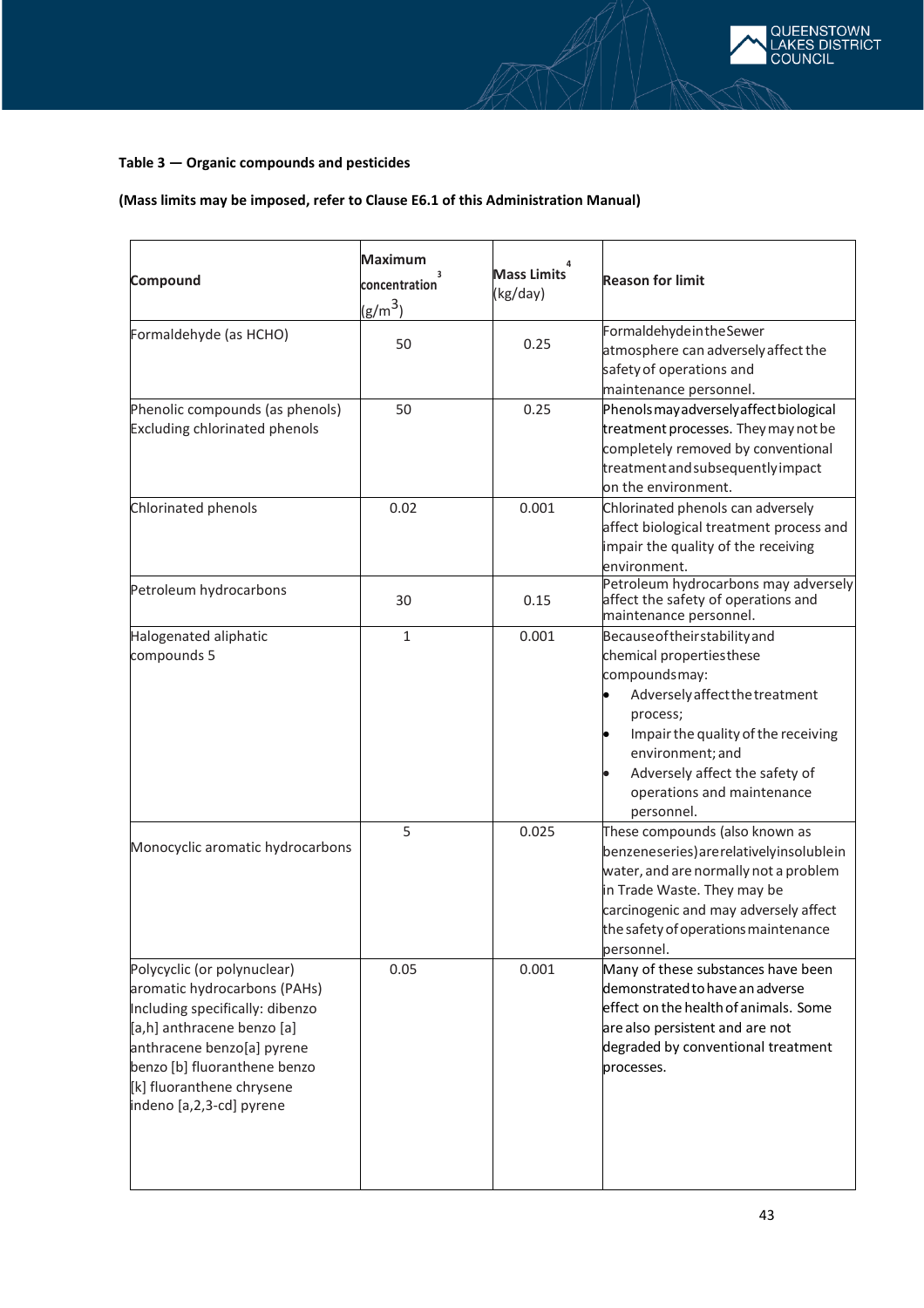

<sup>5</sup> These compounds shall be accepted up to the given Maximum concentration only when specifically Approved

 $3$  Where several compounds are grouped into a generictype, the sum of individual concentrations is not to exceed the maximum listed

<sup>4</sup> Whereseveralcompoundsaregroupintoagenerictype,thesumofindividualmassquantitiesisnottoexceedthe maximumlisted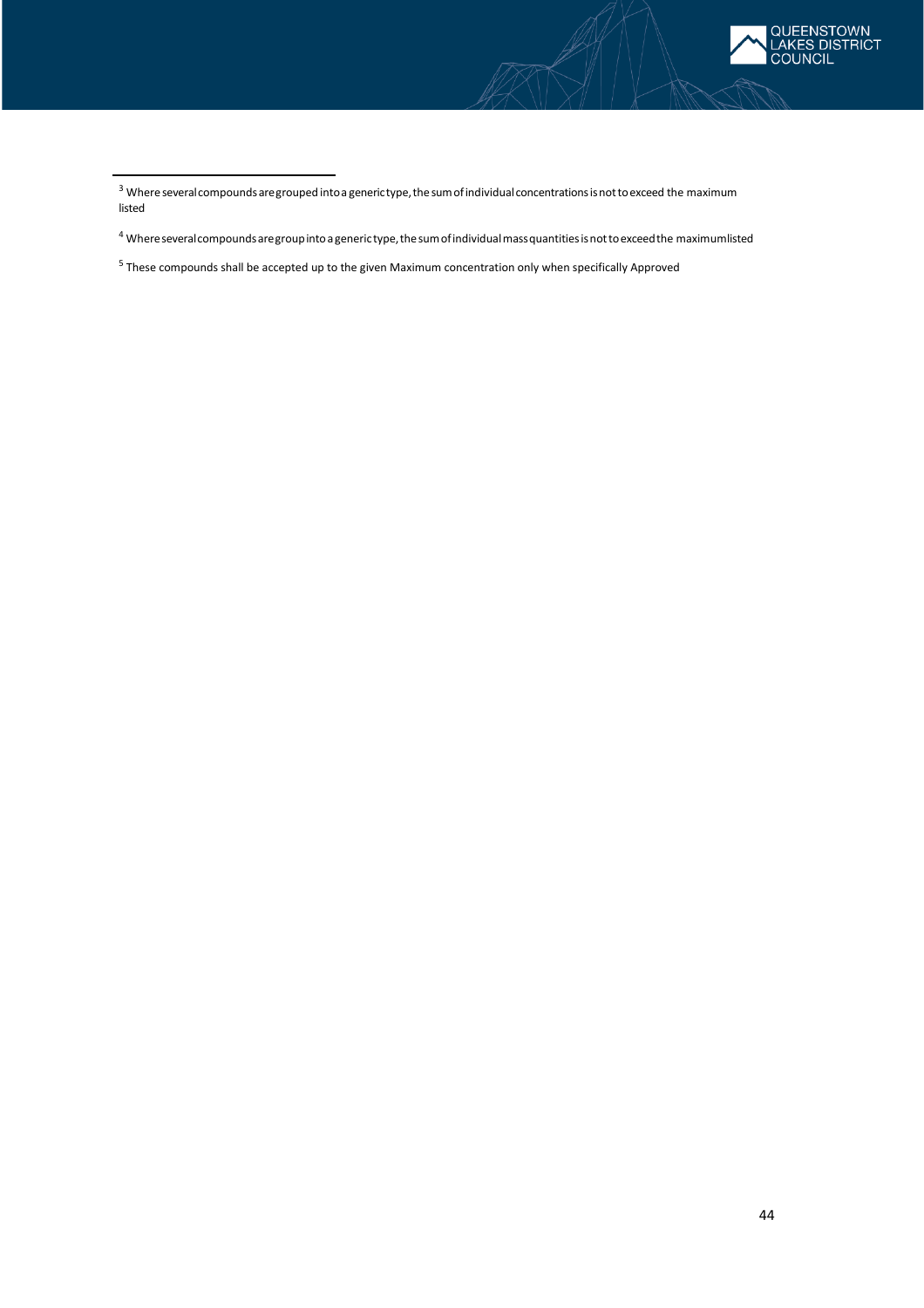

 $6$ These compounds shall be accepted up to the given maximum concentration only when specifically Approved

**EENSTOWN** *CES DISTRICT* 

 $7$  Excludes pesticides not registered for use in New Zealand.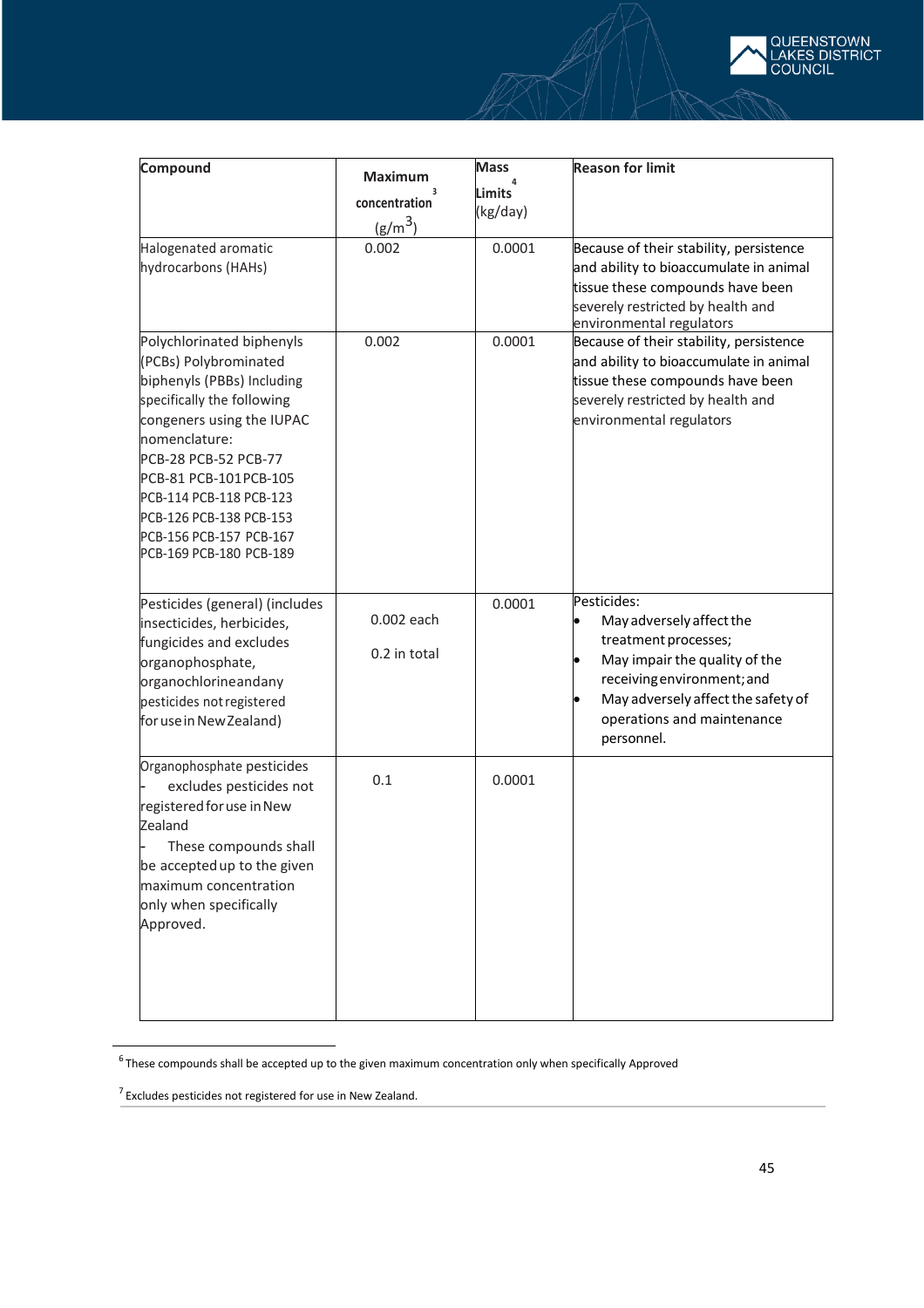

### A.3.4 Inhibitor Chemicals

No waste being diluted at a ratio of 100 to 1 of Wastewater may inhibit the performance of the Wastewater treatment process, such that QLDC is significantly at risk, or prevented from achieving its environmental statutory requirements.

After dilution with de-chlorinated water, at a ratio of 15 to 1 of Wastewater, a Discharge which has an acute result when subjected to the Whole Effluent Toxicity Testing, will be deemed to have inhibitory chemicals. Whole Effluent Toxicity Testing will be undertaken using organisms selected by the QLDC.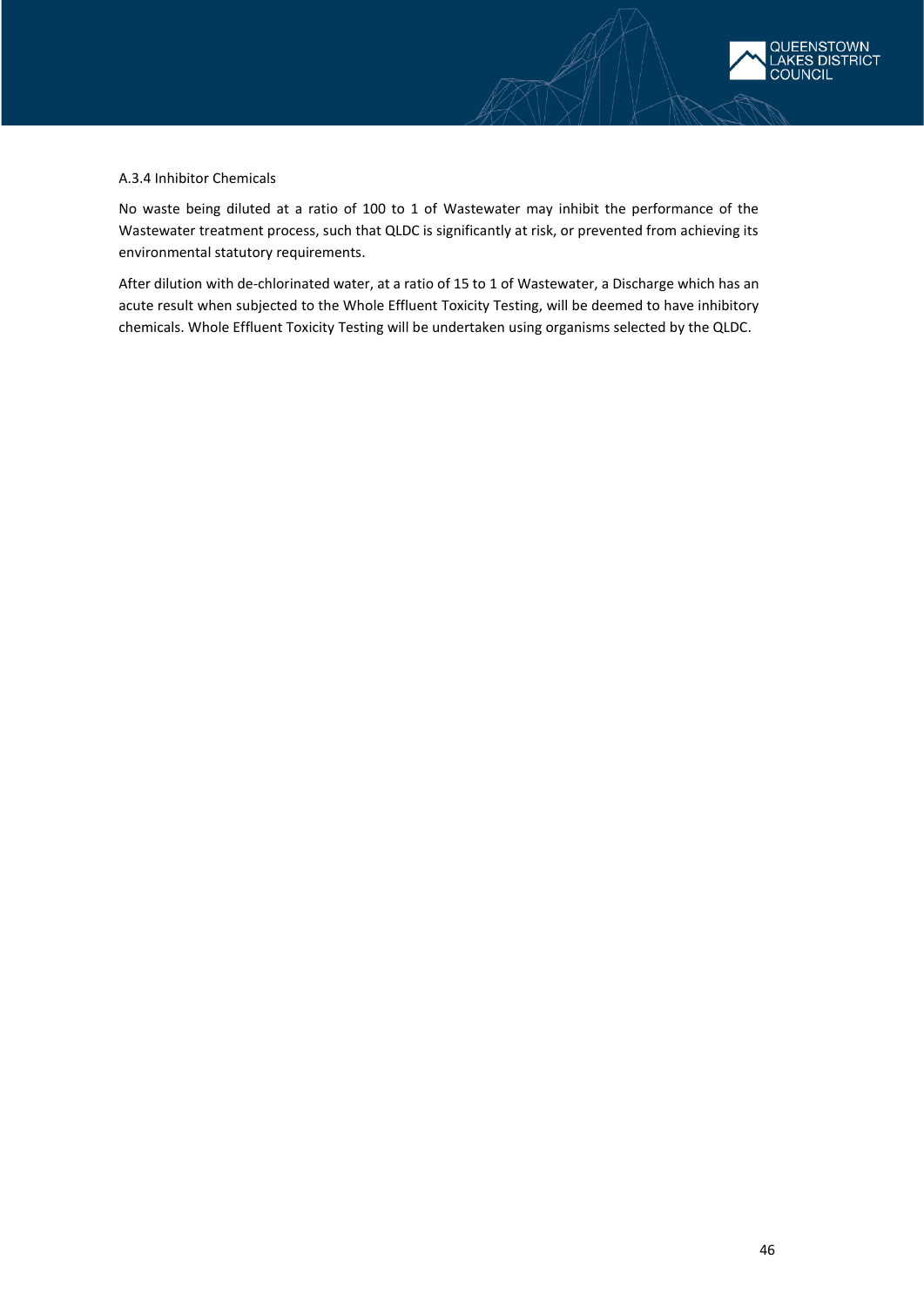

# **SCHEDULE B – PROHIBITED CHARACTERISTICS**

Schedule B defines prohibited Characteristics.

B.1 AnyDischargehasprohibitedCharacteristicsifithasanysolid,liquidorgaseousmatters, or any combination or mixture of such matters, which by themselves or in combination with any other matters, will immediately or in the course of time:

- a) Interfere with the free flow of Wastewater in the Wastewater Network;
- b) Damage any part of the Wastewater Network;
- c) In any way, directly or indirectly, cause the quality of the treated Wastewater or residual Biosolids and other solids from any Wastewater Treatment Plant in the catchment to which the waste was Discharged to breach the conditions of a consent issued under the RMA, or water right, permit or other governing legislation;
- d) Prejudice the occupational health and safety risks faced by Wastewater workers;
- e) After treatment be toxic to fish, animals or plant life in the receiving waters;
- f) Cause malodorous gases or substances to form which are of a nature or sufficient quantity to create a public Nuisance; or
- g) Have a colour or colouring substance that causes the Discharge from any Wastewater Treatment Plant to receiving waters to be coloured.
- B.2 The Discharge has a prohibited characteristic if it has any amount of:
- a) Harmful solids, including dry solid wastes and materials that combine with water to form a cemented mass;
- b) Liquid, solid or gas which could be flammable or explosive in the wastes, including oil, fuel, solvents (except as allowed for in Schedule A of this Bylaw), calcium carbide, and any other material which is capable of giving rise to fire or explosion hazards either spontaneously or in combination with Wastewater ;
- c) Asbestos;
- d) The following organo-metal compounds;
	- i. Tin (as tributyl tin and other organotin compounds)
	- ii. Any organochlorine pesticides;
	- iii. Genetic wastes, as follows: All wastes that contain or are likely to contain material from a genetically modified organism that is not in accordance with an approval under the HSNO. The material concerned may be from Premises where the genetic modification of any organism is conducted or where a genetically modified organism is processed;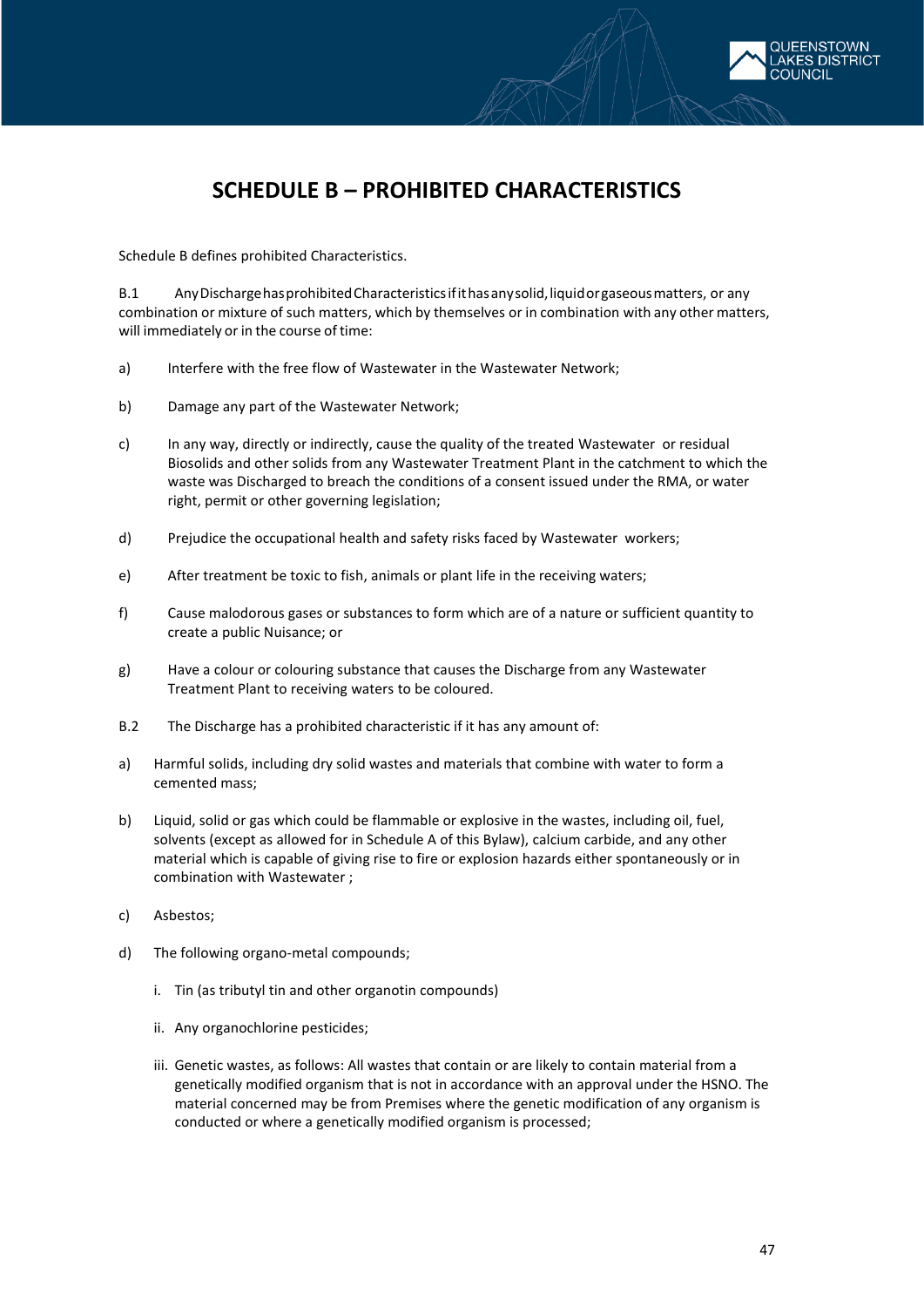

- iv. Any health care waste prohibited for Discharge to a Wastewater Network by NZS 4304 or any pathological or histological wastes; or
- v. Radioactivity levels in excess of the National Radiation Laboratory Guidelines.
- e) Cytotoxic waste, liquid antibiotics or any pharmaceutical waste
- f) Perfluorooctane sulfonate (PFOS), Perfluorooctanoic acid (PFOA), Perfluorooctanoic sulfonic acid (PFHxS) *Advice Note - Substance Mass limit yet to be determined*
- g) Flushable wipes
- h) *Advice Note – this topic is to be determined once the anticipated new Australia/New Zealand Standard on this subject is finalised and publicly available.*Any other substance or Contaminant that is identified via the Ministry of Health, the Ministry for the Environment, or other government department, or any reputable industry group as being unsuitable for Discharge to a conventional Wastewater system.
- B.3 Prohibited Tanker Waste Streams:
- $a)$ Grease waste
- b) Oil Interceptor Waste
- $c)$ Wine Waste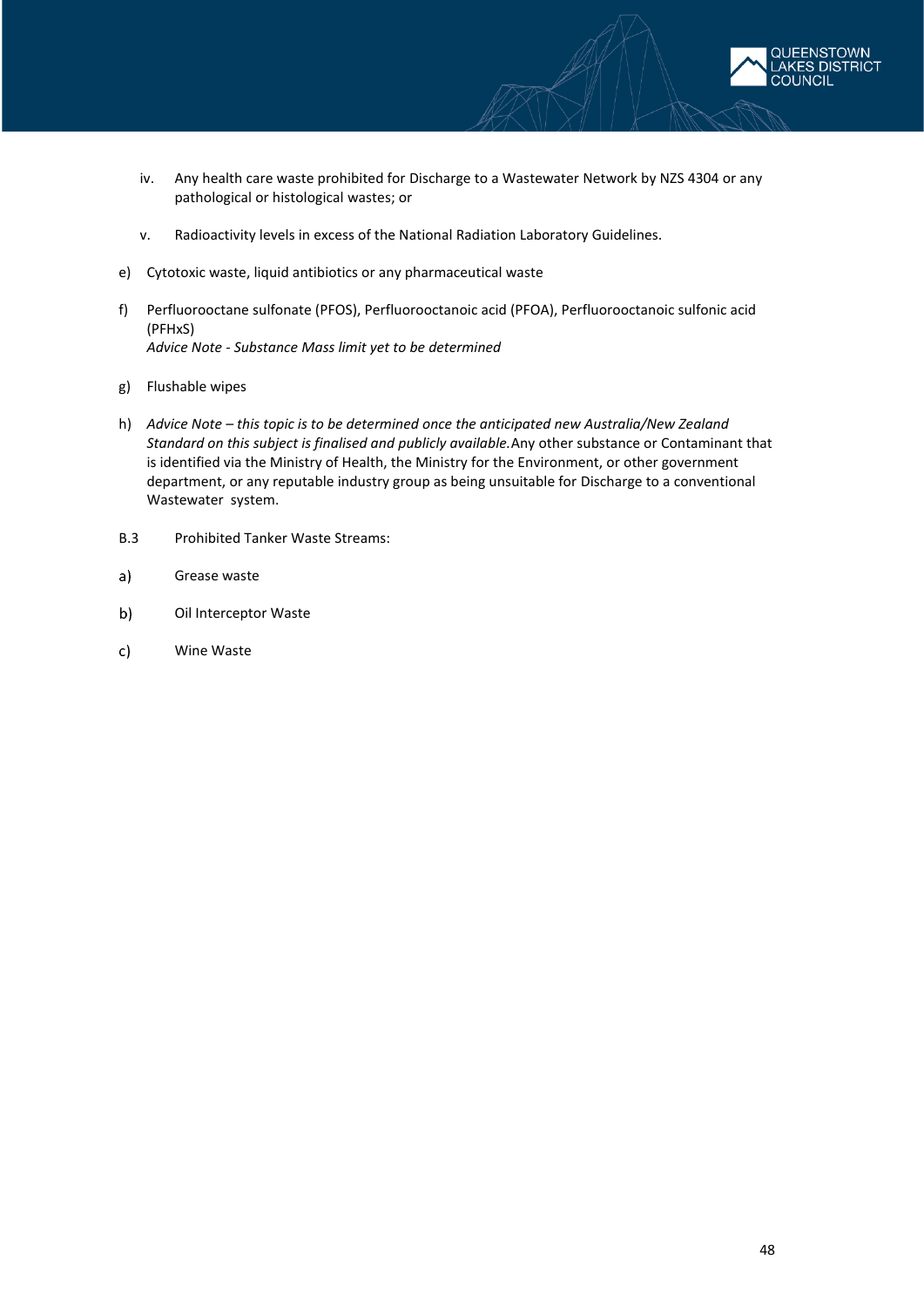

C.1 To comply with this Bylaw; Stormwater Discharges in Council's reticulated Stormwater Network from connected Premises properties and other locations must:

- Comply with all relevant sections of the Bylaw and Administration Manual
- $b)$ Not contain any hazardous substances
- Not contain substances that are toxic to the aquatic ecosystem (as measured relative to the Australian and New Zealand (ANZ) Guidelines for Fresh and Marine Water Quality, 2018)
- Not cause any conspicuous colour changes in the receiving water
- Not cause the production of any conspicuous oil, grease films, scums or floatable materials
- Not contain any wastes (including but not limited to Wastewater or condensates) from a Trade or industrial process or premise or a business, institutional or domestic premise
- Not have wastes from Trade or industrial processes that should be Discharged to a Trade Waste system, or suitable alternative subject to a Resource Consent
- Ensure that any water used during the repair, maintenance and/or construction of Water Mains, or the flushing or testing of Water Mains is de-chlorinated and screed as required prior to the Discharge into the Stormwater system. The water used will need to be de-chlorinated such that there is no detectable free or residual chlorine.

If the water used during work as described above is Discharged directly into adjacent water course a consent will need to be obtained from the Otago Regional Council as per the requirements in the Operative Regional Plan: Water for Otago.

- $i)$ Meet the requirements of the Otago Regional Council's Operative Regional Plan: Water for Otago for permitted reticulated Stormwater Discharges as per section 12.B.1.8 of 1<sup>st</sup> September 2015 issue of this Plan (or a subsequent update of that Plan, or a replacement plan).
- C.2 The requirements of section 12.B.1.8 are currently:

*The Discharge of Stormwater from a reticulated Stormwater system to water, or onto or into land in circumstances where it may enter water, is a permitted activity, providing:* 

- a) *Where the system is lawfully installed, or extended, after 28 February 1998:* 
	- *(i) The Discharge is not to any Regionally Significant Wetland; and*

*(ii) Provision is made for the interception and removal of any Contaminant which would give rise to the effects identified in Condition (d) of this rule; and* 

b) *The Discharge does not contain any human Sewage; and* 

**FNSTOWN DISTRICT**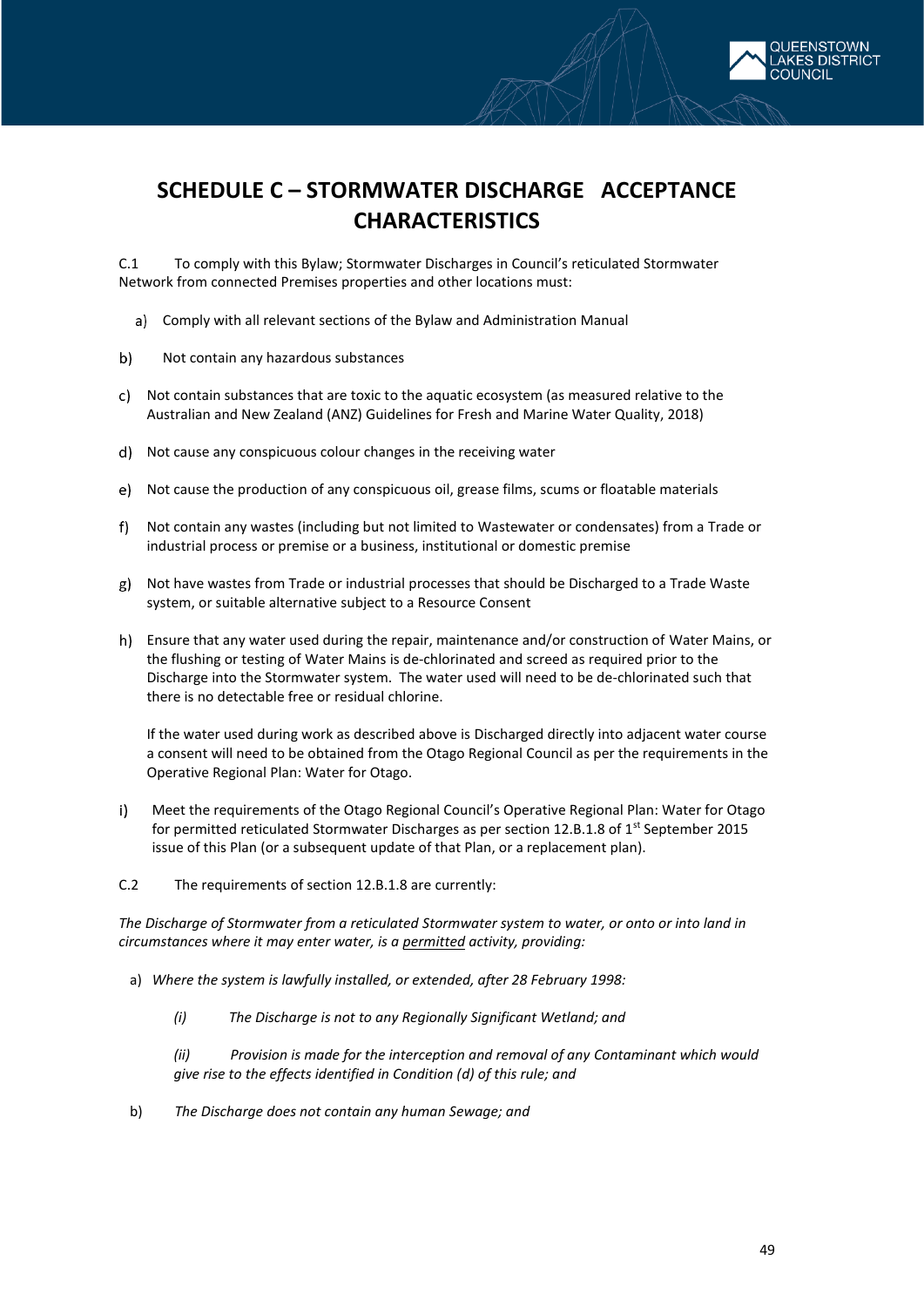

- c) *The Discharge does not cause flooding of any other Person's property, erosion, land instability, sedimentation or property damage; and*
- d) *The Stormwater Discharged, after reasonable mixing, does not give rise to all or any of the following effects in the receiving water:* 
	- *i. The production of any conspicuous oil or grease films, scums or foams, or floatable or suspended materials; or*
	- *ii. Any conspicuous change in the colour or visual clarity; or*
	- *iii. Any emission of objectionable odour; or*
	- *iv. The rendering of fresh water unsuitable for consumption by farm animals; or*
	- *v. Any significant adverse effects on aquatic life.*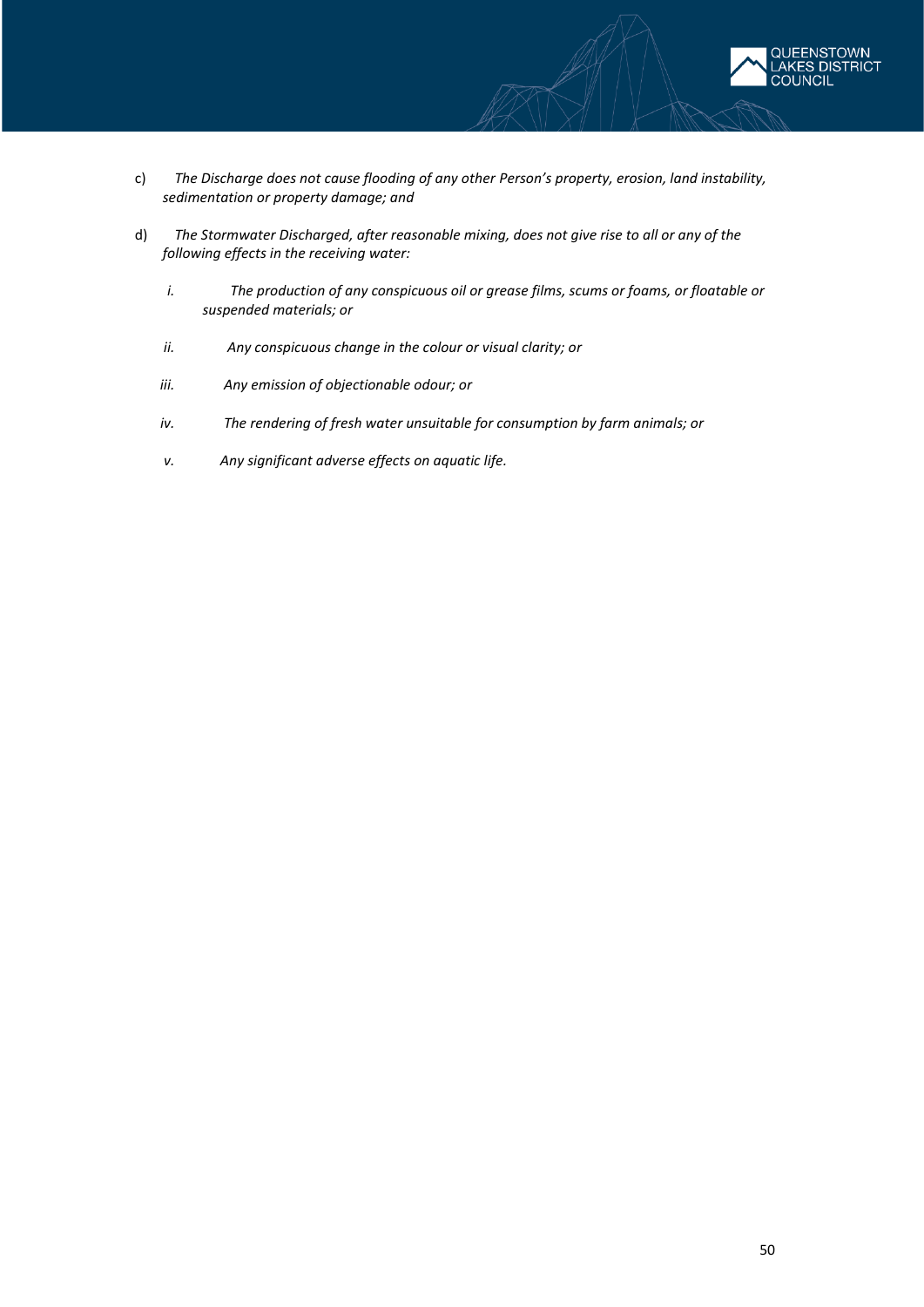

The Cost of administering the Bylaw will be reviewed every 12 months and the Schedule of Fees and Charges updated accordingly. These Fees and Charges have been established at the time of drafting the bylaw and will be subject to review prior to Bylaw implementation in July 2021. All charges detailed below are inclusive of G.S.T.

Operative Date: 1 July 2021 to 30 June 2022

### **Part E Trade Waste**

| <b>Registration of all Discharges with the Council</b><br>1.                         |         |  |  |  |
|--------------------------------------------------------------------------------------|---------|--|--|--|
| <b>Registration Fee</b>                                                              | \$0     |  |  |  |
| <b>Trade Waste Application and Management Fees for Permitted Trade Wastes</b><br>2.  |         |  |  |  |
| Administration Fee – consists of a flat fee to process<br>the application.           | \$180   |  |  |  |
| Initial inspection fee - if required to process the<br>application.                  | \$180   |  |  |  |
| Non-compliance inspection fee                                                        | \$270   |  |  |  |
| Sampling Event - if required. (As per laboratory<br>At cost<br>charges)              |         |  |  |  |
| <b>Trade Waste Application and Management Fees for Controlled Trade Wastes</b><br>З. |         |  |  |  |
| Administration Fee $-$ consists of a flat fee to process the<br>application.         | \$360   |  |  |  |
| Initial inspection fee - to process the application.                                 | \$180   |  |  |  |
| Scheduled Compliance inspection                                                      | \$180   |  |  |  |
| \$270<br>Non-compliance inspection                                                   |         |  |  |  |
| Sampling Event – if required. (As per laboratory charges)                            | At cost |  |  |  |

QUEENSTOWN AKES DISTRICT **COUNCIL**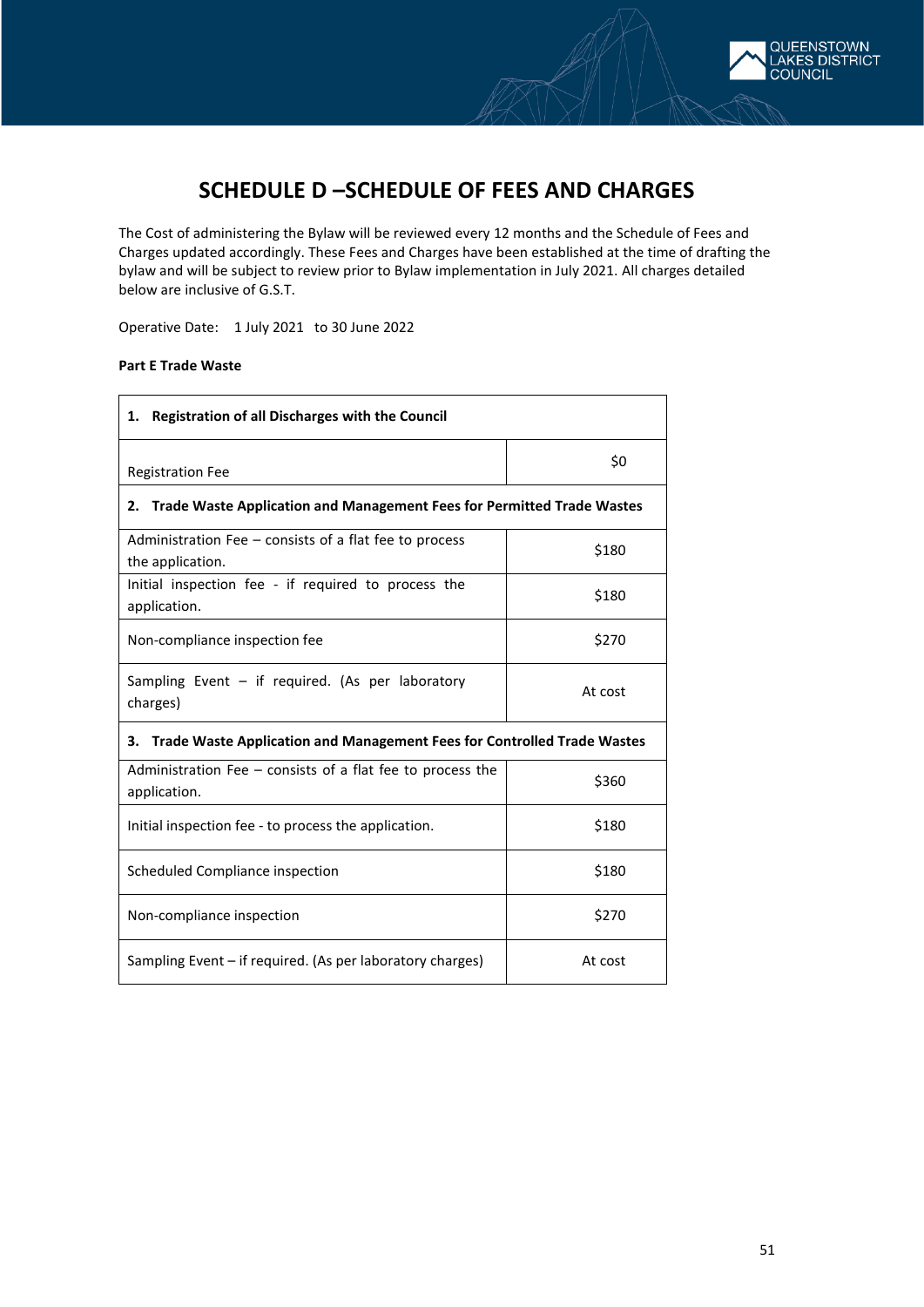| Trade Waste Application and Management Fees for Conditional Trade Wastes<br>4. |         |  |  |  |
|--------------------------------------------------------------------------------|---------|--|--|--|
| Administration Fee $-$ consists of a flat fee to process the<br>application.   | \$450   |  |  |  |
| Initial inspection fee - required to process the application.                  | \$180   |  |  |  |
| Compliance inspection                                                          | \$180   |  |  |  |
| Non-compliance inspection                                                      | \$270   |  |  |  |
| Sampling Event (As per laboratory charges)<br>At cost                          |         |  |  |  |
| <b>For Temporary Discharge consents</b>                                        |         |  |  |  |
| Administration Fee $-$ consists of a flat fee to process the<br>application.   | \$180   |  |  |  |
| Initial inspection fee - if required to process the application.               | \$180   |  |  |  |
| Sampling Event – if required. (As per laboratory charges)                      | At cost |  |  |  |

Unit Tanker Waste Charges for Approved Tankered Waste will be reviewed after an initial period of 24 months and the Schedule of Fees and Charges updated accordingly. These rates will then be reviewed on a 3 yearly basis. These Fees and Charges have been established at the time of drafting the bylaw and will be subject to review prior to implementation in July 2021.

Operative Date: 1 July 2021 to 30 June 2023

| <b>Tanker Charges</b> |                   |
|-----------------------|-------------------|
| Tankered Waste        | $$45 \text{ m}^3$ |